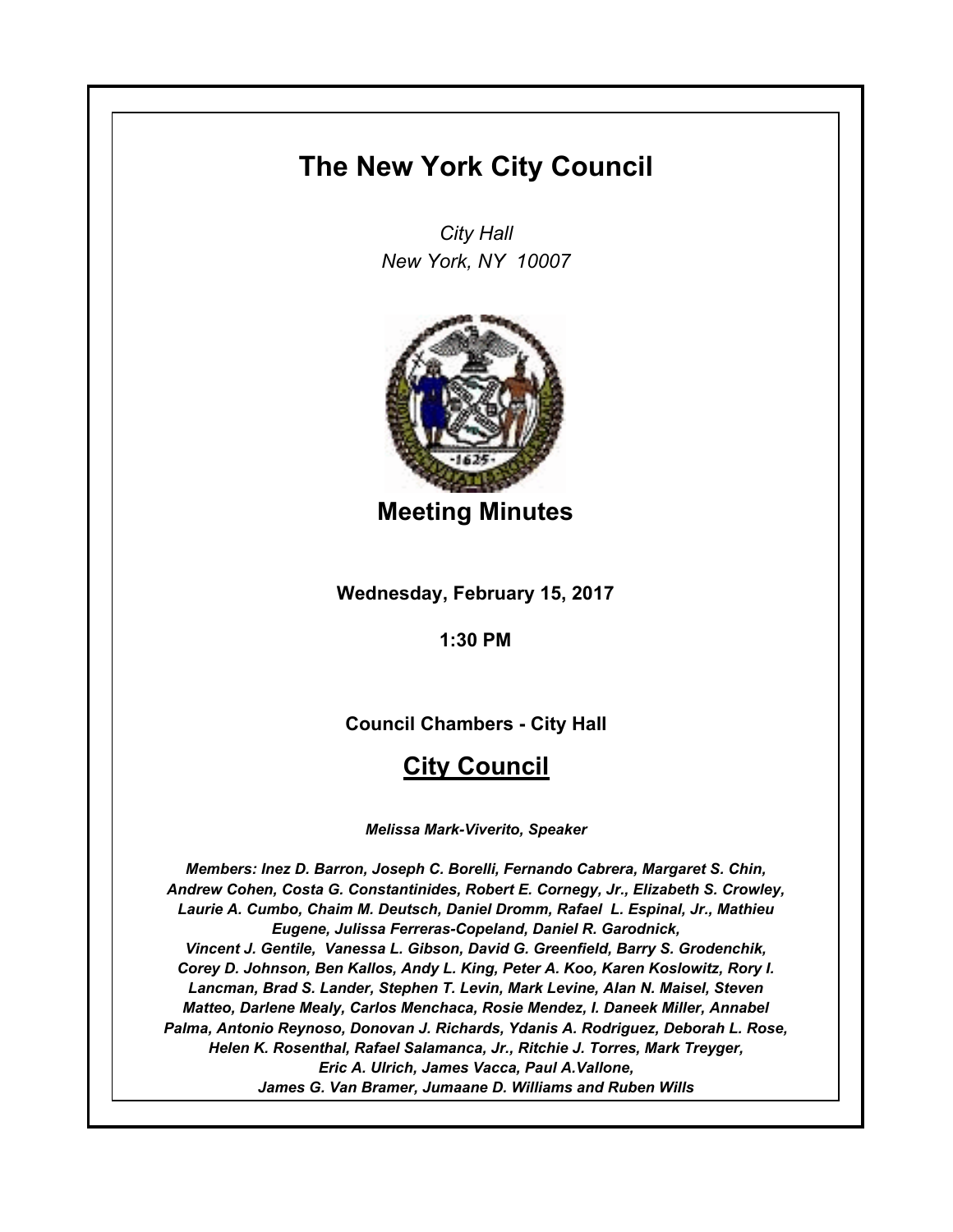*The Public Advocate (Ms. James)*

| Roll Call |  |
|-----------|--|
|           |  |

Present: Speaker Mark-Viverito, Barron, Borelli, Cabrera, Chin, Cohen, Constantinides, Cornegy Jr., Crowley, Cumbo, Deutsch, Dromm, Espinal Jr., Eugene, Ferreras-Copeland, Garodnick, Gentile, Gibson, Greenfield, Grodenchik, Johnson, Kallos, King, Koo, Koslowitz, Lancman, Lander, Levine, Maisel, Matteo, Mealy, Menchaca, Miller, Palma, Reynoso, Richards, Rodriguez, Rosenthal, Salamanca Jr., Torres, Treyger, Ulrich, Vacca, Vallone, Van Bramer and Williams

#### **Absent:** Mendez

## **Paternity:** Levin

**Medical:** Rose and Wills

*The presence of a quorum was announced by The Public Advocate (Ms. James).*

*There were 46 Council Members marked present for this Stated Meeting.*

*There is one vacant seat on the Council pending the swearing-in of the certified winner of the Special Election held on February 14, 2017 in the 9th CD (Manhattan).*

## 2. Invocation

*The Invocation was delivered by Pastor Corey Easterling, Southern Baptist Church, 810 Stanley Avenue, Brooklyn, N.Y. 11207.*

*Council Member Barron moved to spread the Invocation in full upon the Record.*

## 3. Adoption of Minutes

*Council Member Dromm moved that the Minutes of the Charter Meeting of January 4, 2017 be adopted as printed.*

# 4. Messages & Papers from the Mayor

#### **Communication from the Mayor – Submitting Preliminary Mayor's Management Report (PMMR) for Fiscal Year 2017. M 0478-2017**

*Attachments:* Preliminary Mayor's Management Report - February 2017, February 15, 2017 - Stated Meeting Agenda with Links to Files, Hearing Transcript - Stated Meeting 2-15-17, Minutes of the Stated Meeting - February 15, 2017

## **This Mayor's Message was Rcvd, Ord, Prnt, Fld by Council**

## 5. Communications from City, County & Borough Offices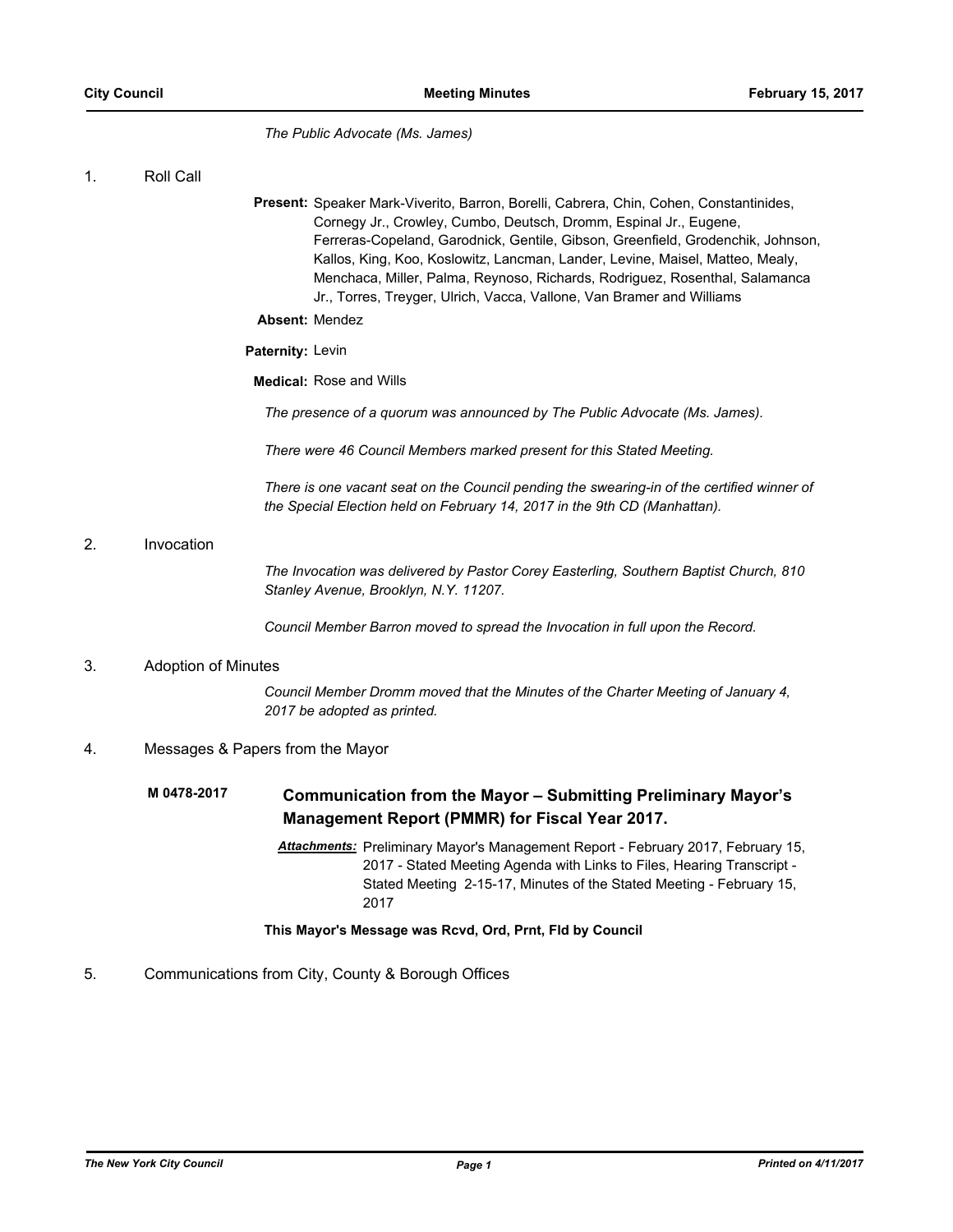## **Malini Cadambi Daniel - Candidate for re-appointment by the Council to the New York City Equal Employment Practices Commission pursuant to § 830 of the New York City Charter. M 0479-2017**

*Attachments:* February 15, 2017 - Stated Meeting Agenda with Links to Files, Hearing Transcript - Stated Meeting 2-15-17, Committee Report 2/27/17, Hearing Transcript 2/27/17, Committee Report 3/1/17, Hearing Transcript 3/1/17, Resolution, Hearing Transcript - Stated Meeting 3-1-17, Minutes of the Stated Meeting - February 15, 2017

**This Communication was Referred to Comm by Council to the Committee on Rules, Privileges and Elections**

- 6. Petitions and Communications
- 7. Land Use Call-Ups

**By the Chair of the Land Use Committee Council Member Greenfield: Pursuant to Rule 11.20(c) of the Council Rules and Section 197-d(b)(3) of the New York City Charter, the Council hereby resolves that the action of the City Planning Commission on Uniform Land Use Review Procedure application no. C 170098 PPK shall be subject to Council review. This item is related to Application no. C 170097 HAK which is subject to Council review pursuant to Section 197-d(b)(1) of the New York City Charter. M 0480-2017**

> *Attachments:* February 15, 2017 - Stated Meeting Agenda with Links to Files, Hearing Transcript - Stated Meeting 2-15-17, Minutes of the Stated Meeting - February 15, 2017

**A motion was made that this Land Use Call-Up be Approved, by Council approved by consent Roll Call.**

**By the Chair of the Land Use Committee Council Member Greenfield: Pursuant to Rule 11.20(c) of the Council Rules and Section 197-d(b)(3) of the New York City Charter, the Council hereby resolves that the action of the City Planning Commission on Uniform Land Use Review Procedure application no. C 170099 PQK shall be subject to Council review. This item is related to Application no. C 170097 HAK which is subject to Council review pursuant to Section 197-d(b)(1) of the New York City Charter. M 0481-2017** *Attachments:* February 15, 2017 - Stated Meeting Agenda with Links to Files, Hearing Transcript - Stated Meeting 2-15-17, Minutes of the Stated Meeting - February 15, 2017

> **A motion was made that this Land Use Call-Up be Approved, by Council approved by consent Roll Call.**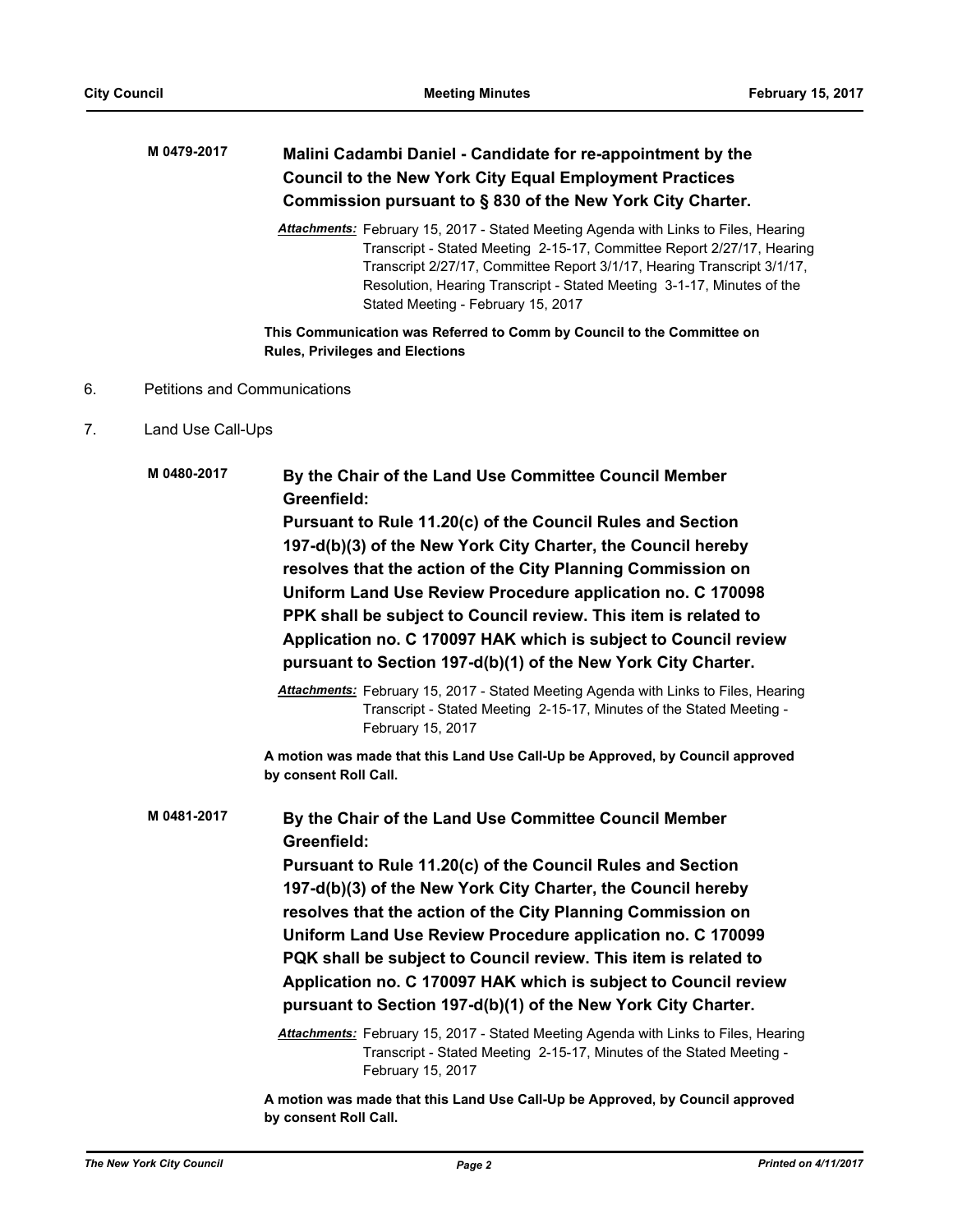**By Council Member Reynoso: Pursuant to Rule 11.20(b) of the Council and §20-226 or §20-225 of the New York City Administrative Code, the Council resolves that the action of the Department of Consumer Affairs approving an unenclosed sidewalk café located at 321 Starr Street, Borough of Brooklyn, Community Board 4, Application No. 20175195 TCK shall be subject to review by the Council. M 0482-2017**

> *Attachments:* February 15, 2017 - Stated Meeting Agenda with Links to Files, Hearing Transcript - Stated Meeting 2-15-17, Minutes of the Stated Meeting - February 15, 2017

## **A motion was made that this Land Use Call-Up be Approved, by Council approved by consent Roll Call.**

*The Public Advocate (Ms. James) put the question whether the Council would agree with and adopt such motion which was decided in the affirmative by the following vote:*

Passed The Consent Agenda

#### **A motion was made that these files be approved by consent vote.**

- Affirmative: 46 Speaker Mark-Viverito, Barron, Borelli, Cabrera, Chin, Cohen, Constantinides, Cornegy Jr., Crowley, Cumbo, Deutsch, Dromm, Espinal Jr., Eugene, Ferreras-Copeland, Garodnick, Gentile, Gibson, Greenfield, Grodenchik, Johnson, Kallos, King, Koo, Koslowitz, Lancman, Lander, Levine, Maisel, Matteo, Mealy, Menchaca, Miller, Palma, Reynoso, Richards, Rodriguez, Rosenthal, Salamanca Jr., Torres, Treyger, Ulrich, Vacca, Vallone, Van Bramer and Williams
	- **Absent:** 1 Mendez
- Paternity: 1 Levin
	- **Medical:** 2 Rose and Wills

*At this point, the Public Advocate (Ms. James) declared that the aforementioned items were adopted and referred to the Committee on Land Use and to the appropriate Land Use Subcommittee.*

- 8. Communication from the Speaker
- 9. Discussion of General Orders
- 10. Reports of Special Committees

*None*

11. Reports of Standing Committees

Report of the Committee on Finance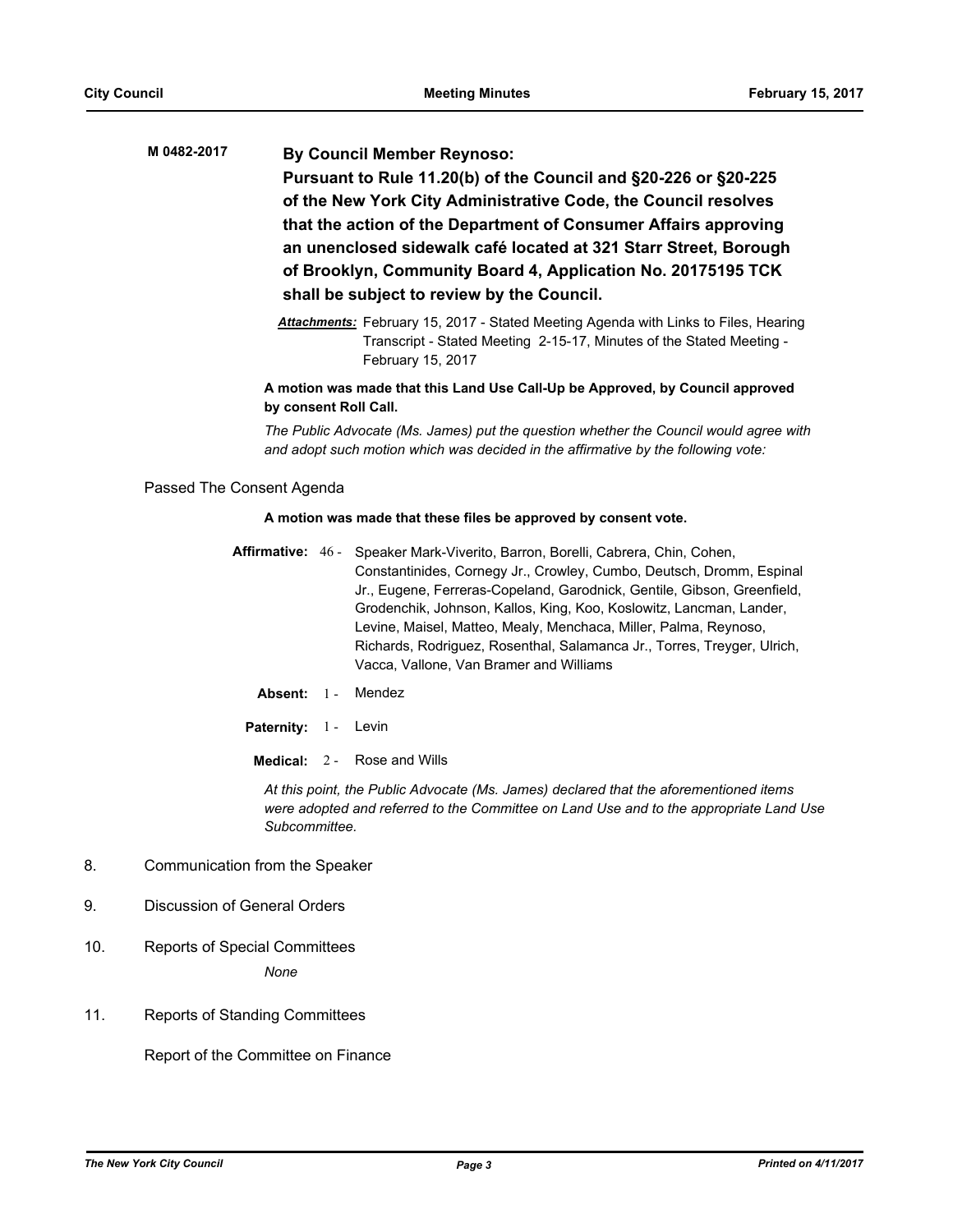| LU 0567-2017  | 795 St. Nicholas Avenue, Block 2064, Lot 36; Manhattan,                                                                                                                                                                                                                             |
|---------------|-------------------------------------------------------------------------------------------------------------------------------------------------------------------------------------------------------------------------------------------------------------------------------------|
|               | <b>Community Board No. 9, Council District No. 9.</b>                                                                                                                                                                                                                               |
|               | <b>Attachments:</b> Housing Preservation and Development Letter, Memorandum, Resolution,<br>February 15, 2017 - Stated Meeting Agenda with Links to Files, Hearing<br>Transcript, Hearing Transcript - Stated Meeting 2-15-17, Minutes of the<br>Stated Meeting - February 15, 2017 |
|               | A motion was made that this Land Use Application be Approved, by Council<br>approved by consent Roll Call.                                                                                                                                                                          |
| Res 1375-2017 | Resolution approving an exemption from real property taxes for<br>property located at (Block 2064, Lot 36) Manhattan, pursuant to<br>Section 577 of the Private Housing Finance Law (Preconsidered<br>L.U. No. 567).                                                                |
|               | Attachments: Housing Preservation and Development Letter, Memorandum, February 15,<br>2017 - Stated Meeting Agenda with Links to Files, Hearing Transcript -<br>Stated Meeting 2-15-17, Minutes of the Stated Meeting - February 15,<br>2017                                        |
|               | A motion was made that this Resolution be Approved, by Council approved by<br>consent Roll Call.                                                                                                                                                                                    |
| LU 0568-2017  | 1240 Walton Avenue, Block 2465, Lot 25; Bronx, Community<br>District No. 4, Council District No. 16.                                                                                                                                                                                |
|               | <b>Attachments:</b> Housing Preservation and Development Letter, Memorandum, Resolution,<br>February 15, 2017 - Stated Meeting Agenda with Links to Files, Hearing<br>Transcript, Hearing Transcript - Stated Meeting 2-15-17, Minutes of the<br>Stated Meeting - February 15, 2017 |
|               | A motion was made that this Land Use Application be Approved, by Council<br>approved by consent Roll Call.                                                                                                                                                                          |
| Res 1376-2017 | Resolution approving an exemption from real property taxes for<br>property located at (Block 2465, Lot 25) Bronx, pursuant to<br>Section 577 of the Private Housing Finance Law (Preconsidered<br>L.U. No. 568).                                                                    |
|               | Attachments: Housing Preservation and Development Letter, Memorandum, February 15,<br>2017 - Stated Meeting Agenda with Links to Files, Hearing Transcript -<br>Stated Meeting 2-15-17, Minutes of the Stated Meeting - February 15,<br>2017                                        |
|               | A motion was made that this Resolution be Approved, by Council approved by                                                                                                                                                                                                          |

**consent Roll Call.**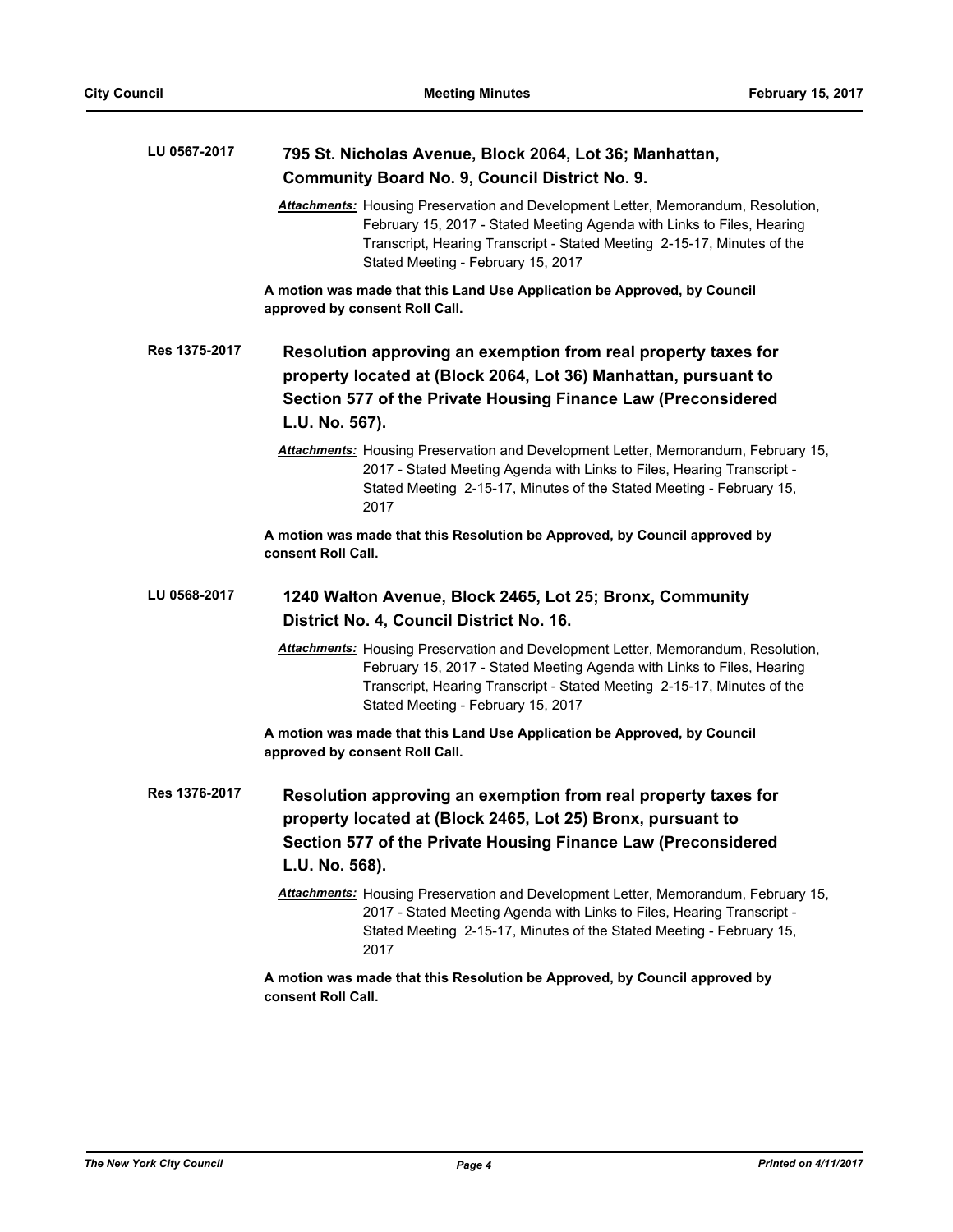| LU 0569-2017  | 288 East 168th Street, Block 2435, Lot 15; Bronx, Community<br>Board No. 4, Council District No. 16.                                                                                                                                                                                |
|---------------|-------------------------------------------------------------------------------------------------------------------------------------------------------------------------------------------------------------------------------------------------------------------------------------|
|               | <b>Attachments:</b> Housing Preservation and Development Letter, Memorandum, Resolution,<br>February 15, 2017 - Stated Meeting Agenda with Links to Files, Hearing<br>Transcript, Hearing Transcript - Stated Meeting 2-15-17, Minutes of the<br>Stated Meeting - February 15, 2017 |
|               | A motion was made that this Land Use Application be Approved, by Council<br>approved by consent Roll Call.                                                                                                                                                                          |
| Res 1377-2017 | Resolution approving an exemption from real property taxes for<br>property located at (Block 2435, Lot 15) Bronx, pursuant to<br>Section 577 of the Private Housing Finance Law (Preconsidered<br>L.U. No. 569).                                                                    |
|               | Attachments: Housing Preservation and Development Letter, Memorandum, February 15,<br>2017 - Stated Meeting Agenda with Links to Files, Hearing Transcript -<br>Stated Meeting 2-15-17, Minutes of the Stated Meeting - February 15,<br>2017                                        |
|               | A motion was made that this Resolution be Approved, by Council approved by<br>consent Roll Call.                                                                                                                                                                                    |
| LU 0570-2017  | 424 & 430 Grand Concourse, Block 2343, Lots 10 and 12; Bronx,<br><b>Community Board No. 1, Council District No. 17.</b>                                                                                                                                                             |
|               | Attachments: Housing Preservation and Development Letter, Memorandum, Resolution,<br>February 15, 2017 - Stated Meeting Agenda with Links to Files, Hearing<br>Transcript, Hearing Transcript - Stated Meeting 2-15-17, Minutes of the<br>Stated Meeting - February 15, 2017        |
|               | A motion was made that this Land Use Application be Approved, by Council<br>approved by consent Roll Call.                                                                                                                                                                          |
| Res 1378-2017 | Resolution approving an exemption from real property taxes for<br>property located at (Block 2343, Lot 10 and 12) Bronx, pursuant to<br>Section 577 of the Private Housing Finance Law (Preconsidered<br>L.U. No. 570).                                                             |
|               | Attachments: Housing Preservation and Development Letter, Memorandum, February 15,<br>2017 - Stated Meeting Agenda with Links to Files, Hearing Transcript -<br>Stated Meeting 2-15-17, Minutes of the Stated Meeting - February 15,<br>2017                                        |
|               | A motion was made that this Resolution be Approved, by Council approved by<br>consent Roll Call.                                                                                                                                                                                    |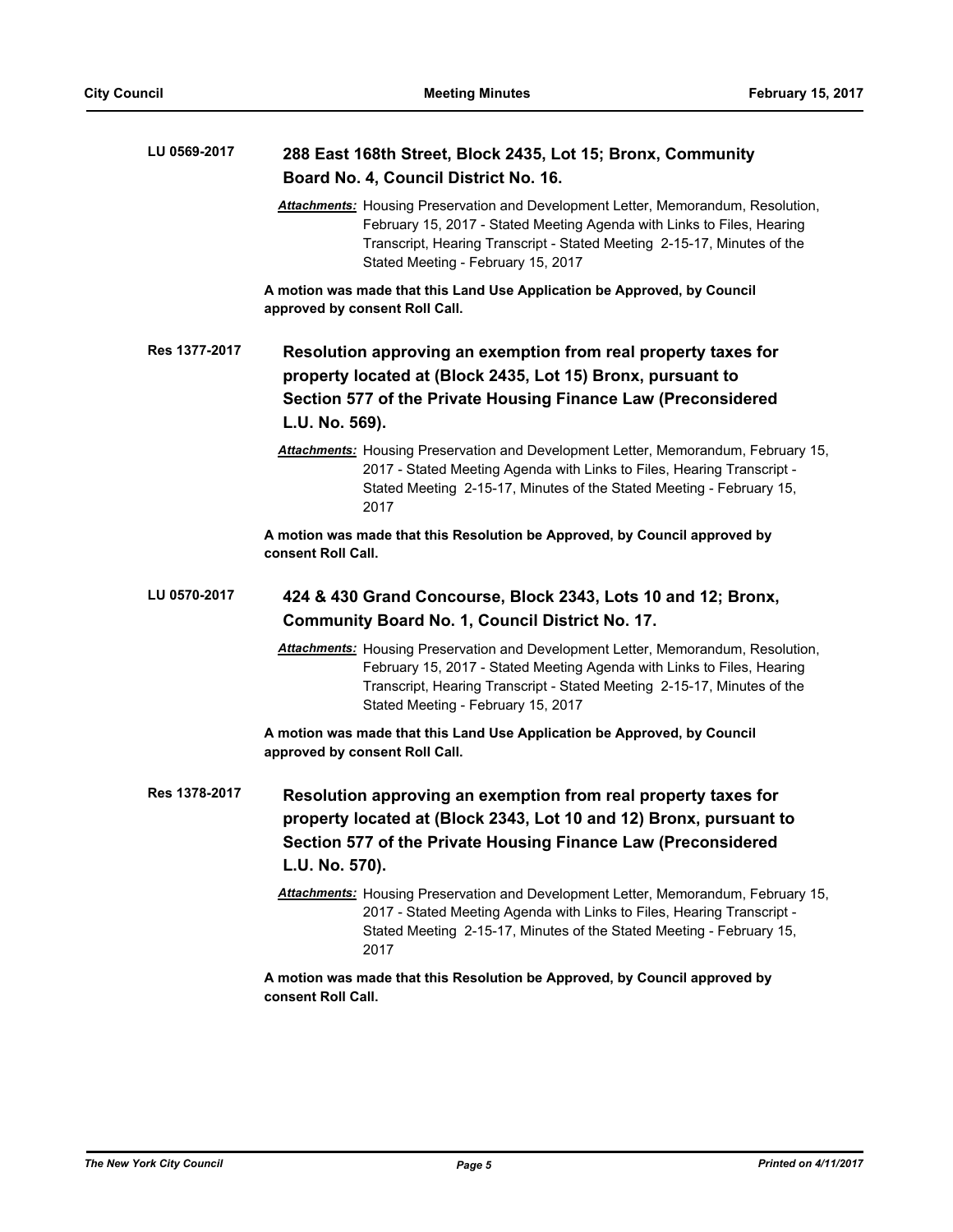| LU 0571-2017  | 830-850 Stebbins Avenue, Block 2696, Lot 75; Bronx, Community<br>District No. 2, Council District No. 17.                                                                                                                                                                           |
|---------------|-------------------------------------------------------------------------------------------------------------------------------------------------------------------------------------------------------------------------------------------------------------------------------------|
|               | <b>Attachments:</b> Housing Preservation and Development Letter, Memorandum, Resolution,<br>February 15, 2017 - Stated Meeting Agenda with Links to Files, Hearing<br>Transcript, Hearing Transcript - Stated Meeting 2-15-17, Minutes of the<br>Stated Meeting - February 15, 2017 |
|               | A motion was made that this Land Use Application be Approved, by Council<br>approved by consent Roll Call.                                                                                                                                                                          |
| Res 1379-2017 | Resolution approving an exemption from real property taxes for<br>property located at (Block 2696, Lot 75) Bronx, pursuant to<br>Section 577 of the Private Housing Finance Law (Preconsidered<br>L.U. No. 571).                                                                    |
|               | Attachments: Housing Preservation and Development Letter, Memorandum, February 15,<br>2017 - Stated Meeting Agenda with Links to Files, Hearing Transcript -<br>Stated Meeting 2-15-17, Minutes of the Stated Meeting - February 15,<br>2017                                        |
|               | A motion was made that this Resolution be Approved, by Council approved by<br>consent Roll Call.                                                                                                                                                                                    |
| LU 0572-2017  | 1130 Anderson Avenue, Block 2505, Lot 46; Bronx, Community<br>District No. 4, Council District No. 16.                                                                                                                                                                              |
|               | Attachments: Housing Preservation and Development Letter, Memorandum, Resolution,<br>February 15, 2017 - Stated Meeting Agenda with Links to Files, Hearing<br>Transcript, Hearing Transcript - Stated Meeting 2-15-17, Minutes of the<br>Stated Meeting - February 15, 2017        |
|               | A motion was made that this Land Use Application be Approved, by Council<br>approved by consent Roll Call.                                                                                                                                                                          |
| Res 1380-2017 | Resolution approving an exemption from real property taxes for<br>property located at (Block 2505, Lot 46) Bronx, pursuant to<br>Section 577 of the Private Housing Finance Law (Preconsidered<br>L.U. No. 572).                                                                    |
|               | Attachments: Housing Preservation and Development Letter, Memorandum, February 15,<br>2017 - Stated Meeting Agenda with Links to Files, Hearing Transcript -<br>Stated Meeting 2-15-17, Minutes of the Stated Meeting - February 15,<br>2017                                        |
|               | A motion was made that this Resolution be Approved, by Council approved by<br>consent Roll Call.                                                                                                                                                                                    |

Report of the Committee on Governmental Operations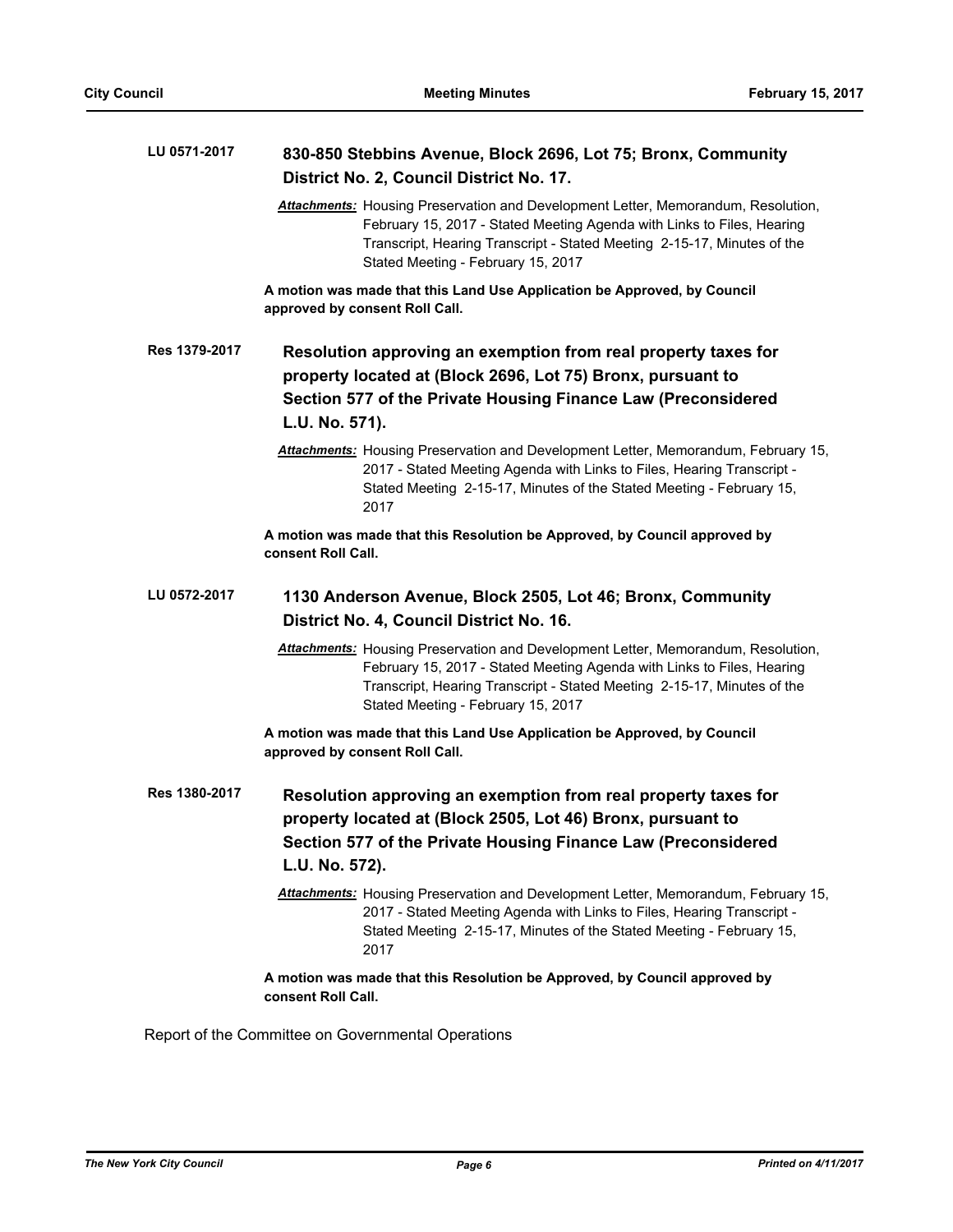## **A Local Law to amend the New York city charter and the administrative code of the city of New York, in relation to improving access to city services for limited English proficiency individuals Int 1181-2016-A**

*Attachments:* Legislative History Report, Summary of Int. No. 1181-A, Summary of Int. No. 1181, Int. No. 1181 - 5/25/16, May 25, 2016 - Stated Meeting Agenda with Links to Files, Committee Report 11/17/16, Hearing Testimony 11/17/16, Hearing Transcript 11/17/16, Committee Report 2/14/17, Hearing Testimony 2/14/17, Hearing Transcript 2/14/17, February 15, 2017 - Stated Meeting Agenda with Links to Files, Fiscal Impact Statement, Int. No. 1181-A (FINAL), Hearing Transcript - Stated Meeting 2-15-17, Mayor's Letter, Local Law 30, Minutes of the Stated Meeting - February 15, 2017

## **A motion was made that this Introduction be Approved by Council approved by consent Roll Call.**

**Enactment No:** 2017/030

Report of the Committee on Housing and Buildings

#### **A Local Law to amend the administrative code of the city of New York, in relation to display of street numbers Int 0179-2014-A**

*Attachments:* Legislative History Report, Summary of Int. No. 179-A, Summary of Int. No. 179, Int. No. 179 - 3/12/17, Committee Report 9/26/16, Hearing Testimony 9/26/16, Hearing Transcript 9/26/16, Committee Report 2/14/17, Hearing Transcript 2/14/17, February 15, 2017 - Stated Meeting Agenda with Links to Files, Committee Report - Stated Meeting, Fiscal Impact Statement, Int. No. 179-A (FINAL), Hearing Transcript - Stated Meeting 2-15-17, Mayor's Letter, Local Law 26, Minutes of the Stated Meeting - February 15, 2017

## **A motion was made that this Introduction be Approved by Council approved by Roll Call.**

- Affirmative: 42 Speaker Mark-Viverito, Barron, Cabrera, Chin, Cohen, Constantinides, Cornegy Jr., Crowley, Cumbo, Deutsch, Dromm, Espinal Jr., Eugene, Ferreras-Copeland, Garodnick, Gentile, Gibson, Greenfield, Grodenchik, Johnson, Kallos, King, Koo, Koslowitz, Lancman, Lander, Levine, Maisel, Mealy, Menchaca, Miller, Palma, Reynoso, Richards, Rodriguez, Rosenthal, Salamanca Jr., Torres, Treyger, Vallone, Van Bramer and Williams
	- **Negative:** 4 Borelli, Matteo, Ulrich and Vacca
		- **Absent:** 1 Mendez
	- Paternity: 1 Levin
	- **Medical:** 2 Rose and Wills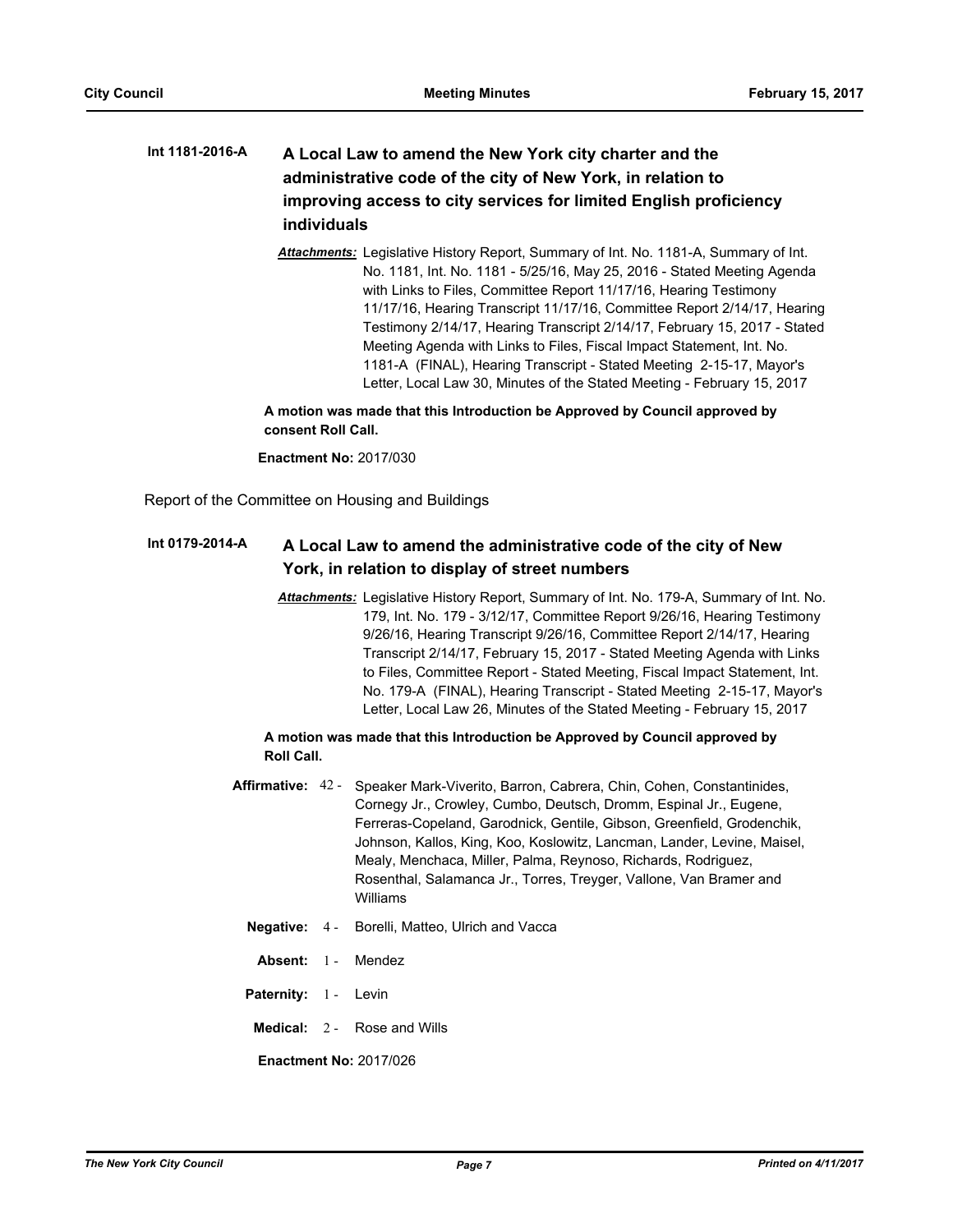## **A Local Law to amend the administrative code of the city of New York, in relation to the provision of housing applications in multiple languages by the department of housing preservation and development Int 0289-2014-A**

*Attachments:* Legislative History Report, Summary of Int. No. 289-A, Summary of Int. No. 289, Int. No. 289 - 4/29/14, Committee Report 10/29/14, Hearing Testimony 10/29/14, Hearing Transcript 10/29/14, Committee Report 2/14/17, Hearing Transcript 2/14/17, February 15, 2017 - Stated Meeting Agenda with Links to Files, Committee Report - Stated Meeting, Fiscal Impact Statement, Int. No. 289-A (FINAL), Hearing Transcript - Stated Meeting 2-15-17, Mayor's Letter, Local Law 27, Minutes of the Stated Meeting - February 15, 2017

**A motion was made that this Introduction be Approved by Council approved by consent Roll Call.**

**Enactment No:** 2017/027

Report of the Committee on Land Use

- **Application No. C 170048 HAM submitted by the New York City Department of Housing Preservation and Development pursuant to Article 16 of the General Municipal Law, Article XI of the Private Housing Finance Law, and Section 197-c of the New York City Charter, for an urban development action area designation and project approval, disposition of city-owned property, and real property tax exemption, for property located at 225 West 140th Street (Block 2026, Lot 15), Borough of Manhattan, Community Board 10, Council District 9. LU 0559-2017**
	- *Attachments:* February 1, 2017 Stated Meeting Agenda with Links to Files, Land Use Calendar - Week of February 6, 2017 - February 10, 2017, Land Use Calendar - February 14, 2017, Hearing Transcript - Planning 2-7-17, Committee Report, Resolution, Hearing Testimony - Planning 2-7-17, Hearing Transcript - Land Use 2-14-17, Hearing Transcript - Stated Meeting 2-15-17, Minutes of the Stated Meeting - February 15, 2017

**A motion was made that this Land Use Application be Approved, by Council approved by consent Roll Call.**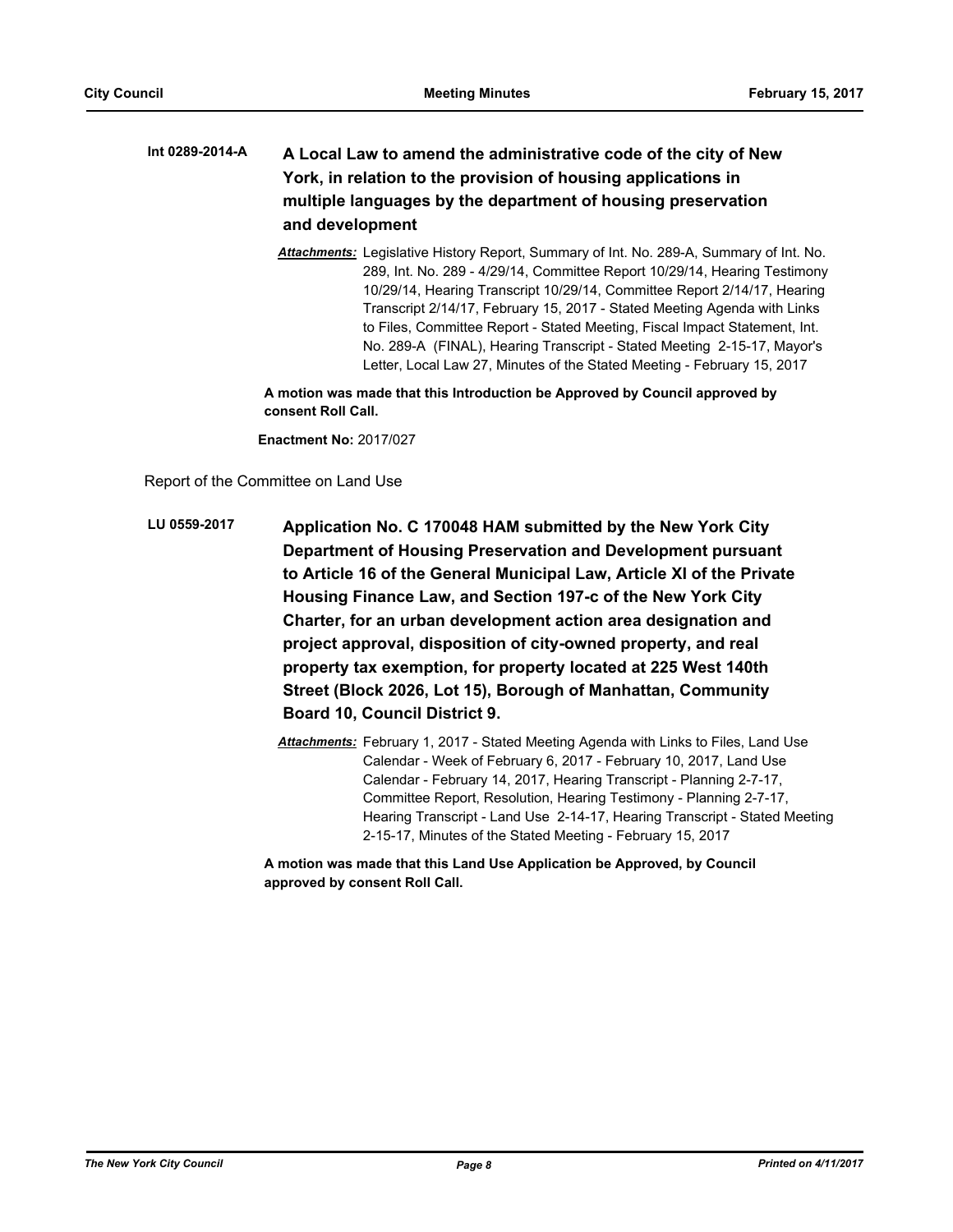**Resolution approving the application submitted by the New York City Department of Housing Preservation and Development and the decision of the City Planning Commission, ULURP No. C 170048 HAM, approving the designation of property located at 225 West 140th Street (Block 2026, Lot 15), Borough of Manhattan, as an Urban Development Action Area, approving an Urban Development Action Area Project, and approving the disposition of city-owned property located at 225 West 140th Street (Block 2026, Lot 15), to a developer selected by HPD (L.U. No. 559; C 170048 HAM). Res 1381-2017**

> *Attachments:* February 1, 2017 - Stated Meeting Agenda with Links to Files, Land Use Calendar - Week of February 6, 2017 - February 10, 2017, Land Use Calendar - February 14, 2017, February 15, 2017 - Stated Meeting Agenda with Links to Files, Committee Report, Hearing Transcript - Stated Meeting 2-15-17, Minutes of the Stated Meeting - February 15, 2017

**A motion was made that this Resolution be Approved, by Council approved by consent Roll Call.**

**Application No. C 170049 PQM submitted by the New York City Department of Housing Preservation and Development, pursuant to Section 197-c of the New York City Charter, for the acquisition of property located at 225 West 140th Street (Block 2026, Lot 15), Borough of Manhattan, Community Board 10, Council District 9. This application is subject to review and action by the Land Use Committee only if appealed to the Council pursuant to Charter Section 197-d(b)(2) or called up by vote of the Council pursuant to Charter Section 197-d(b)(3). LU 0560-2017**

> *Attachments:* February 1, 2017 - Stated Meeting Agenda with Links to Files, Land Use Calendar - Week of February 6, 2017 - February 10, 2017, Land Use Calendar - February 14, 2017, Hearing Transcript - Planning 2-7-17, Committee Report, Resolution, Hearing Testimony - Planning 2-7-17, Hearing Transcript - Land Use 2-14-17, Hearing Transcript - Stated Meeting 2-15-17, Minutes of the Stated Meeting - February 15, 2017

**A motion was made that this Land Use Application be Approved, by Council approved by consent Roll Call.**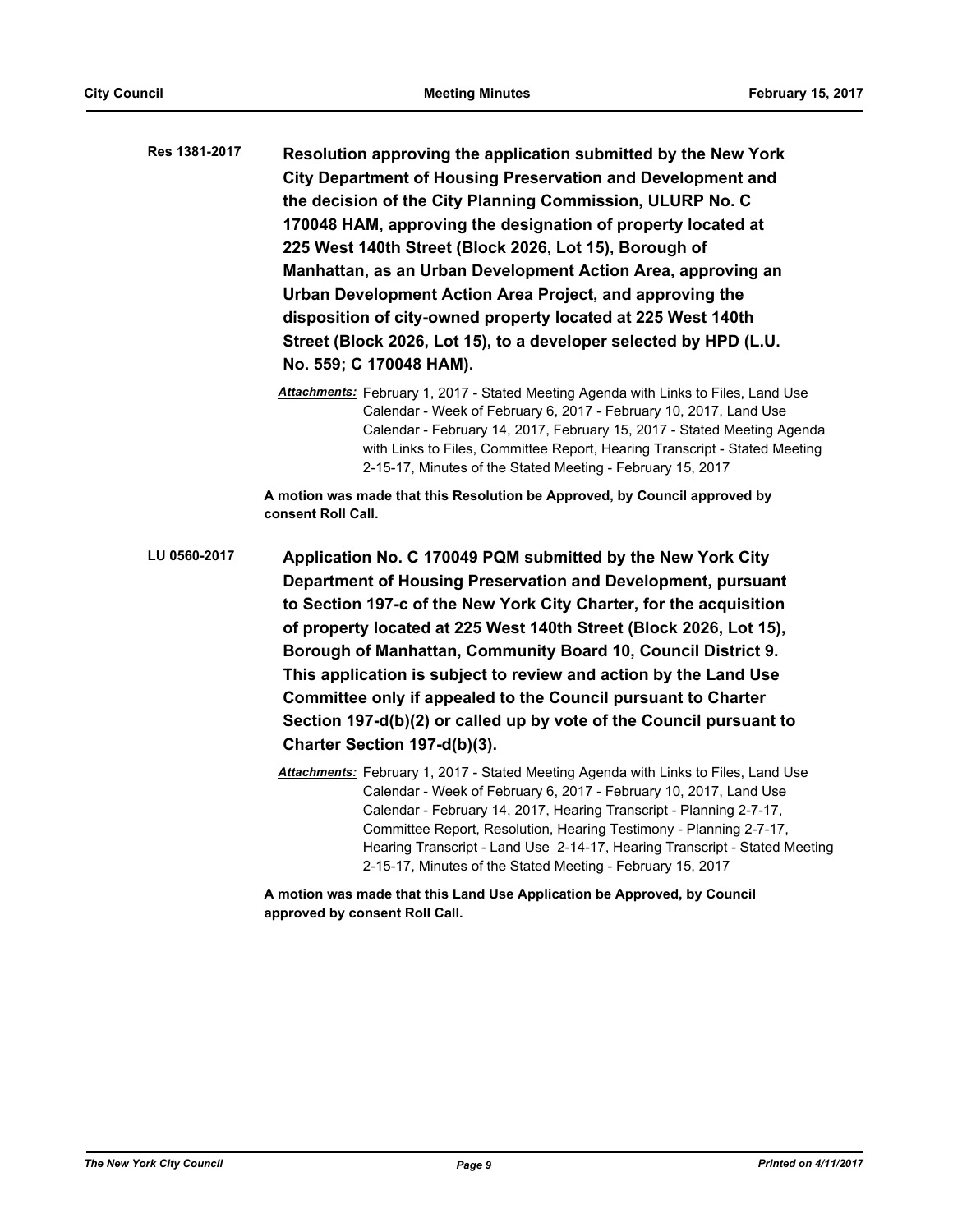| Res 1382-2017 | Resolution approving the decision of the City Planning<br>Commission on ULURP No. C 170049 PQM (L.U. No. 560), for the<br>acquisition of property located at 225 West 140th Street (Block<br>2026, Lot 15), to facilitate construction of a new seven-story<br>mixed-use building with approximately 20 units of affordable<br>housing in Community District 10, Borough of Manhattan.                                                                                                                                                                                                                                                                                                                                                                                                                                                                                                                                                                                                                                                |
|---------------|---------------------------------------------------------------------------------------------------------------------------------------------------------------------------------------------------------------------------------------------------------------------------------------------------------------------------------------------------------------------------------------------------------------------------------------------------------------------------------------------------------------------------------------------------------------------------------------------------------------------------------------------------------------------------------------------------------------------------------------------------------------------------------------------------------------------------------------------------------------------------------------------------------------------------------------------------------------------------------------------------------------------------------------|
|               | Attachments: February 1, 2017 - Stated Meeting Agenda with Links to Files, Land Use<br>Calendar - Week of February 6, 2017 - February 10, 2017, Land Use<br>Calendar - February 14, 2017, February 15, 2017 - Stated Meeting Agenda<br>with Links to Files, Committee Report, Hearing Transcript - Stated Meeting<br>2-15-17, Minutes of the Stated Meeting - February 15, 2017                                                                                                                                                                                                                                                                                                                                                                                                                                                                                                                                                                                                                                                       |
|               | A motion was made that this Resolution be Approved, by Council approved by<br>consent Roll Call.                                                                                                                                                                                                                                                                                                                                                                                                                                                                                                                                                                                                                                                                                                                                                                                                                                                                                                                                      |
| LU 0561-2017  | Application No. C 170050 ZMM submitted by the NYC Department<br>of Housing Preservation and Development pursuant to Sections<br>197-c and 201 of the New York City Charter for an amendment of<br>the Zoning Map, Section No. 6a; changing an existing R7-2/C2-4<br>district to an R8A/C2-4 district on property located West of Lenox<br>Avenue between West 130th Street and West 131st Street,<br>Borough of Manhattan, Community Board 10, Council District 9.<br>Attachments: February 1, 2017 - Stated Meeting Agenda with Links to Files, Land Use<br>Calendar - Week of February 6, 2017 - February 10, 2017, Land Use<br>Calendar - February 14, 2017, Hearing Transcript - Planning 2-7-17,<br>Committee Report, Resolution, Hearing Testimony - Planning 2-7-17,<br>Hearing Transcript - Land Use 2-14-17, Hearing Transcript - Stated Meeting<br>2-15-17, Minutes of the Stated Meeting - February 15, 2017<br>A motion was made that this Land Use Application be Approved, by Council<br>approved by consent Roll Call. |
| Res 1383-2017 | Resolution approving the decision of the City Planning<br>Commission on ULURP No. C 170050 ZMM, a Zoning Map<br>amendment (L.U. No. 561).                                                                                                                                                                                                                                                                                                                                                                                                                                                                                                                                                                                                                                                                                                                                                                                                                                                                                             |
|               | Attachments: February 1, 2017 - Stated Meeting Agenda with Links to Files, Land Use<br>Calendar - Week of February 6, 2017 - February 10, 2017, Land Use<br>Calendar - February 14, 2017, February 15, 2017 - Stated Meeting Agenda<br>with Links to Files, Committee Report, Hearing Transcript - Stated Meeting<br>2-15-17, Minutes of the Stated Meeting - February 15, 2017                                                                                                                                                                                                                                                                                                                                                                                                                                                                                                                                                                                                                                                       |
|               | A motion was made that this Resolution be Approved, by Council approved by<br>consent Roll Call.                                                                                                                                                                                                                                                                                                                                                                                                                                                                                                                                                                                                                                                                                                                                                                                                                                                                                                                                      |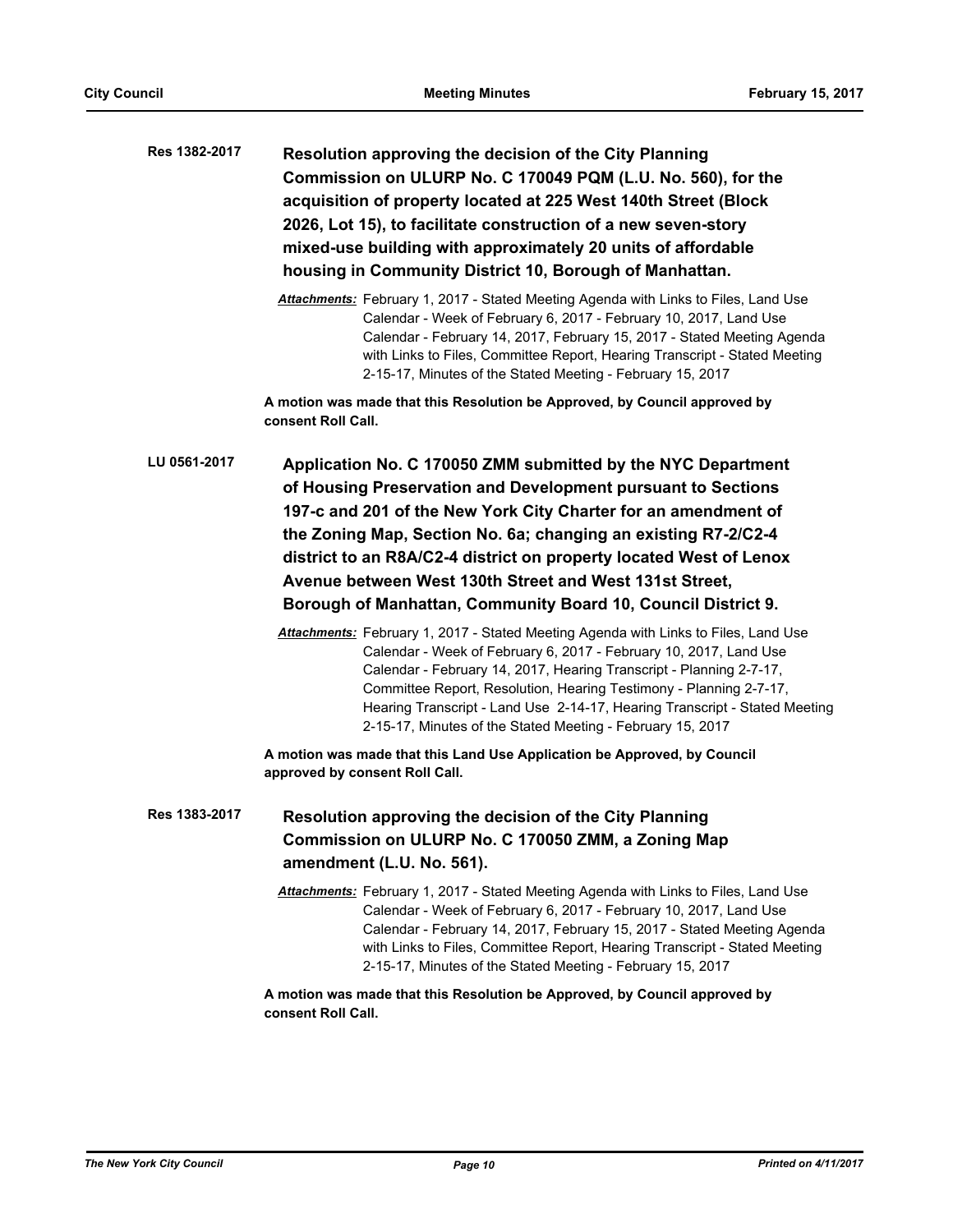**Application No. C 170051 HAM submitted by the New York City Department of Housing Preservation and Development pursuant to Article 16 of the General Municipal Law, Article XI of the Private Housing Finance Law, and Section 197-c of the New York City Charter, for an urban development action area designation and project approval, disposition of city-owned property, and real property tax exemption, for property located at 407-415 Lenox Avenue (Block 1915, Lots 32, 33, 34, 35 and 36), Borough of Manhattan, Community Board 10, Council District 9. LU 0562-2017**

> *Attachments:* February 1, 2017 - Stated Meeting Agenda with Links to Files, Land Use Calendar - Week of February 6, 2017 - February 10, 2017, Land Use Calendar - February 14, 2017, Hearing Transcript - Planning 2-7-17, Committee Report, Resolution, Hearing Testimony - Planning 2-7-17, Hearing Transcript - Land Use 2-14-17, Hearing Transcript - Stated Meeting 2-15-17, Minutes of the Stated Meeting - February 15, 2017

**A motion was made that this Land Use Application be Approved, by Council approved by consent Roll Call.**

**Resolution approving the application submitted by the New York City Department of Housing Preservation and Development and the decision of the City Planning Commission, ULURP No. C 170051 HAM, approving the designation of property located at 407-415 Lenox Avenue (Block 1915, Lots 32, 33, 34, 35, and 36), Borough of Manhattan, as an Urban Development Action Area, approving an Urban Development Action Area Project, and approving the disposition of city-owned property located 407-415 Lenox Avenue (Block 1915, Lots 32, 33, 34, 35, and 36), to a developer selected by HPD (L.U. No. 562; C 170051 HAM). Res 1384-2017**

> *Attachments:* February 1, 2017 - Stated Meeting Agenda with Links to Files, Land Use Calendar - Week of February 6, 2017 - February 10, 2017, Land Use Calendar - February 14, 2017, February 15, 2017 - Stated Meeting Agenda with Links to Files, Committee Report, Hearing Transcript - Stated Meeting 2-15-17, Minutes of the Stated Meeting - February 15, 2017

**A motion was made that this Resolution be Approved, by Council approved by consent Roll Call.**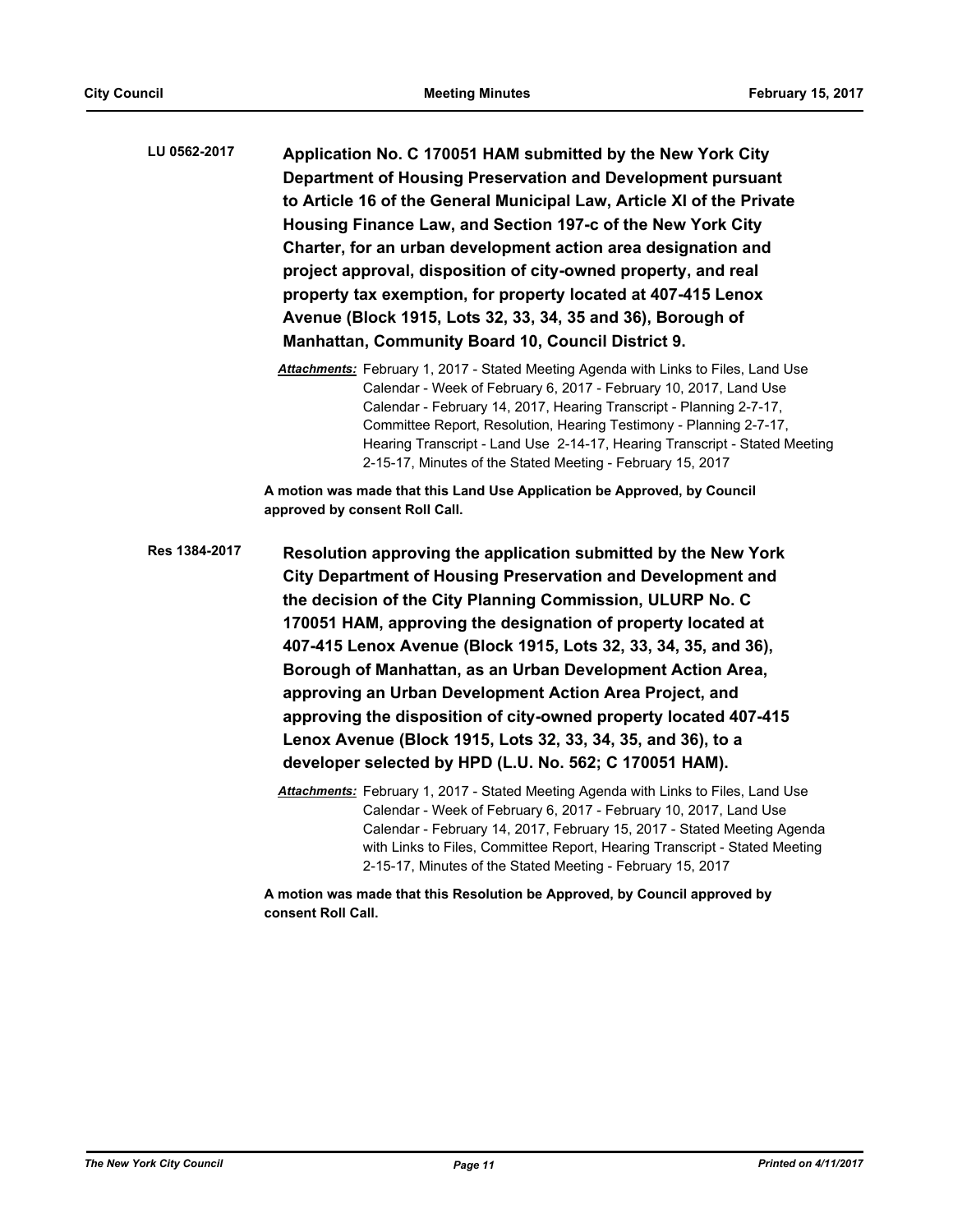| LU 0563-2017 | Application No. N 170052 ZRM submitted by New York City           |
|--------------|-------------------------------------------------------------------|
|              | Department of Housing Preservation and Development and            |
|              | Lemor Realty, LLC, pursuant to Section 201 of the New York City   |
|              | Charter, for an amendment of the Zoning Resolution of the City of |
|              | New York, modifying Appendix F for the purpose of establishing a  |
|              | Mandatory Inclusionary Housing area, Borough of Manhattan,        |
|              | <b>Community Board 10, Council District 9.</b>                    |

*Attachments:* February 1, 2017 - Stated Meeting Agenda with Links to Files, Land Use Calendar - Week of February 6, 2017 - February 10, 2017, Land Use Calendar - February 14, 2017, Hearing Transcript - Planning 2-7-17, Committee Report, Resolution, Hearing Testimony - Planning 2-7-17, Hearing Transcript - Land Use 2-14-17, Hearing Transcript - Stated Meeting 2-15-17, Minutes of the Stated Meeting - February 15, 2017

**A motion was made that this Land Use Application be Approved, by Council approved by consent Roll Call.**

- **Resolution approving the decision of the City Planning Commission on Application No. N 170052 ZRM, for an amendment of the Zoning Resolution of the City of New York, modifying Appendix F for the purpose of establishing a Mandatory Inclusionary Housing area in Community District 10, Borough of Manhattan (L.U. No. 563). Res 1385-2017**
	- *Attachments:* February 1, 2017 Stated Meeting Agenda with Links to Files, Land Use Calendar - Week of February 6, 2017 - February 10, 2017, Land Use Calendar - February 14, 2017, February 15, 2017 - Stated Meeting Agenda with Links to Files, Committee Report, Hearing Transcript - Stated Meeting 2-15-17, Minutes of the Stated Meeting - February 15, 2017

**A motion was made that this Resolution be Approved, by Council approved by consent Roll Call.**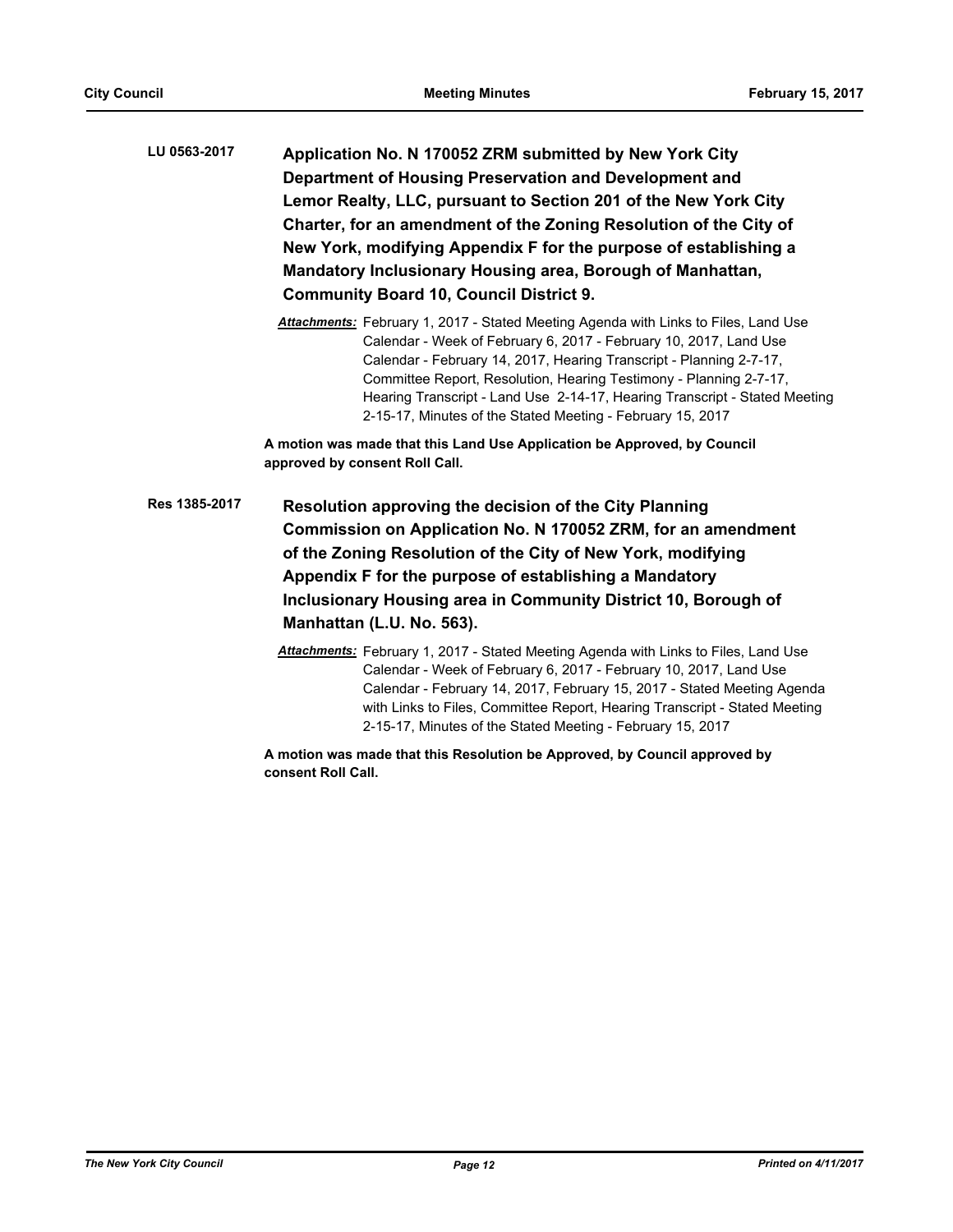| LU 0564-2017  | Application No. C 170081 ZMM submitted by the NYC Housing<br>Preservation & Development pursuant to Sections 197-c and 201<br>of the New York City Charter for an amendment of the Zoning<br>Map, Section 6a; changing an existing R7-2/C1-4 district into an<br>R8A/C2-4 district on property located to the West of Frederick<br>Douglas Boulevard between West 129th Street and West 128th<br>Street, Borough of Manhattan, Community Board 10, Council<br>District 9. |
|---------------|---------------------------------------------------------------------------------------------------------------------------------------------------------------------------------------------------------------------------------------------------------------------------------------------------------------------------------------------------------------------------------------------------------------------------------------------------------------------------|
|               | Attachments: February 1, 2017 - Stated Meeting Agenda with Links to Files, Land Use<br>Calendar - Week of February 6, 2017 - February 10, 2017, Land Use<br>Calendar - February 14, 2017, Hearing Transcript - Planning 2-7-17,<br>Committee Report, Resolution, Hearing Testimony - Planning 2-7-17,<br>Hearing Transcript - Land Use 2-14-17, Hearing Transcript - Stated Meeting<br>2-15-17, Minutes of the Stated Meeting - February 15, 2017                         |
|               | A motion was made that this Land Use Application be Approved, by Council<br>approved by consent Roll Call.                                                                                                                                                                                                                                                                                                                                                                |
| Res 1386-2017 | Resolution approving the decision of the City Planning<br>Commission on ULURP No. C 170081 ZMM, a Zoning Map<br>amendment (L.U. No. 564).                                                                                                                                                                                                                                                                                                                                 |
|               | Attachments: February 1, 2017 - Stated Meeting Agenda with Links to Files, Land Use<br>Calendar - Week of February 6, 2017 - February 10, 2017, Land Use<br>Calendar - February 14, 2017, February 15, 2017 - Stated Meeting Agenda<br>with Links to Files, Committee Report, Hearing Transcript - Stated Meeting<br>2-15-17, Minutes of the Stated Meeting - February 15, 2017                                                                                           |
|               | A motion was made that this Resolution be Approved, by Council approved by<br>consent Roll Call.                                                                                                                                                                                                                                                                                                                                                                          |
| LU 0565-2017  | Application No. N 170082 ZRM submitted by the NYC Department<br>of Housing Preservation and Development and 2395 FDB JV,<br>LLC, pursuant to Section 201 of the New York City Charter, for an<br>amendment of the Zoning Resolution of the City of New York,<br>modifying Appendix F for the purpose of establishing a<br>Mandatory Inclusionary Housing area, Borough of Manhattan,<br><b>Community Board 10, Council District 9.</b>                                    |
|               | Attachments: February 1, 2017 - Stated Meeting Agenda with Links to Files, Land Use<br>Calendar - Week of February 6, 2017 - February 10, 2017, Land Use<br>Calendar - February 14, 2017, Hearing Transcript - Planning 2-7-17,<br>Committee Report, Resolution, Hearing Testimony - Planning 2-7-17,<br>Hearing Transcript - Land Use 2-14-17, Hearing Transcript - Stated Meeting<br>2-15-17, Minutes of the Stated Meeting - February 15, 2017                         |
|               | A motion was made that this Land Use Application be Approved, by Council<br>approved by consent Roll Call.                                                                                                                                                                                                                                                                                                                                                                |

*The New York City Council Page 13 Printed on 4/11/2017*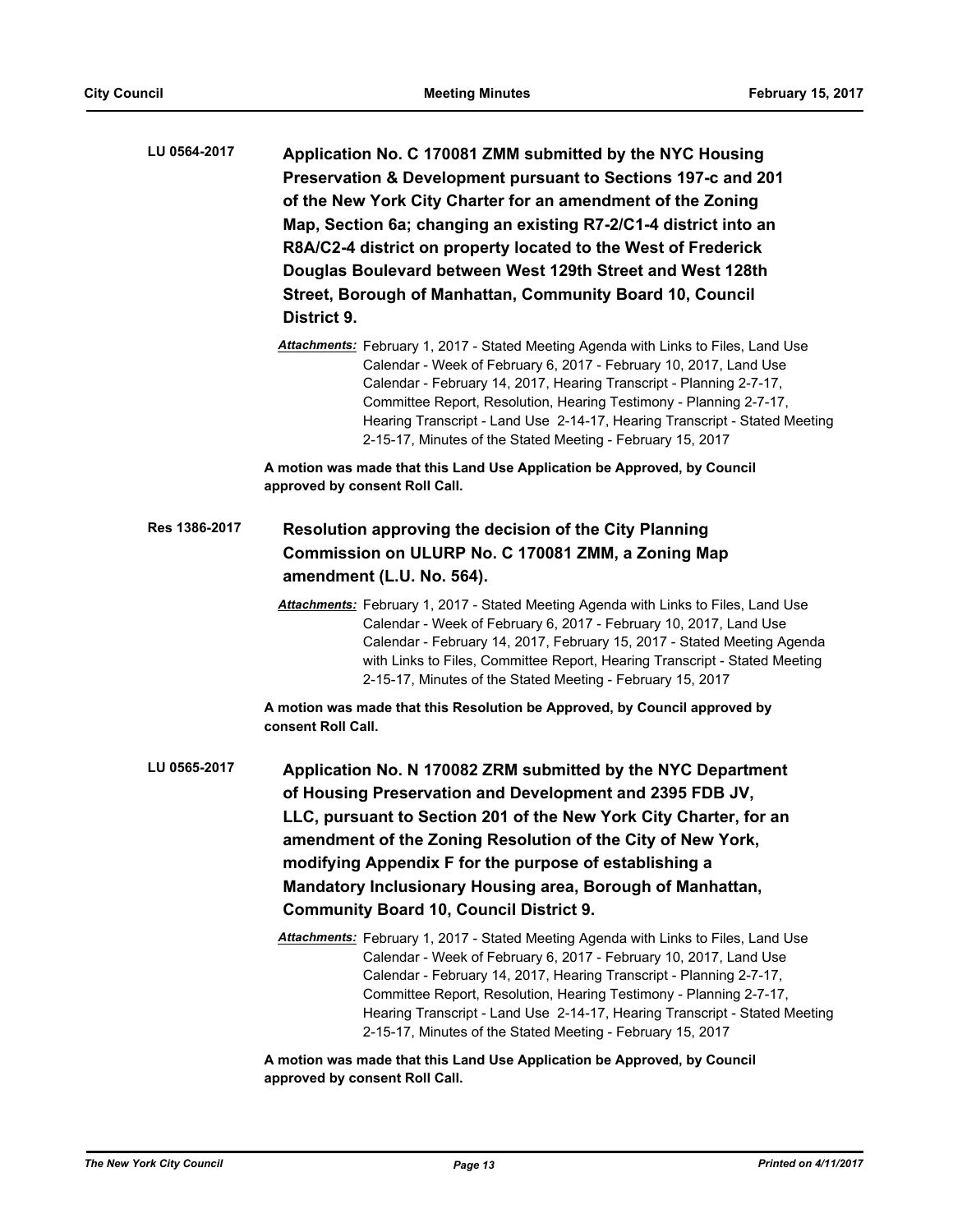| Res 1387-2017 | Resolution approving the decision of the City Planning         |
|---------------|----------------------------------------------------------------|
|               | Commission on Application No. N 170082 ZRM, for an amendment   |
|               | of the Zoning Resolution of the City of New York, modifying    |
|               | Appendix F for the purpose of establishing a Mandatory         |
|               | Inclusionary Housing area in Community District 10, Borough of |
|               | Manhattan (L.U. No. 565).                                      |

*Attachments:* February 1, 2017 - Stated Meeting Agenda with Links to Files, Land Use Calendar - Week of February 6, 2017 - February 10, 2017, Land Use Calendar - February 14, 2017, February 15, 2017 - Stated Meeting Agenda with Links to Files, Committee Report, Hearing Transcript - Stated Meeting 2-15-17, Minutes of the Stated Meeting - February 15, 2017

**A motion was made that this Resolution be Approved, by Council approved by consent Roll Call.**

- **Application No. C 170085 HAM submitted by the New York City Department of Housing Preservation and Development pursuant to Article 16 of the General Municipal Law and Section 197-c of the New York City Charter, for an urban development action area designation and project approval, and disposition of city-owned property, for property located at 2405 Frederick Douglass Boulevard (Block 1955, Lot 16), Borough of Manhattan, Community Board 10, Council District 9. LU 0566-2017**
	- *Attachments:* February 1, 2017 Stated Meeting Agenda with Links to Files, Land Use Calendar - Week of February 6, 2017 - February 10, 2017, Land Use Calendar - February 14, 2017, Hearing Transcript - Planning 2-7-17, Committee Report, Resolution, Hearing Testimony - Planning 2-7-17, Hearing Transcript - Land Use 2-14-17, Hearing Transcript - Stated Meeting 2-15-17, Minutes of the Stated Meeting - February 15, 2017

**A motion was made that this Land Use Application be Approved, by Council approved by consent Roll Call.**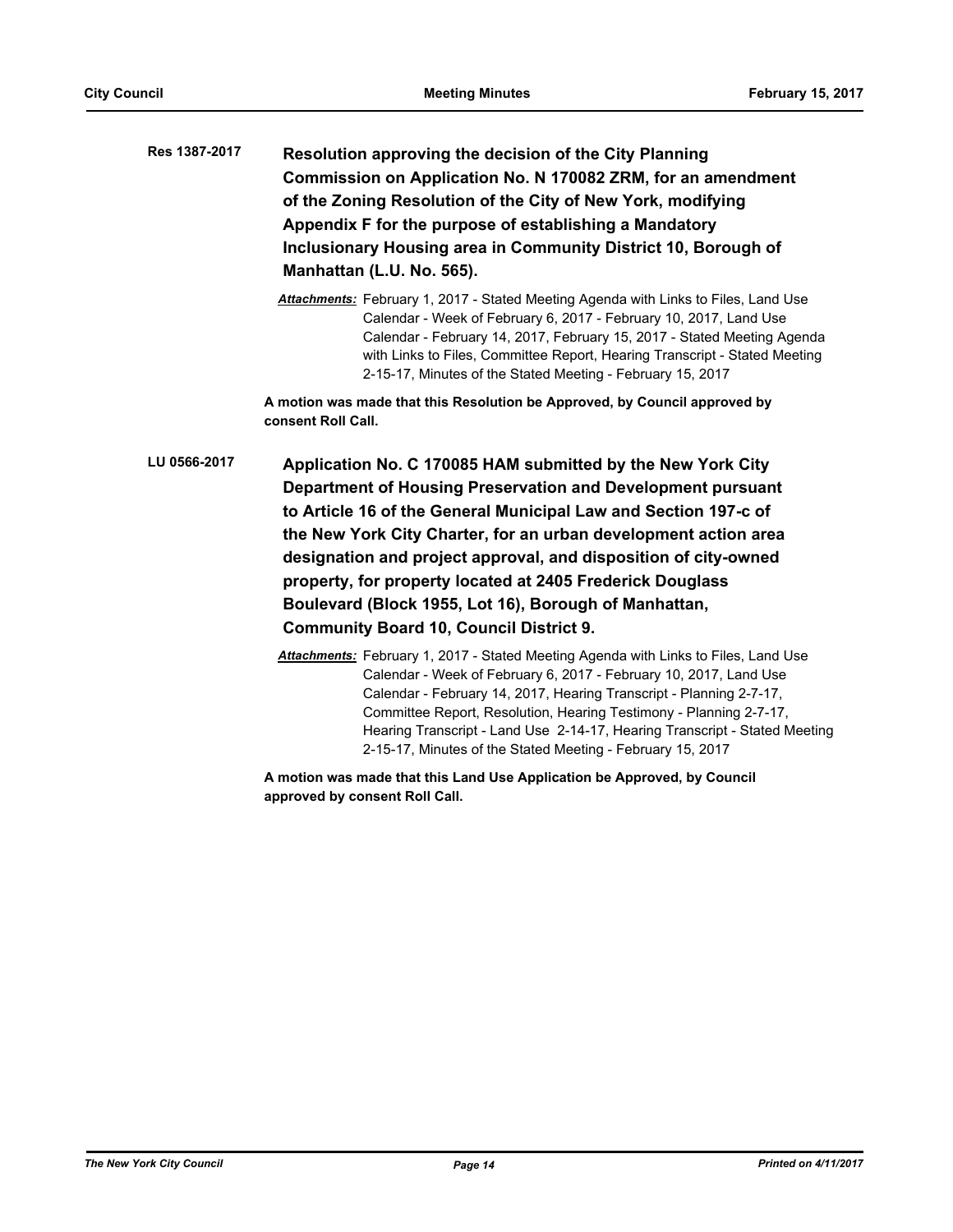| Res 1388-2017 | Resolution approving the application submitted by the New York<br><b>City Department of Housing Preservation and Development and</b><br>the decision of the City Planning Commission, ULURP No. C<br>170085 HAM, approving the designation of property located at<br>2405 Frederick Douglass Boulevard (Block 1955, Lot 16),<br>Borough of Manhattan, as an Urban Development Action Area,<br>approving an Urban Development Action Area Project, and<br>approving the disposition of city-owned property located at 2405<br>Frederick Douglass Boulevard (Block 1955, Lot 16), to a<br>developer selected by HPD (L.U. No. 566; C 170085 HAM). |
|---------------|-------------------------------------------------------------------------------------------------------------------------------------------------------------------------------------------------------------------------------------------------------------------------------------------------------------------------------------------------------------------------------------------------------------------------------------------------------------------------------------------------------------------------------------------------------------------------------------------------------------------------------------------------|
|               | Attachments: February 1, 2017 - Stated Meeting Agenda with Links to Files, Land Use<br>Calendar - Week of February 6, 2017 - February 10, 2017, Land Use<br>Calendar - February 14, 2017, February 15, 2017 - Stated Meeting Agenda<br>with Links to Files, Committee Report, Hearing Transcript - Stated Meeting<br>2-15-17, Minutes of the Stated Meeting - February 15, 2017                                                                                                                                                                                                                                                                 |
|               | A motion was made that this Resolution be Approved, by Council approved by<br>consent Roll Call.                                                                                                                                                                                                                                                                                                                                                                                                                                                                                                                                                |
| LU 0573-2017  | Application No. 20175206 HKM (N 170201 HKM) for the<br>designation by the Landmarks Preservation Commission<br>pursuant to Section 3020 of the New York City Charter of the<br>Sullivan-Thompson Historic District, Borough of Manhattan,<br><b>Community Board 2, Council Districts 1 and 3.</b>                                                                                                                                                                                                                                                                                                                                               |
|               | Attachments: Land Use Calendar - Week of February 6, 2017 - February 10, 2017,<br>Hearing Testimony - Landmarks 2-7-17, Hearing Transcript - Landmarks<br>2/7/17, Land Use Calendar - February 14, 2017, February 15, 2017 - Stated<br>Meeting Agenda with Links to Files, Committee Report, Resolution,<br>Hearing Transcript - Land Use 2-14-17, Hearing Transcript - Stated Meeting<br>2-15-17, Minutes of the Stated Meeting - February 15, 2017                                                                                                                                                                                            |
|               | A motion was made that this Land Use Application be Approved, by Council<br>approved by consent Roll Call.                                                                                                                                                                                                                                                                                                                                                                                                                                                                                                                                      |
| Res 1389-2017 | Resolution affirming the designation by the Landmarks<br>Preservation Commission of the Sullivan-Thompson Historic<br>District, Borough of Manhattan, Designation List No.<br>DL-492/LP-2590 (Preconsidered L.U. No. 573; 20175206 HKM; N<br>170201 HKM).                                                                                                                                                                                                                                                                                                                                                                                       |
|               | Attachments: Land Use Calendar - Week of February 6, 2017 - February 10, 2017, Land<br>Use Calendar - February 14, 2017, February 15, 2017 - Stated Meeting<br>Agenda with Links to Files, Committee Report, Hearing Transcript - Stated<br>Meeting 2-15-17, Minutes of the Stated Meeting - February 15, 2017                                                                                                                                                                                                                                                                                                                                  |
|               | A motion was made that this Resolution be Approved, by Council approved by<br>consent Roll Call.                                                                                                                                                                                                                                                                                                                                                                                                                                                                                                                                                |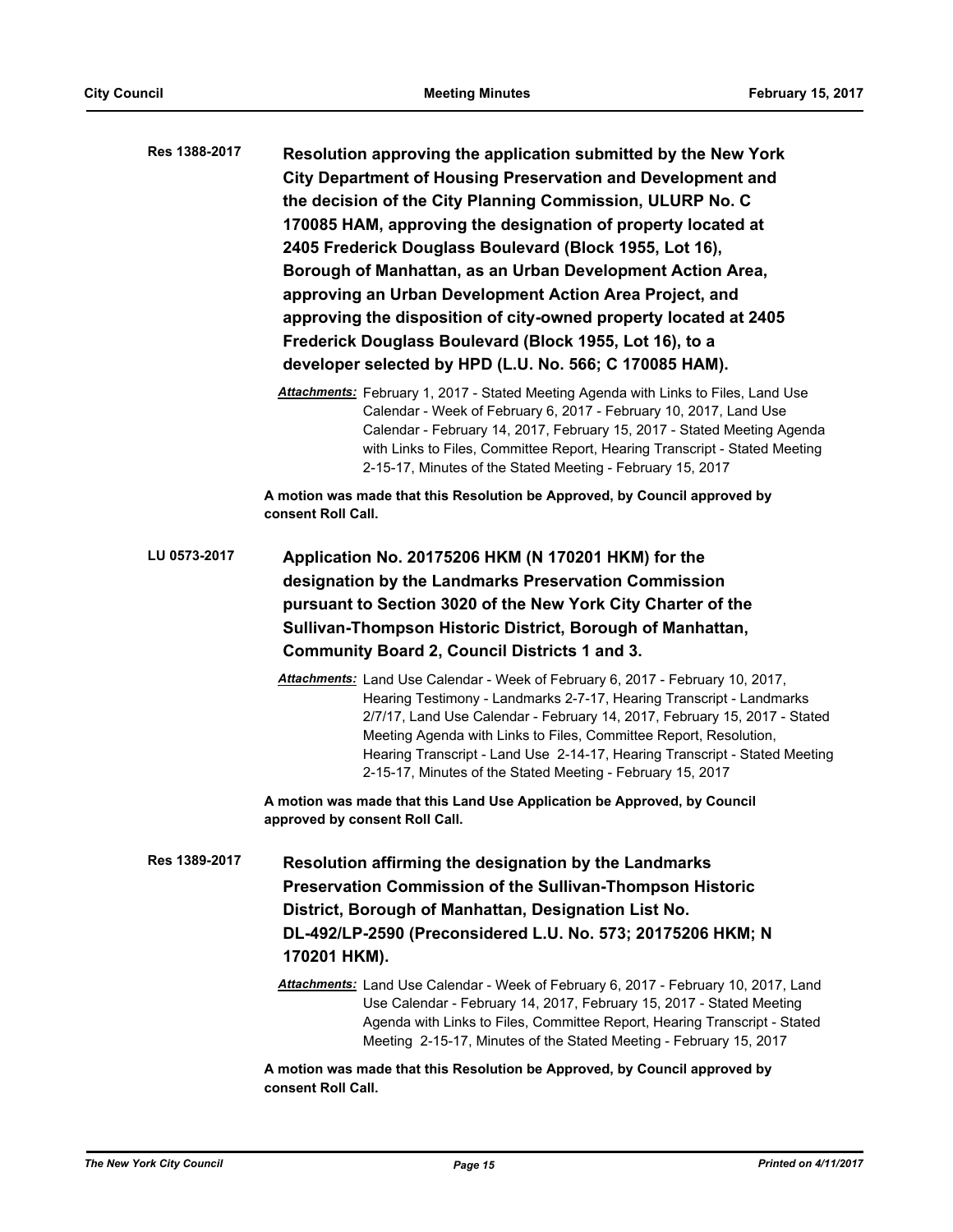Report of the Committee on Parks and Recreation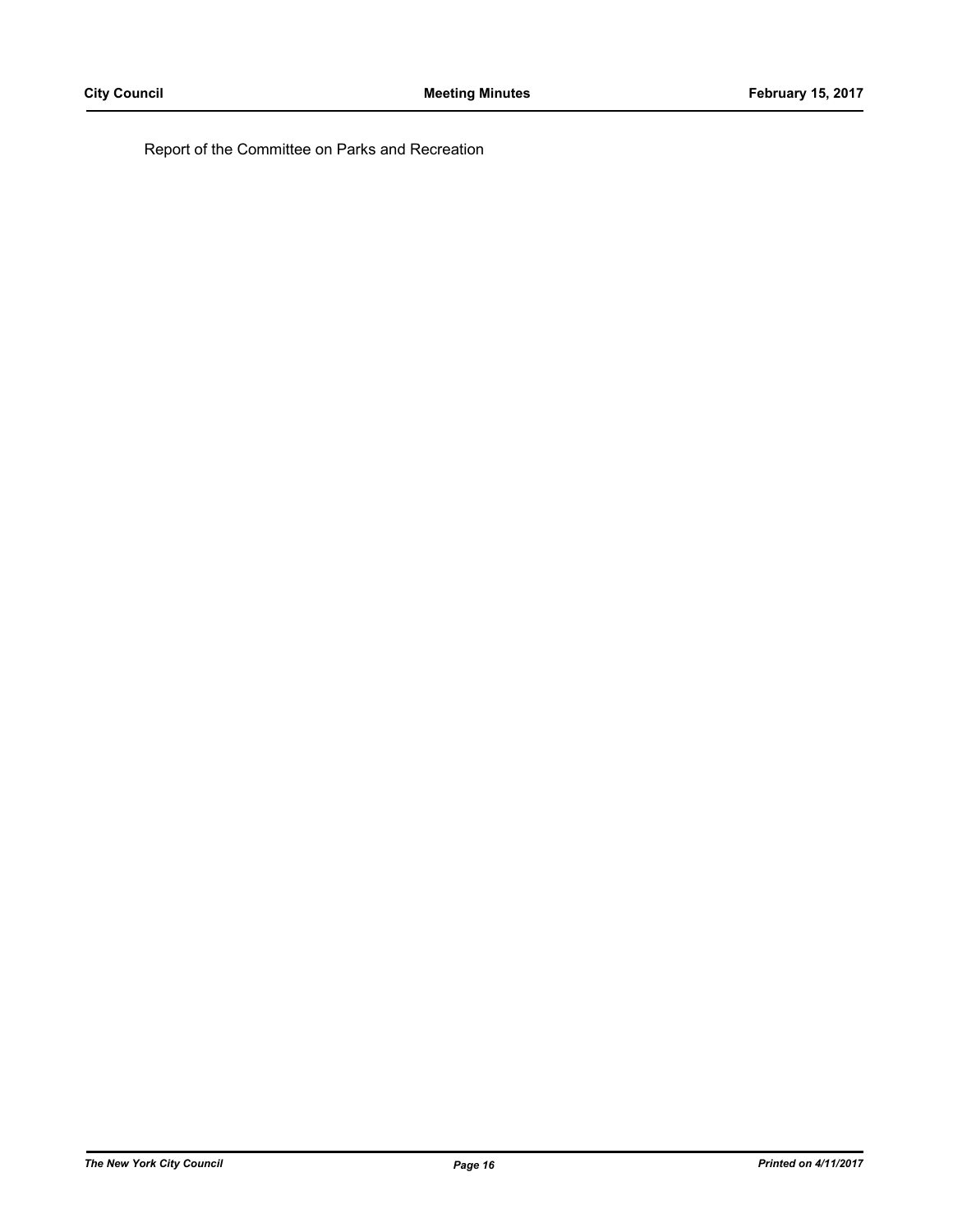**A Local Law in relation to the naming of 40 thoroughfares and public places, William "Pop" Marsh Avenue, Borough of Staten Island, Maxwell "Max the Sax" Lucas Way, Borough of the Bronx, Dr. Roscoe C. Brown, Jr. Way, Borough of the Bronx, Michael Fahy Way, Borough of the Bronx, Burton Schoenbach Way, Borough of the Bronx, Marine Corporal Ramona M. Valdez Way, Borough of the Bronx, Cinco de Mayo Way, Borough of the Bronx, Antonia Vasquez Way, Borough of the Bronx, Betty Jean DiBiaso Way, Borough of Queens, Jacqueline Berrien Way, Borough of Brooklyn, Easter Rising Way, Borough of Queens, Forest Park Memorial Drive, Borough of Queens, Reverend John Pratt Way, Borough of Brooklyn, Donald Byrd Way - Jazz Great, Borough of the Bronx, Ms. Aida Perez-Loiza Aldea Lane, Borough of Manhattan, The Honorable Frank V. Fossella Way, Borough of Staten Island, Ben Marino Way, Borough of Staten Island, John Lewis Steptoe Place, Borough of Brooklyn, Charles A. Sferrazza Way, Borough of Brooklyn, Cinco de Mayo Way, Borough of Brooklyn, Children's Court, Borough of Manhattan, Ms. Magazine Way, Borough of Manhattan, Coach Chuck Granby Way, Borough of Queens, Cardinal S. Sandiford Way, Borough of Queens, Rev. Dr. Luis Felipe Serrano's Way, Borough of the Bronx, Sgt. Paul J. Tuozzolo Way, Borough of the Bronx, Flight 587 Way, Borough of Manhattan, Saint Elizabeth Way, Borough of Manhattan, Maria Valentin Way, Borough of Manhattan, Principal Rhonda Whitfield Way, Borough of Staten Island, Architect Allen B. Terjesen Way, Borough of Staten Island, Elie Wiesel Way, Borough of Manhattan, Mario Borgatti Way, Borough of the Bronx, Kalief Browder Way, Borough of the Bronx, Lily Gavin Way, Borough of Queens, Nina Adams Way, Borough of Queens, Tony Mazzarella Way, Borough of Queens, Dolores Rizzotto Way, Borough of Queens, FF Michael Brennan Way, Borough of Queens, Robert "Pudgie" Walsh Way, Borough of Brooklyn and the repeal of sections 2, 9, 36, 38 and 54 of local law number 92 for the year 2016, the repeal of section 18 of local law number 23 for the year 2016 and the repeal of section 6 of local law number 81 for the year 2001. Int 1449-2017-A**

> *Attachments:* Legislative History Report, Summary of Int. No. 1449-A, Summary of Int. No. 1449, Int. No. 1449 - 2/1/17, February 1, 2017 - Stated Meeting Agenda with Links to Files, Committee Report 2/13/17, Hearing Testimony 2/13/17, Hearing Transcript 2/13/17, February 15, 2017 - Stated Meeting Agenda with Links to Files, Fiscal Impact Statement, Int. No. 1449-A (FINAL), Hearing Transcript - Stated Meeting 2-15-17, Mayor's Letter, Minutes of the Stated Meeting - February 15, 2017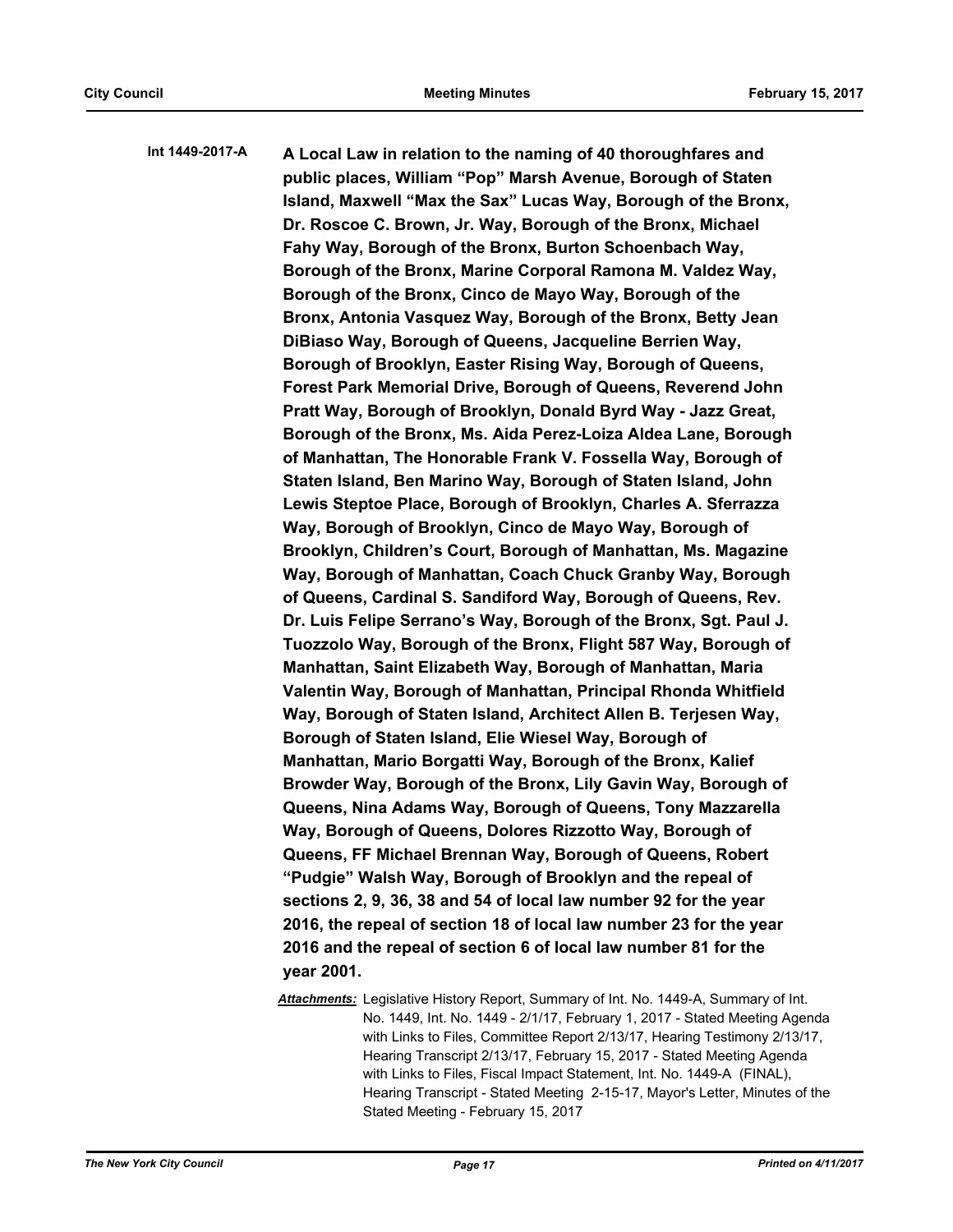**A motion was made that this Introduction be Approved by Council approved by consent Roll Call.**

**Enactment No:** 2017/045

Report of the Committee on Public Safety

#### **A Local Law to amend the administrative code of the city of New York, in relation to the use of all-terrain vehicles, including dirt bikes Int 0834-2015-B**

*Attachments:* Legislative History Report, Summary of Int. No. 834-B, Summary of Int. No. 834-A, Summary of Int. No. 834, Int. No. 834 - 6/26/15, Committee Report 9/15/16, Hearing Testimony 9/15/16, Hearing Transcript 9/15/16, Proposed Int. No. 834-A - 11/21/16, Committee Report 2/14/17, Hearing Transcript 2/14/17, February 15, 2017 - Stated Meeting Agenda with Links to Files, Fiscal Impact Statement, Int. No. 834-B (FINAL), Hearing Transcript - Stated Meeting 2-15-17, Mayor's Letter, Local Law 28, Minutes of the Stated Meeting - February 15, 2017

**A motion was made that this Introduction be Approved by Council approved by consent Roll Call.**

**Enactment No:** 2017/028

#### **A Local Law to amend the administrative code of the city of New York, in relation to limiting the application of temporary orders obtained pursuant to the nuisance abatement law Int 1308-2016-A**

*Attachments:* Legislative History Report, Summary of Int. No. 1308-A, Summary of Int. No. 1308, Int. No. 1308 - 10/27/16, Committee Report 11/2/16, Hearing Testimony 11/2/16, Hearing Transcript 11/2/16, Committee Report 2/14/17, Hearing Transcript 2/14/17, February 15, 2017 - Stated Meeting Agenda with Links to Files, Fiscal Impact Statement, Int. No. 1308-A (FINAL), Hearing Transcript - Stated Meeting 2-15-17, Mayor's Letter, Minutes of the Stated Meeting - February 15, 2017

**A motion was made that this Introduction be Approved by Council approved by Roll Call.**

- Affirmative: 45 Speaker Mark-Viverito, Barron, Borelli, Cabrera, Chin, Cohen, Constantinides, Cornegy Jr., Crowley, Cumbo, Dromm, Espinal Jr., Eugene, Ferreras-Copeland, Garodnick, Gentile, Gibson, Greenfield, Grodenchik, Johnson, Kallos, King, Koo, Koslowitz, Lancman, Lander, Levine, Maisel, Matteo, Mealy, Menchaca, Miller, Palma, Reynoso, Richards, Rodriguez, Rosenthal, Salamanca Jr., Torres, Treyger, Ulrich, Vacca, Vallone, Van Bramer and Williams
	- **Negative:** 1 Deutsch
	- Absent: 1 Mendez
	- Paternity: 1 Levin
	- **Medical:** 2 Rose and Wills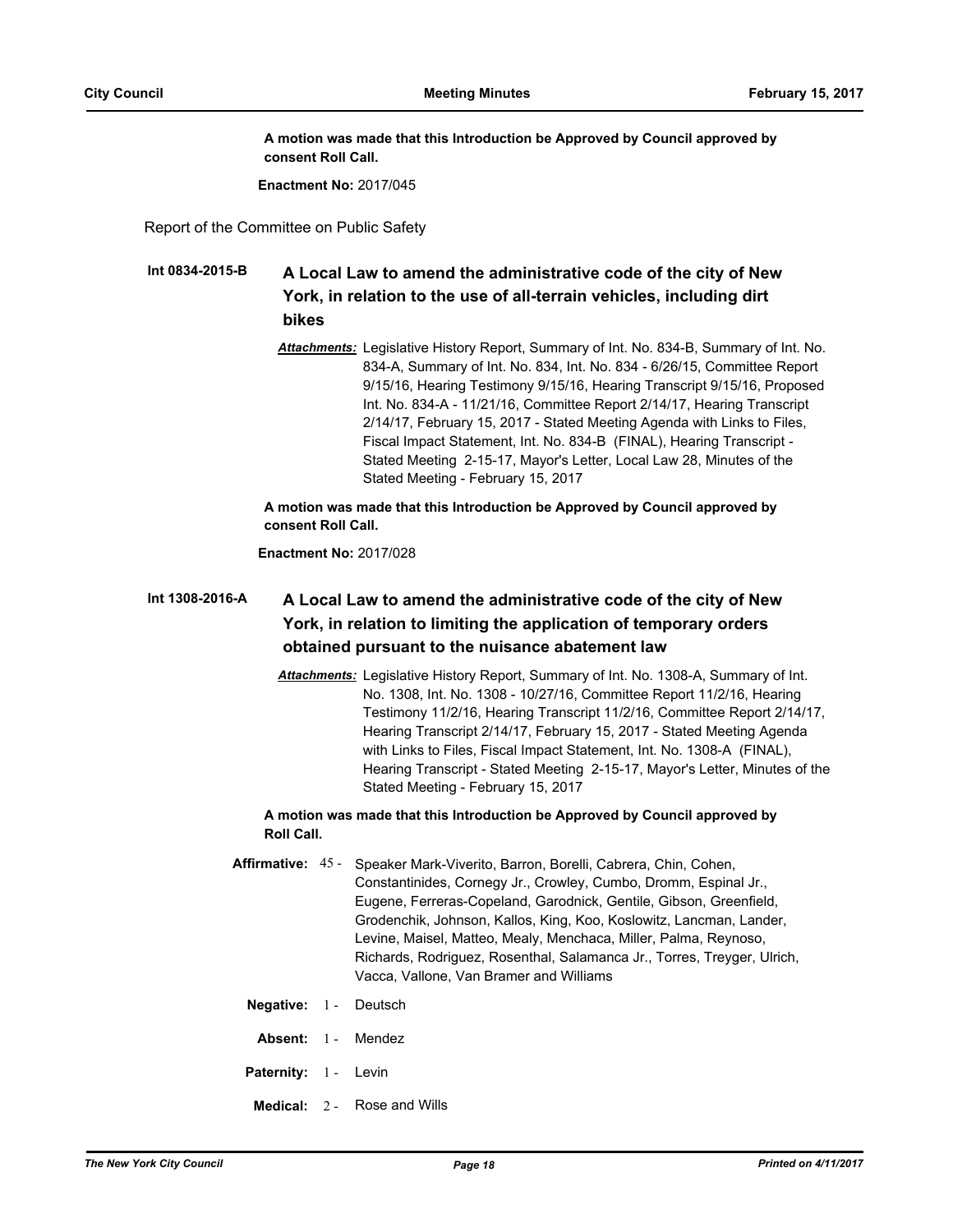#### **Enactment No:** 2017/032

## **A Local Law to amend the administrative code of the city of New York, in relation to resolving conflicts between the nuisance abatement law and related proceedings and fines for public nuisances involving alcohol Int 1315-2016-A**

*Attachments:* Legislative History Report, Summary of Int. No. 1315-A, Summary of Int. No. 1315, Int. No. 1315 - 10/27/16, Committee Report 11/2/16, Hearing Testimony 11/2/16, Hearing Transcript 11/2/16, Committee Report 2/14/17, Hearing Transcript 2/14/17, February 15, 2017 - Stated Meeting Agenda with Links to Files, Fiscal Impact Statement, Int. No. 1315-A (FINAL), Hearing Transcript - Stated Meeting 2-15-17, Mayor's Letter, Minutes of the Stated Meeting - February 15, 2017

## **A motion was made that this Introduction be Approved by Council approved by Roll Call.**

- Affirmative: 38 Speaker Mark-Viverito, Barron, Cabrera, Chin, Cohen, Constantinides, Cornegy Jr., Cumbo, Dromm, Espinal Jr., Eugene, Ferreras-Copeland, Garodnick, Gentile, Gibson, Grodenchik, Johnson, Kallos, King, Koo, Koslowitz, Lancman, Lander, Levine, Maisel, Mealy, Menchaca, Miller, Palma, Reynoso, Richards, Rodriguez, Rosenthal, Salamanca Jr., Torres, Treyger, Van Bramer and Williams
	- **Negative:** 8 Borelli, Crowley, Deutsch, Greenfield, Matteo, Ulrich, Vacca and Vallone
	- Absent: 1 Mendez
	- Paternity: 1 Levin
	- **Medical:** 2 Rose and Wills

**Enactment No:** 2017/033

#### **A Local Law to amend the administrative code of the city of New York, in relation to excluding certain violations involving possession of a controlled substance or marihuana from the nuisance abatement law Int 1317-2016-A**

*Attachments:* Legislative History Report, Summary of Int. No. 1317-A, Summary of Int. No. 1317, Int. No. 1317 - 10/27/16, Committee Report 11/2/16, Hearing Testimony 11/2/16, Hearing Transcript 11/2/16, Committee Report 2/14/17, Hearing Transcript 2/14/17, February 15, 2017 - Stated Meeting Agenda with Links to Files, Fiscal Impact Statement, Int. No. 1317-A (FINAL), Hearing Transcript - Stated Meeting 2-15-17, Mayor's Letter, Minutes of the Stated Meeting - February 15, 2017

**A motion was made that this Introduction be Approved by Council approved by Roll Call.**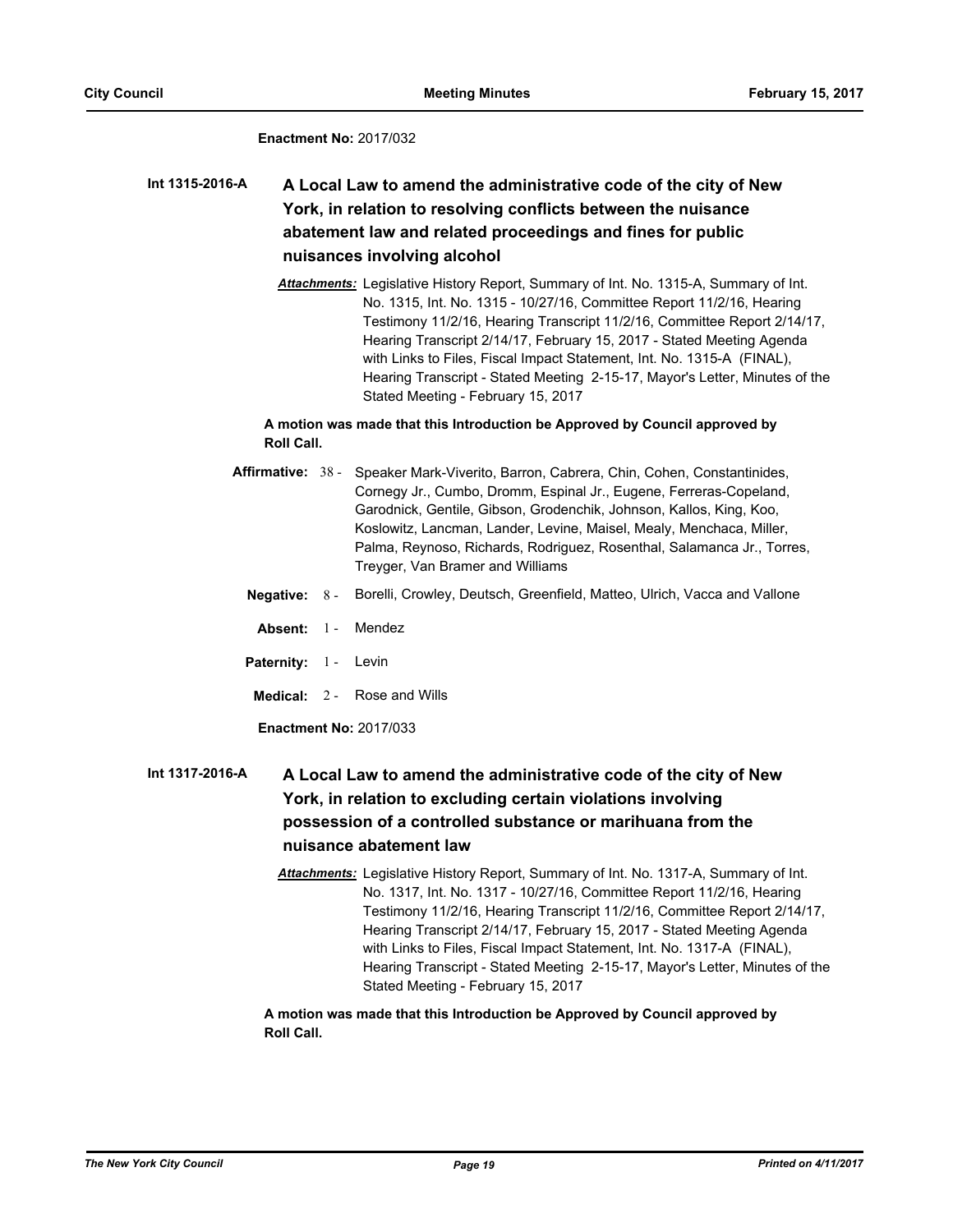Affirmative: 40 - Speaker Mark-Viverito, Barron, Cabrera, Chin, Cohen, Constantinides, Cornegy Jr., Crowley, Cumbo, Dromm, Espinal Jr., Eugene, Ferreras-Copeland, Garodnick, Gentile, Gibson, Grodenchik, Johnson, Kallos, King, Koo, Koslowitz, Lancman, Lander, Levine, Maisel, Mealy, Menchaca, Miller, Palma, Reynoso, Richards, Rodriguez, Rosenthal, Salamanca Jr., Torres, Treyger, Vallone, Van Bramer and Williams **Negative:** 6 - Borelli, Deutsch, Greenfield, Matteo, Ulrich and Vacca **Absent:** 1 - Mendez Paternity: 1 - Levin **Medical:** 2 - Rose and Wills

**Enactment No:** 2017/034

## **A Local Law to amend the administrative code of the city of New York, in relation to requiring verification of occupancy prior to enforcing injunctive relief pursuant to the nuisance abatement law Int 1318-2016-A**

*Attachments:* Legislative History Report, Summary of Int. No. 1318-A, Summary of Int. No. 1318, Int. No. 1318 - 10/27/16, Committee Report 11/2/16, Hearing Testimony 11/2/16, Hearing Transcript 11/2/16, Committee Report 2/14/17, Hearing Transcript 2/14/17, February 15, 2017 - Stated Meeting Agenda with Links to Files, Fiscal Impact Statement, Int. No. 1318-A (FINAL), Hearing Transcript - Stated Meeting 2-15-17, Mayor's Letter, Minutes of the Stated Meeting - February 15, 2017

## **A motion was made that this Introduction be Approved by Council approved by consent Roll Call.**

**Enactment No:** 2017/035

#### **A Local Law to amend the administrative code of the city of New York, in relation to requiring laboratory reports in drug-related nuisance abatement cases Int 1320-2016-A**

*Attachments:* Legislative History Report, Summary of Int. No. 1320-A, Summary of Int. No. 1320, Int. No. 1320 - 10/27/16, Committee Report 11/2/16, Hearing Testimony 11/2/16, Hearing Transcript 11/2/16, Committee Report 2/14/17, Hearing Transcript 2/14/17, February 15, 2017 - Stated Meeting Agenda with Links to Files, Fiscal Impact Statement, Int. No. 1320-A (FINAL), Hearing Transcript - Stated Meeting 2-15-17, Mayor's Letter, Minutes of the Stated Meeting - February 15, 2017

## **A motion was made that this Introduction be Approved by Council approved by consent Roll Call.**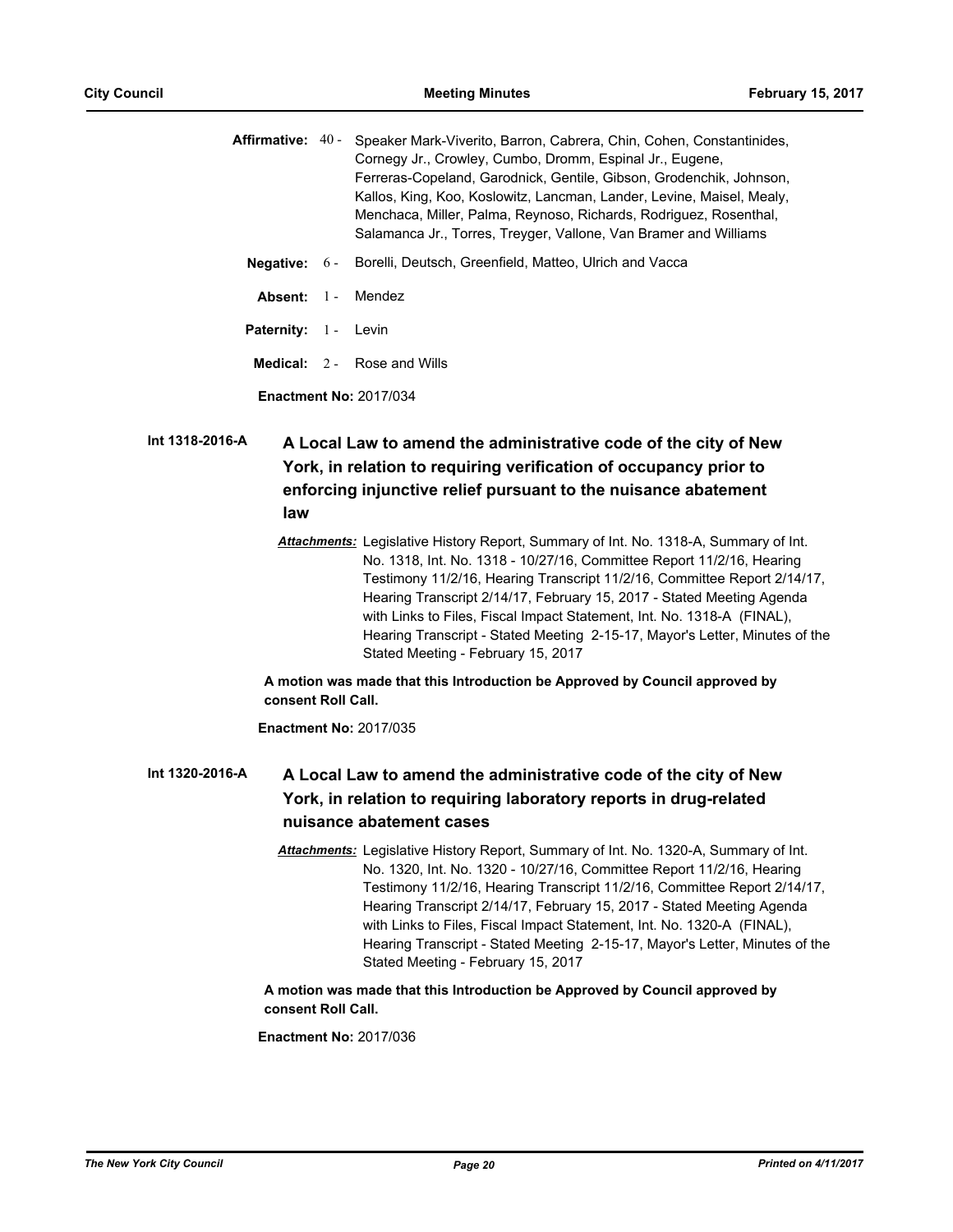## **A Local Law to amend the administrative code of the city of New York, in relation to requiring a police or peace officer to personally witness a drug violation to file an action under the nuisance abatement law Int 1321-2016-A**

*Attachments:* Legislative History Report, Summary of Int. No. 1321-A, Summary of Int. No. 1321, Int. No. 1321 - 10/27/16, Committee Report 11/2/16, Hearing Testimony 11/2/16, Hearing Transcript 11/2/16, Committee Report 2/14/17, Hearing Transcript 2/14/17, February 15, 2017 - Stated Meeting Agenda with Links to Files, Fiscal Impact Statement, Int. No. 1321-A (FINAL), Hearing Transcript - Stated Meeting 2-15-17, Mayor's Letter, Minutes of the Stated Meeting - February 15, 2017

## **A motion was made that this Introduction be Approved by Council approved by Roll Call.**

- Affirmative: 45 Speaker Mark-Viverito, Barron, Borelli, Cabrera, Chin, Cohen, Constantinides, Cornegy Jr., Crowley, Cumbo, Deutsch, Dromm, Espinal Jr., Eugene, Ferreras-Copeland, Garodnick, Gentile, Gibson, Grodenchik, Johnson, Kallos, King, Koo, Koslowitz, Lancman, Lander, Levine, Maisel, Matteo, Mealy, Menchaca, Miller, Palma, Reynoso, Richards, Rodriguez, Rosenthal, Salamanca Jr., Torres, Treyger, Ulrich, Vacca, Vallone, Van Bramer and Williams
	- **Negative:** 1 Greenfield
	- **Absent:** 1 Mendez
	- Paternity: 1 Levin
	- **Medical:** 2 Rose and Wills

**Enactment No:** 2017/037

#### **A Local Law to amend the administrative code of the city of New York, in relation to limiting exclusions of natural persons pursuant to the nuisance abatement law Int 1323-2016-A**

*Attachments:* Legislative History Report, Summary of Int. No. 1323-A, Summary of Int. No. 1323, Int. No. 1323 - 10/27/16, Committee Report 11/2/16, Hearing Testimony 11/2/16, Hearing Transcript 11/2/16, Committee Report 2/14/17, Hearing Transcript 2/14/17, February 15, 2017 - Stated Meeting Agenda with Links to Files, Fiscal Impact Statement, Int. No. 1323-A (FINAL), Hearing Transcript - Stated Meeting 2-15-17, Mayor's Letter, Minutes of the Stated Meeting - February 15, 2017

## **A motion was made that this Introduction be Approved by Council approved by Roll Call.**

Affirmative: 39 - Speaker Mark-Viverito, Barron, Cabrera, Chin, Cohen, Constantinides, Cornegy Jr., Cumbo, Dromm, Espinal Jr., Eugene, Ferreras-Copeland, Garodnick, Gentile, Gibson, Greenfield, Grodenchik, Johnson, Kallos, King, Koo, Koslowitz, Lancman, Lander, Levine, Maisel, Mealy, Menchaca, Miller, Palma, Reynoso, Richards, Rodriguez, Rosenthal, Salamanca Jr., Torres, Treyger, Van Bramer and Williams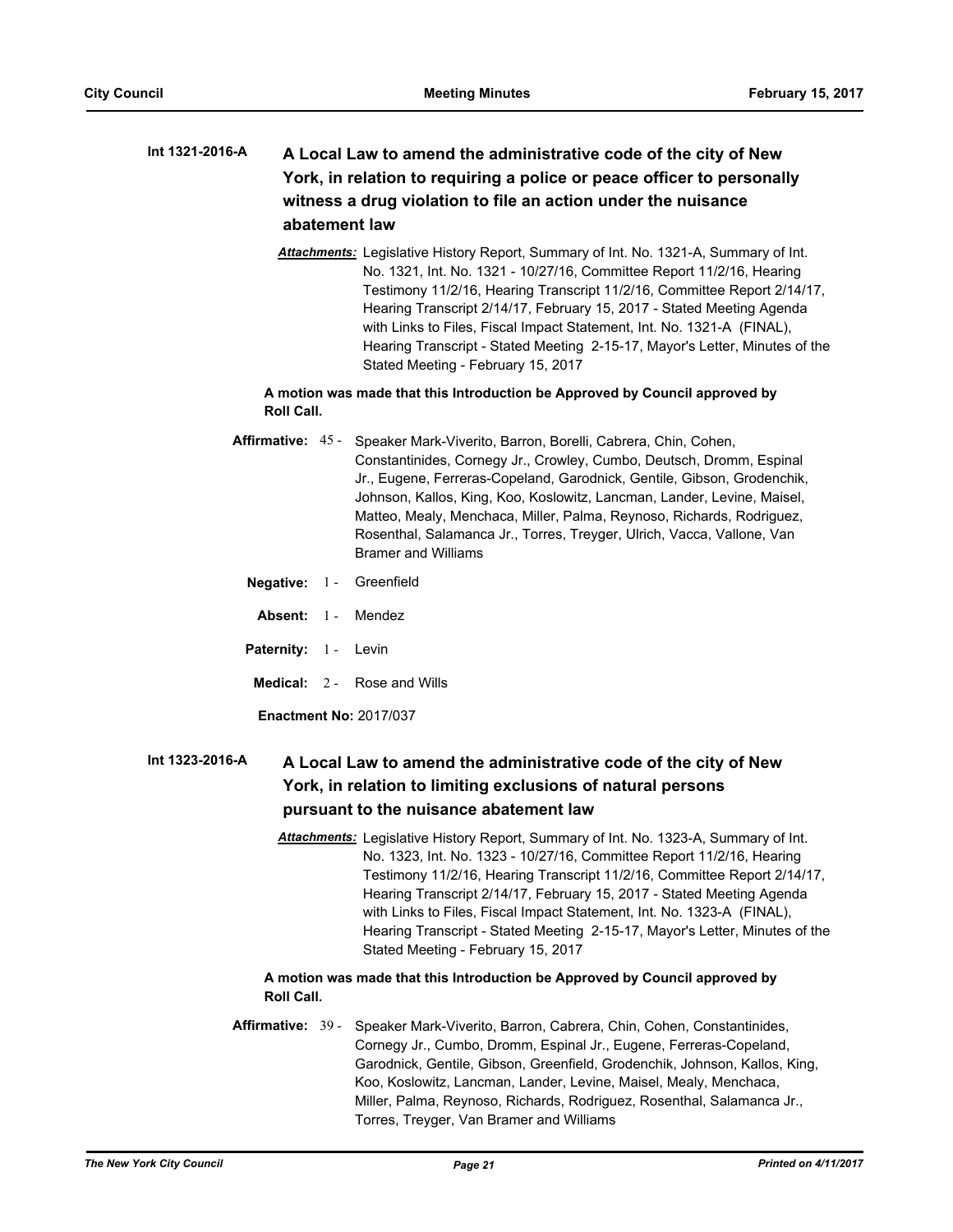**Negative:** 7 - Borelli, Crowley, Deutsch, Matteo, Ulrich, Vacca and Vallone **Absent:** 1 - Mendez Paternity: 1 - Levin **Medical:** 2 - Rose and Wills **Enactment No:** 2017/038 **A Local Law to amend the administrative code of the city of New York, in relation to repealing the padlock law Int 1326-2016** *Attachments:* Legislative History Report, Summary of Int. No. 1326, Int. No. 1326, Committee Report 11/2/16, Hearing Testimony 11/2/16, Hearing Transcript 11/2/16, Committee Report 2/14/17, Hearing Transcript 2/14/17, February 15, 2017 - Stated Meeting Agenda with Links to Files, Hearing Transcript - Stated Meeting 2-15-17, Mayor's Letter, Fiscal Impact Statement, Minutes of the Stated Meeting - February 15, 2017 **A motion was made that this Introduction be Approved by Council approved by Roll Call.** Affirmative: 39 - Speaker Mark-Viverito, Barron, Cabrera, Chin, Cohen, Constantinides, Cornegy Jr., Cumbo, Deutsch, Dromm, Espinal Jr., Eugene, Ferreras-Copeland, Garodnick, Gentile, Gibson, Grodenchik, Johnson, Kallos, King, Koo, Koslowitz, Lancman, Lander, Levine, Maisel, Mealy, Menchaca, Miller, Palma, Reynoso, Richards, Rodriguez, Rosenthal, Salamanca Jr., Torres, Treyger, Van Bramer and Williams **Negative:** 7 - Borelli, Crowley, Greenfield, Matteo, Ulrich, Vacca and Vallone Absent: 1 - Mendez Paternity: 1 - Levin **Medical:** 2 - Rose and Wills **Enactment No:** 2017/039

#### **A Local Law to amend the administrative code of the city of New York, in relation to requiring reporting on nuisance abatement actions Int 1327-2016-A**

*Attachments:* Legislative History Report, Summary of Int. No. 1327-A, Summary of Int. No. 1327, Int. No. 1327 - 10/27/16, Committee Report 11/2/16, Hearing Testimony 11/2/16, Hearing Transcript 11/2/16, Committee Report 2/14/17, Hearing Transcript 2/14/17, February 15, 2017 - Stated Meeting Agenda with Links to Files, Fiscal Impact Statement, Int. No. 1327-A (FINAL), Hearing Transcript - Stated Meeting 2-15-17, Mayor's Letter, Minutes of the Stated Meeting - February 15, 2017

**A motion was made that this Introduction be Approved by Council approved by consent Roll Call.**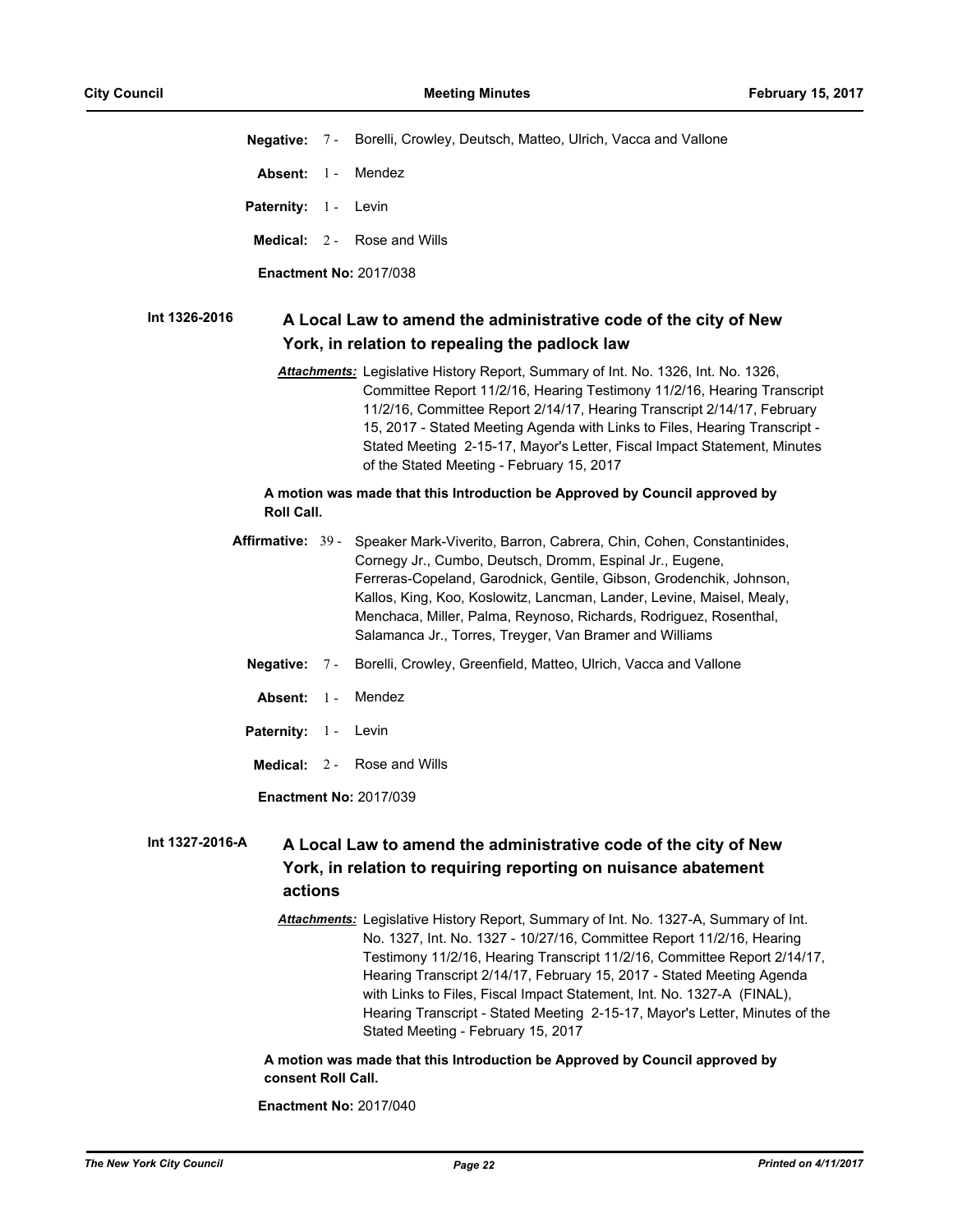- **A Local Law to amend the administrative code of the city of New York, in relation to amending the definition of public nuisances and establishing timeliness requirements under the nuisance abatement law, and to repeal certain provisions of the nuisance abatement law defining public nuisances and provisions relating thereto Int 1333-2016-B**
	- *Attachments:* Legislative History Report, Summary of Int. No. 1333-B, Summary of Int. No. 1333-A, Summary of Int. No. 1333, Int. No. 1333 - 10/27/16, Committee Report 11/2/16, Hearing Testimony 11/2/16, Hearing Transcript 11/2/16, Proposed Int. No. 1333-A - 1/20/17, Committee Report 2/14/17, Hearing Transcript 2/14/17, February 15, 2017 - Stated Meeting Agenda with Links to Files, Fiscal Impact Statement, Int. No. 1333-B (FINAL), Hearing Transcript - Stated Meeting 2-15-17, Mayor's Letter, Minutes of the Stated Meeting - February 15, 2017

## **A motion was made that this Introduction be Approved by Council approved by Roll Call.**

- Affirmative: 39 Speaker Mark-Viverito, Barron, Cabrera, Chin, Cohen, Constantinides, Cornegy Jr., Cumbo, Deutsch, Dromm, Espinal Jr., Eugene, Ferreras-Copeland, Garodnick, Gentile, Gibson, Grodenchik, Johnson, Kallos, King, Koo, Koslowitz, Lancman, Lander, Levine, Maisel, Mealy, Menchaca, Miller, Palma, Reynoso, Richards, Rodriguez, Rosenthal, Salamanca Jr., Torres, Treyger, Van Bramer and Williams
	- **Negative:** 7 Borelli, Crowley, Greenfield, Matteo, Ulrich, Vacca and Vallone
	- **Absent:** 1 Mendez
	- Paternity: 1 Levin
	- **Medical:** 2 Rose and Wills

**Enactment No:** 2017/041

#### **A Local Law to amend the administrative code of the city of New York, in relation to requiring procedures for the corporation counsel when filing actions under the nuisance abatement law Int 1338-2016-A**

*Attachments:* Legislative History Report, Summary of Int. No. 1338-A, Summary of Int. No. 1338, Int. No. 1338 - 10/27/16, Committee Report 11/2/16, Hearing Testimony 11/2/16, Hearing Transcript 11/2/16, Committee Report 2/14/17, Hearing Transcript 2/14/17, February 15, 2017 - Stated Meeting Agenda with Links to Files, Fiscal Impact Statement, Int. No. 1338-A (FINAL), Hearing Transcript - Stated Meeting 2-15-17, Mayor's Letter, Minutes of the Stated Meeting - February 15, 2017

**A motion was made that this Introduction be Approved by Council approved by consent Roll Call.**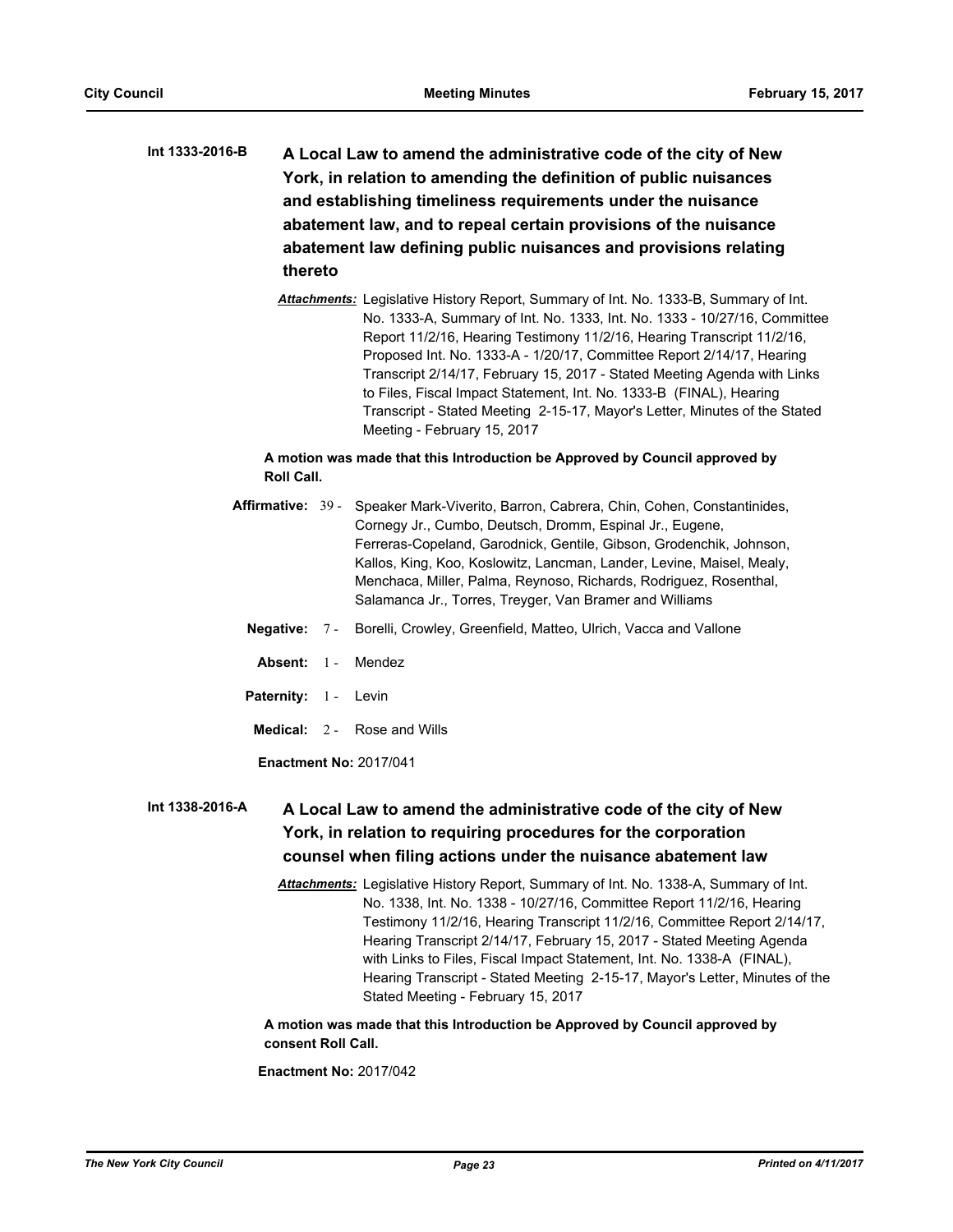#### **A Local Law to amend the administrative code of the city of New York, in relation to restricting certain orders and dispositions pursuant to the nuisance abatement law Int 1339-2016-A**

*Attachments:* Legislative History Report, Summary of Int. No. 1339-A, Summary of Int. No. 1339, Int. No. 1339 - 10/27/16, Committee Report 11/2/16, Hearing Testimony 11/2/16, Hearing Transcript 11/2/16, Committee Report 2/14/17, Hearing Transcript 2/14/17, February 15, 2017 - Stated Meeting Agenda with Links to Files, Fiscal Impact Statement, Int. No. 1339-A (FINAL), Hearing Transcript - Stated Meeting 2-15-17, Mayor's Letter, Minutes of the Stated Meeting - February 15, 2017

## **A motion was made that this Introduction be Approved by Council approved by Roll Call.**

- Affirmative: 45 Speaker Mark-Viverito, Barron, Borelli, Cabrera, Chin, Cohen, Constantinides, Cornegy Jr., Crowley, Cumbo, Deutsch, Dromm, Espinal Jr., Eugene, Ferreras-Copeland, Garodnick, Gentile, Gibson, Greenfield, Grodenchik, Johnson, Kallos, King, Koo, Koslowitz, Lancman, Lander, Levine, Maisel, Matteo, Mealy, Menchaca, Miller, Palma, Reynoso, Richards, Rodriguez, Rosenthal, Salamanca Jr., Torres, Treyger, Vacca, Vallone, Van Bramer and Williams
	- **Negative:** 1 Ulrich
	- **Absent:** 1 Mendez
	- Paternity: 1 Levin
	- **Medical:** 2 Rose and Wills

**Enactment No:** 2017/043

#### **A Local Law to amend the administrative code of the city of New York, in relation to amending the nuisance abatement law regarding alcoholic beverages Int 1344-2016-A**

*Attachments:* Legislative History Report, Summary of Int. No. 1344-A, Summary of Int. No. 1344, Int. No. 1344 - 10/27/16, Committee Report 11/2/16, Hearing Testimony 11/2/16, Hearing Transcript 11/2/16, Committee Report 2/14/17, Hearing Transcript 2/14/17, February 15, 2017 - Stated Meeting Agenda with Links to Files, Fiscal Impact Statement, Int. No. 1344-A (FINAL), Hearing Transcript - Stated Meeting 2-15-17, Mayor's Letter, Minutes of the Stated Meeting - February 15, 2017

## **A motion was made that this Introduction be Approved by Council approved by Roll Call.**

- **Affirmative:** Speaker Mark-Viverito, Barron, Cabrera, Chin, Cohen, Constantinides, Cornegy Jr., Cumbo, Deutsch, Dromm, Espinal Jr., Eugene, Ferreras-Copeland, Garodnick, Gentile, Gibson, Greenfield, Grodenchik, Johnson, Kallos, King, Koo, Koslowitz, Lancman, Lander, Levine, Maisel, Mealy, Menchaca, Miller, Palma, Reynoso, Richards, Rodriguez, Rosenthal, Torres, Treyger, Van Bramer and Williams Affirmative: 39 -
	- **Negative:** 7 Borelli, Crowley, Matteo, Salamanca Jr., Ulrich, Vacca and Vallone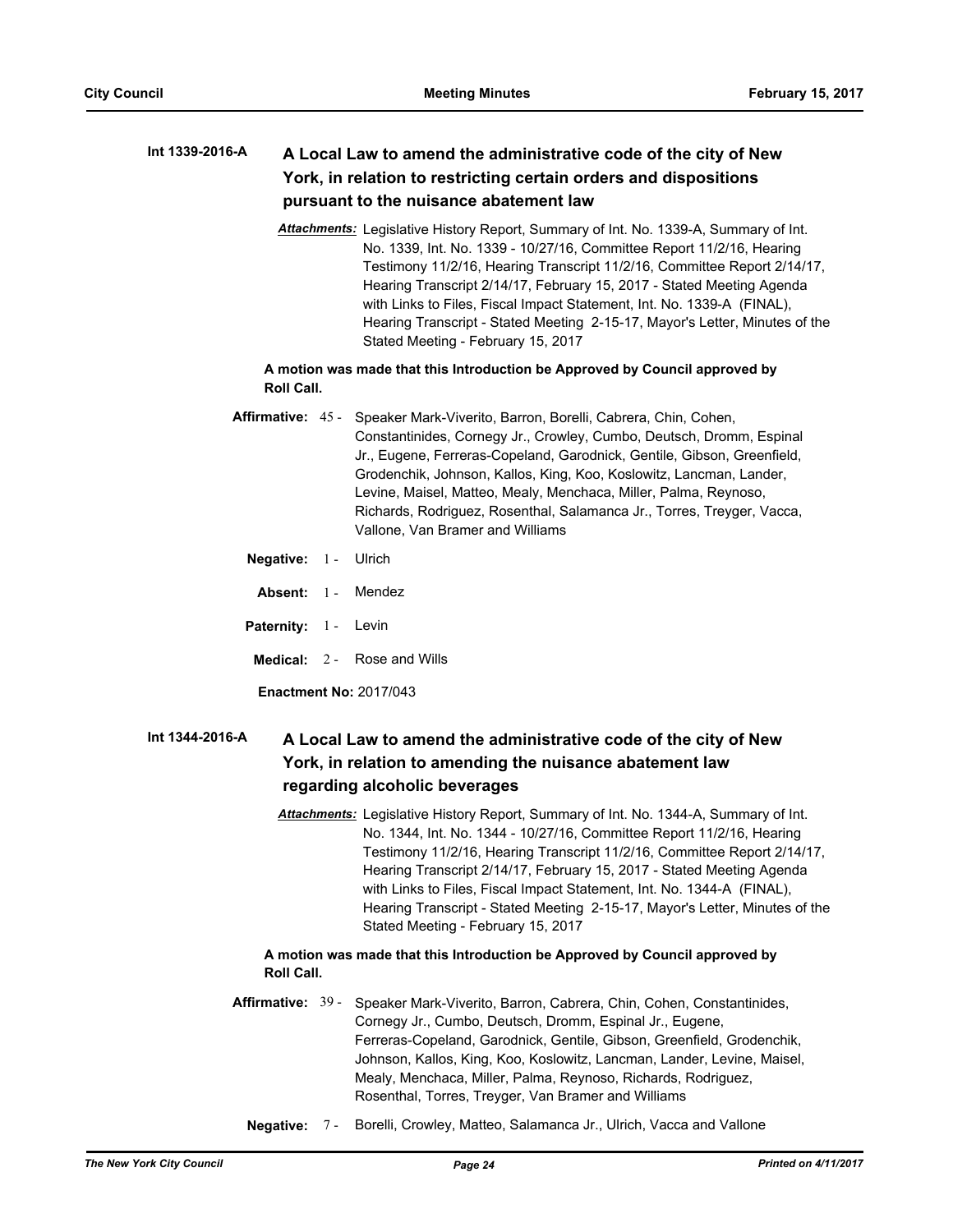**Absent:** 1 - Mendez Paternity: 1 - Levin **Medical:** 2 - Rose and Wills **Enactment No:** 2017/044

Report of the Committee on Technology

#### **A Local Law to amend the administrative code of the city of New York, in relation to the dissemination of electronic emergency notifications Int 1240-2016-A**

*Attachments:* Legislative History Report, Summary of Int. No. 1240-A, Summary of Int. No. 1240, August 16, 2016 - Stated Meeting Agenda with Links to Files, Int. No. 1240 - 8/16/16, Committee Report 10/6/16, Hearing Testimony 10/6/16, Hearing Transcript 10/6/16, Committee Report 2/13/17, Hearing Transcript 2/13/17, February 15, 2017 - Stated Meeting Agenda with Links to Files, Fiscal Impact Statement, Int. No. 1240-A (FINAL), Hearing Transcript - Stated Meeting 2-15-17, Mayor's Letter, Minutes of the Stated Meeting - February 15, 2017

## **A motion was made that this Introduction be Approved by Council approved by consent Roll Call.**

**Enactment No:** 2017/031

Report of the Committee on Transportation

#### **A Local Law to amend the administrative code of the city of New York, in relation to fines and civil penalties for failure to remove abandoned poles Int 0975-2015-A**

*Attachments:* Legislative History Report, Summary of Int. No. 975-A, Summary of Int. No. 975, Int. No. 975 - 10/29/15, October 29, 2015 - Stated Meeting Agenda with Links to Files, Committee Report 1/26/17, Hearing Testimony 1/26/17, Hearing Transcript 1/26/17, Committee Report 2/13/17, Hearing Transcript 2/13/17, Committee Report - Stated Meeting, February 15, 2017 - Stated Meeting Agenda with Links to Files, Fiscal Impact Statement, Int. No. 975-A (FINAL), Hearing Transcript - Stated Meeting 2-15-17, Mayor's Letter, Local Law 29, Minutes of the Stated Meeting - February 15, 2017

## **A motion was made that this Introduction be Approved by Council approved by consent Roll Call.**

## **Enactment No:** 2017/029

12. General Orders Calendar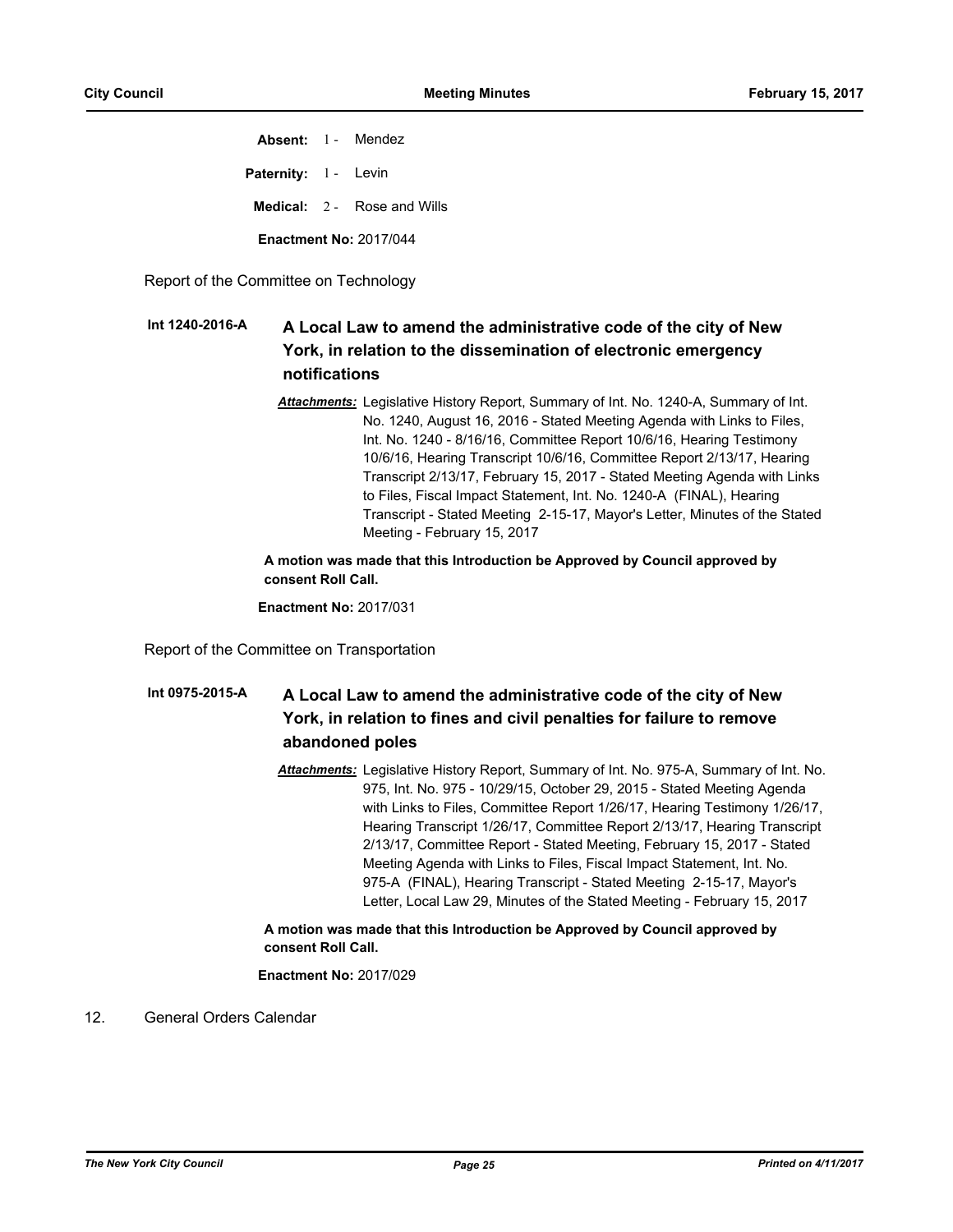# **T2014-0002 Commissioner of Deeds**

*Attachments:* Hearing Transcript - Charter Meeting 1/8/16, Hearing Transcript - Charter Meeting held on 1/8 and 1/22/16, Hearing Transcript - Stated Meeting 1/22/14, Hearing Transcript - Stated Meeting 2-4-14, Hearing Transcript - Stated Meeting 2-26-14, Hearing Transcript - Stated Meeting 3-12-14, Hearing Transcript - Stated Meeting 3-26-14, Hearing Transcript - Stated Meeting 4-10-14, Hearing Transcript - Stated Meeting 4-29-14, Hearing Transcript - Stated Meeting 5-14-14, Hearing Transcript - Stated Meeting 5-29-14, Hearing Transcript - Stated Meeting 6-11-14, Hearing Transcript - Stated Meeting 6-26-14, Hearing Transcript - Stated Meeting 7-24-14, Hearing Transcript - Stated Meeting 8-21-14, Hearing Transcript - Stated Meeting 9-10-14, Hearing Transcript - Stated Meeting 9-23-14, Hearing Transcript - Stated Meeting 10-7-14, Hearing Transcript - Stated Meeting 10-22-14, Hearing Transcript - Stated Meeting 11-13-14, Hearing Transcript - Stated Meeting 11-25-14, Hearing Transcript - Stated Meeting 12-8-14, Hearing Transcript - Stated Meeting 12-17-14, Hearing Transcript - Stated Meeting 1-7-15, Hearing Transcript - Stated Meeting 1-22-15, Hearing Transcript - Stated Meeting 2-12-15, February 26, 2015 - Stated Meeting Agenda with Links to Files, March 11, 2015 - Stated Meeting Agenda with Links to Files, Hearing Transcript - Stated Meeting 2-26-15, Hearing Transcript - Stated Meeting 3-11-15, March 31, 2015 - Stated Meeting Agenda with Links to Files, April 16, 2015 - Stated Meeting Agenda with Links to Files, Hearing Transcript - Stated Meeting 3-31-15, April 28, 2015 - Stated Meeting Agenda with Links to Files, Hearing Transcript - Stated Meeting 4-16-15, Hearing Transcript - Stated Meeting 4-28-15, Hearing Transcript - Stated Meeting 5-14-15, Minutes of the Stated Meeting - April 16, 2015, May 27, 2015 - Stated Meeting Agenda with Links to Files, Hearing Transcript - Stated Meeting 5-27-15, June 10, 2015 - Stated Meeting Agenda with Links to Files, Minutes of the Stated Meeting - April 28, 2015, Minutes of the Stated Meeting - January 22, 2014, Minutes of the Stated Meeting - February 4, 2014, Minutes of the Stated Meeting - February 26, 2014, Minutes of the Stated Meeting - March 12, 2014, Minutes of the Stated Meeting - March 26, 2014, Minutes of the Stated Meeting - April 10, 2014, Minutes of the Stated Meeting - April 29, 2014, Minutes of the Stated Meeting - May 14, 2014, Minutes of the Stated Meeting - May 29, 2014, Minutes of the Stated Meeting - June 11, 2014, Minutes of the Stated Meeting - June 26, 2014, Minutes of the Stated Meeting - July 24, 2014, Minutes of the Stated Meeting - September 23, 2014, Minutes of the Stated Meeting - October 7, 2014, Minutes of the Stated Meeting - October 22, 2014, Minutes of the Stated Meeting - November 13, 2014, Minutes of the Stated Meeting - November 25, 2014, Minutes of the Stated Meeting - December 8, 2014, Minutes of the Stated Meeting - December 17, 2014, Minutes of the Charter Meeting - January 7, 2015, Minutes of the Stated Meeting - January 22, 2015, Minutes of the Stated Meeting - February 12, 2015, Minutes of the Stated Meeting - February 26, 2015, Minutes of the Stated Meeting - March 11, 2015, Minutes of the Stated Meeting - March 31, 2015, Minutes of the Stated Meeting - May 14, 2015, June 26, 2015 - Stated Meeting Agenda with Links to Files, Minutes of the Stated Meeting - May 27, 2015, Hearing Transcript - Stated Meeting 6-10-15, July 23, 2015 - Stated Meeting Agenda with Links to Files, Minutes of the Stated Meeting - June 10, 2015, Minutes of the Stated Meeting - June 10, 2015, Minutes of the Stated Meeting -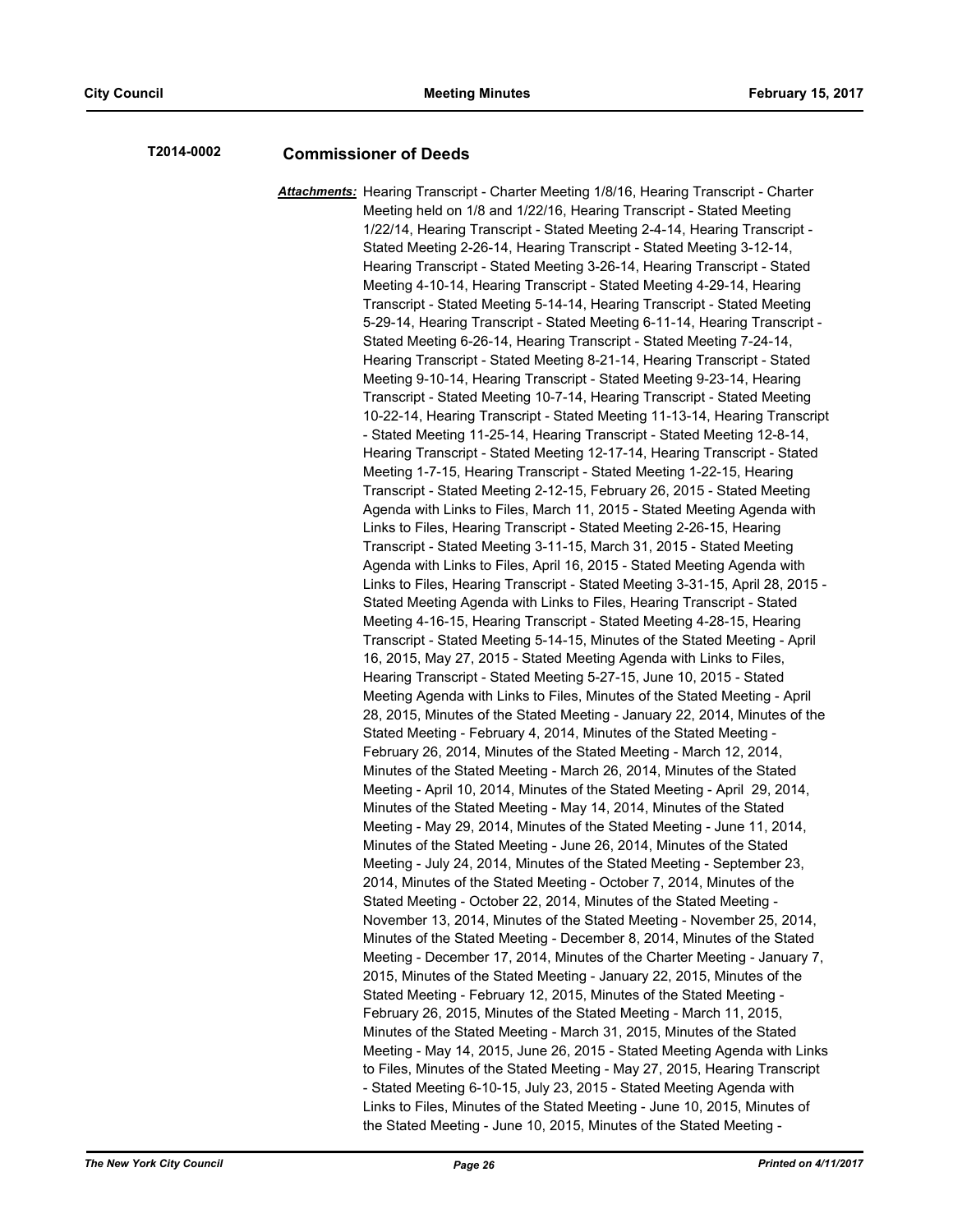Recessed Meeting of June 10, 2015 held on June 26, 2015, Hearing Transcript of the Stated Meeting - July 23, 2015, August 13, 2015 - Stated Meeting Agenda with Links to Files, Hearing Transcript of the Stated Meeting - August 13, 2015, Minutes of the Stated Meeting - June 26, 2015, September 17, 2015 - Stated Meeting Agenda with Links to Files, Hearing Transcript of the Stated Meeting - September 17, 2015, Minutes of the Stated Meeting - July 23, 2015, Minutes of the Stated Meeting - August 13, 2015, September 30, 2015 - Stated Meeting Agenda with Links to Files, Hearing Transcript of the Stated Meeting - September 30, 2015, Hearing Transcript of the Stated Meeting - October 15, 2015, Minutes of the Stated Meeting - September 17, 2015, October 29, 2015 - Stated Meeting Agenda with Links to Files, Hearing Transcript of the Stated Meeting - October 29, 2015, Minutes of the Stated Meeting - September 30, 2015, November 10, 2015 - Stated Meeting Agenda with Links to Files, Hearing Transcript of the Stated Meeting - November 10, 2015, Minutes of the Stated Meeting - October 15, 2015, November 24, 2015 - Stated Meeting Agenda with Links to Files, Minutes of the Stated Meeting - October 29, 2015, December 7, 2015 - Stated Meeting Agenda with Links to Files, Hearing Transcript of the Stated Meeting - November 24, 2015, Minutes of the Stated Meeting - November 10, 2015, December 16, 2015 - Stated Meeting Agenda with Links to Files, Hearing Transcript of the Stated Meeting - December 7, 2015, January 6, 2016 - Charter Meeting Agenda with Links to Files, Hearing Transcript of the Stated Meeting - December 16, 2015, Minutes of the Stated Meeting - November 24, 2015, Hearing Transcript - Charter Meeting 1-6-16, Minutes of the Stated Meeting - December 7, 2015, January 19, 2016 - Stated Meeting Agenda with Links to Files, Minutes of the Stated Meeting - December 16, 2015, Minutes of the Charter Meeting - January 6, 2016, Minutes of the Stated Meeting - January 19, 2016, Hearing Transcript - Stated Meeting 1-19-16, February 5, 2016 - Stated Meeting Agenda with Links to Files, Hearing Transcript - Stated Meeting 2-5-16, Minutes of the Stated Meeting - February 5, 2016, February 24, 2016 - Stated Meeting Agenda with Links to Files, Hearing Transcript - Stated Meeting 2-24-16, March 22, 2016 - Stated Meeting Agenda with Links to Files, Minutes of the Stated Meeting - February 24, 2016, Hearing Transcript - Stated Meeting 3-22-16, Hearing Transcript - Stated Meeting 3-9-16, April 7, 2016 - Stated Meeting Agenda with Links to Files, Hearing Transcript - Stated Meeting 4-7-16, Minutes of the Stated Meeting - March 9, 2016, April 20, 2016 - Stated Meeting Agenda with Links to Files, Minutes of the Stated Meeting - March 22, 2016, May 5, 2016 - Stated Meeting Agenda with Links to Files, Minutes of the Stated Meeting - April 7, 2016, Hearing Transcript - Stated Meeting 5-5-16, Hearing Transcript - Stated Meeting 4-20-16, May 25, 2016 - Stated Meeting Agenda with Links to Files, Hearing Transcript - Stated Meeting 5-25-16, Minutes of the Stated Meeting - April 20, 2016, June 14, 2016 - Stated Meeting Agenda with Links to Files, June 21, 2016 - Stated Meeting Agenda with Links to Files, Minutes of the Stated Meeting - May 5, 2016, Minutes of the Stated Meeting - May 25, 2016, Minutes of the Recessed Meeting of May 25, 2016 held on June 14, 2016, July 14, 2016 - Stated Meeting Agenda with Links to Files, Hearing Transcript - Stated Meeting 6-21-16, Hearing Transcript - Stated Meeting 7-14-16, August 16, 2016 - Stated Meeting Agenda with Links to Files, Minutes of the Stated Meeting - June 14, 2016, Minutes of the Recessed Meeting of June 14, 2016 held on June 21, 2016, Minutes of the Stated Meeting - June 21, 2016, Minutes of the Stated Meeting - July 14, 2016, Hearing Transcript - Stated Meeting 8-16-16, September 14, 2016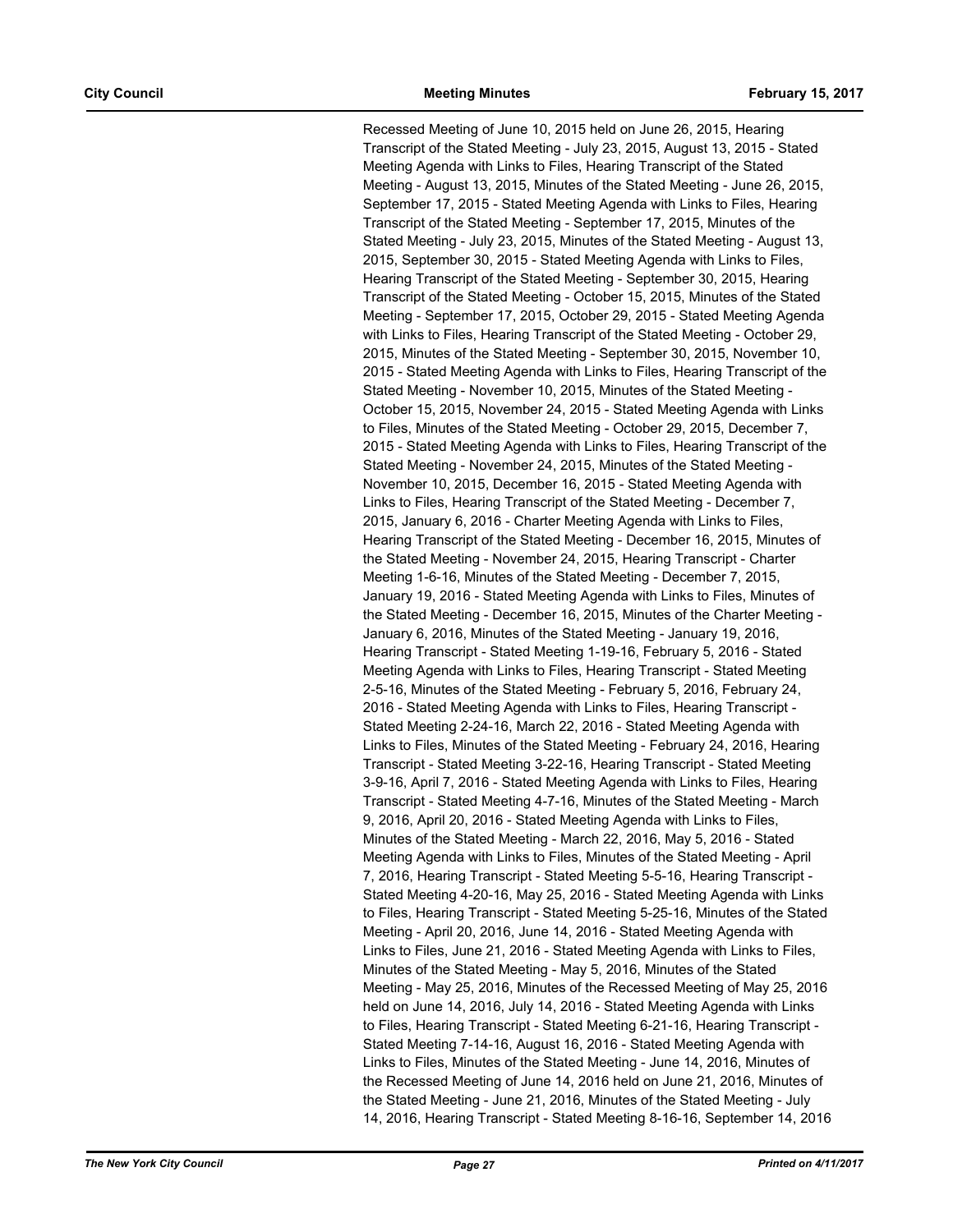- Stated Meeting Agenda with Links to Files, Minutes of the Stated Meeting - August 16, 2016, Hearing Transcript - Stated Meeting 9-14-16, September 28, 2016 - Stated Meeting Agenda with Links to Files, October 13, 2016 - Stated Meeting Agenda with Links to Files, Hearing Transcript - Stated Meeting 9-28-16, Minutes of the Stated Meeting - September 14, 2016, Hearing Transcript - Stated Meeting 10-13-16, Minutes of the Stated Meeting - September 28, 2016, November 16, 2016 - Stated Meeting Agenda with Links to Files, Minutes of the Stated Meeting - October 13, 2016, Hearing Transcript - Stated Meeting 10-27-16, November 29, 2016 - Stated Meeting Agenda with Links to Files, December 6, 2016 - Stated Meeting Agenda with Links to Files, Hearing Transcript - Stated Meeting 11-16-16, December 15, 2016 - Stated Meeting Agenda with Links to Files, Hearing Transcript - Stated Meeting 11-29-16, Hearing Transcript - Stated Meeting 12-6-16, Minutes of the Stated Meeting - November 16, 2016, Hearing Transcript - Charter Meeting 1/4/17, Hearing Transcript - Stated Meeting 12-15-16, January 18, 2017 - Stated Meeting Agenda with Links to Files, Minutes of the Stated Meeting - November 29, 2016, Hearing Transcript - Stated Meeting 1-18-17, Minutes of the Stated Meeting - December 6, 2016, February 1, 2017 - Stated Meeting Agenda with Links to Files, Hearing Transcript - Stated Meeting 2-1-17, Minutes of the Stated Meeting - December 15, 2016, February 15, 2017 - Stated Meeting Agenda with Links to Files, Minutes of the Charter Meeting - January 4, 2017, March 1, 2017 - Stated Meeting Agenda with Links to Files, Hearing Transcript - Stated Meeting 2-15-17, Minutes of the Stated Meeting - January 18, 2017, March 16, 2017 - Stated Meeting Agenda with Links to Files, Hearing Transcript - Stated Meeting 3-1-17, Minutes of the Stated Meeting - October 27, 2016, Minutes of the Stated Meeting - February 1, 2017, April 5, 2017 - Stated Meeting Agenda with Links to Files, Hearing Transcript - Stated Meeting 3-16-17, Minutes of the Stated Meeting - February 15, 2017

#### **A motion was made that this Commissioner of Deeds be Approved, by Council approved by consent Roll Call.**

Coupled on General Order Calendar

Finance

- **Resolution approving an exemption from real property taxes for property located at (Block 2064, Lot 36) Manhattan, pursuant to Section 577 of the Private Housing Finance Law (Preconsidered L.U. No. 567). Res 1375-2017**
	- *Attachments:* Housing Preservation and Development Letter, Memorandum, February 15, 2017 - Stated Meeting Agenda with Links to Files, Hearing Transcript - Stated Meeting 2-15-17, Minutes of the Stated Meeting - February 15, 2017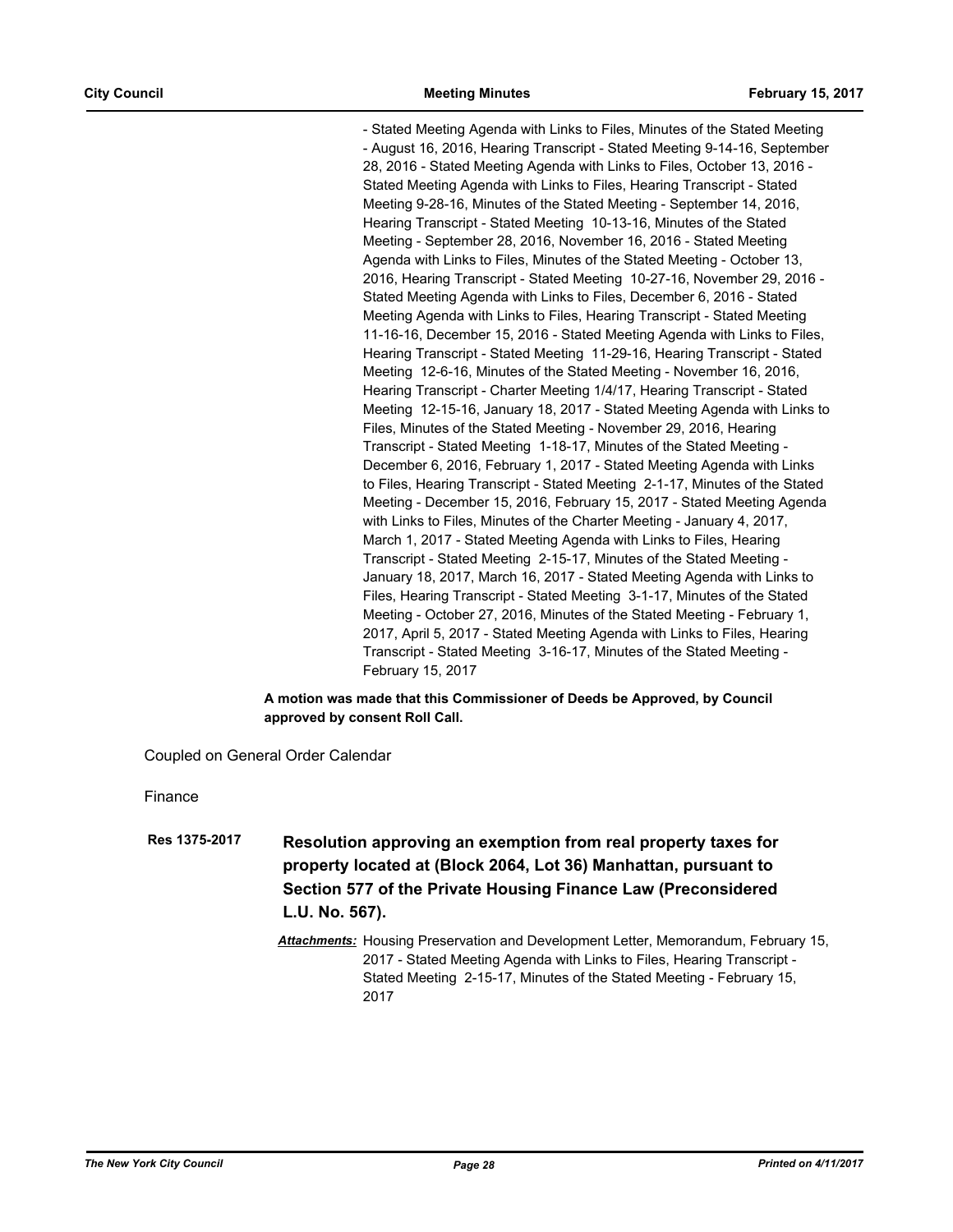| Res 1376-2017 | Resolution approving an exemption from real property taxes for<br>property located at (Block 2465, Lot 25) Bronx, pursuant to                                                                                                                |
|---------------|----------------------------------------------------------------------------------------------------------------------------------------------------------------------------------------------------------------------------------------------|
|               | Section 577 of the Private Housing Finance Law (Preconsidered                                                                                                                                                                                |
|               | L.U. No. 568).                                                                                                                                                                                                                               |
|               | Attachments: Housing Preservation and Development Letter, Memorandum, February 15,<br>2017 - Stated Meeting Agenda with Links to Files, Hearing Transcript -<br>Stated Meeting 2-15-17, Minutes of the Stated Meeting - February 15,<br>2017 |
| Res 1377-2017 | Resolution approving an exemption from real property taxes for<br>property located at (Block 2435, Lot 15) Bronx, pursuant to                                                                                                                |
|               | Section 577 of the Private Housing Finance Law (Preconsidered<br>L.U. No. 569).                                                                                                                                                              |
|               | Attachments: Housing Preservation and Development Letter, Memorandum, February 15,<br>2017 - Stated Meeting Agenda with Links to Files, Hearing Transcript -<br>Stated Meeting 2-15-17, Minutes of the Stated Meeting - February 15,<br>2017 |
| Res 1378-2017 | Resolution approving an exemption from real property taxes for<br>property located at (Block 2343, Lot 10 and 12) Bronx, pursuant to                                                                                                         |
|               | Section 577 of the Private Housing Finance Law (Preconsidered<br>L.U. No. 570).                                                                                                                                                              |
|               | Attachments: Housing Preservation and Development Letter, Memorandum, February 15,<br>2017 - Stated Meeting Agenda with Links to Files, Hearing Transcript -<br>Stated Meeting 2-15-17, Minutes of the Stated Meeting - February 15,<br>2017 |
| Res 1379-2017 | Resolution approving an exemption from real property taxes for<br>property located at (Block 2696, Lot 75) Bronx, pursuant to                                                                                                                |
|               | Section 577 of the Private Housing Finance Law (Preconsidered<br>L.U. No. 571).                                                                                                                                                              |
|               | Attachments: Housing Preservation and Development Letter, Memorandum, February 15,<br>2017 - Stated Meeting Agenda with Links to Files, Hearing Transcript -<br>Stated Meeting 2-15-17, Minutes of the Stated Meeting - February 15,<br>2017 |
| Res 1380-2017 | Resolution approving an exemption from real property taxes for<br>property located at (Block 2505, Lot 46) Bronx, pursuant to                                                                                                                |
|               | Section 577 of the Private Housing Finance Law (Preconsidered                                                                                                                                                                                |
|               | L.U. No. 572).                                                                                                                                                                                                                               |
|               | Attachments: Housing Preservation and Development Letter, Memorandum, February 15,<br>2017 - Stated Meeting Agenda with Links to Files, Hearing Transcript -<br>Stated Meeting 2-15-17, Minutes of the Stated Meeting - February 15,<br>2017 |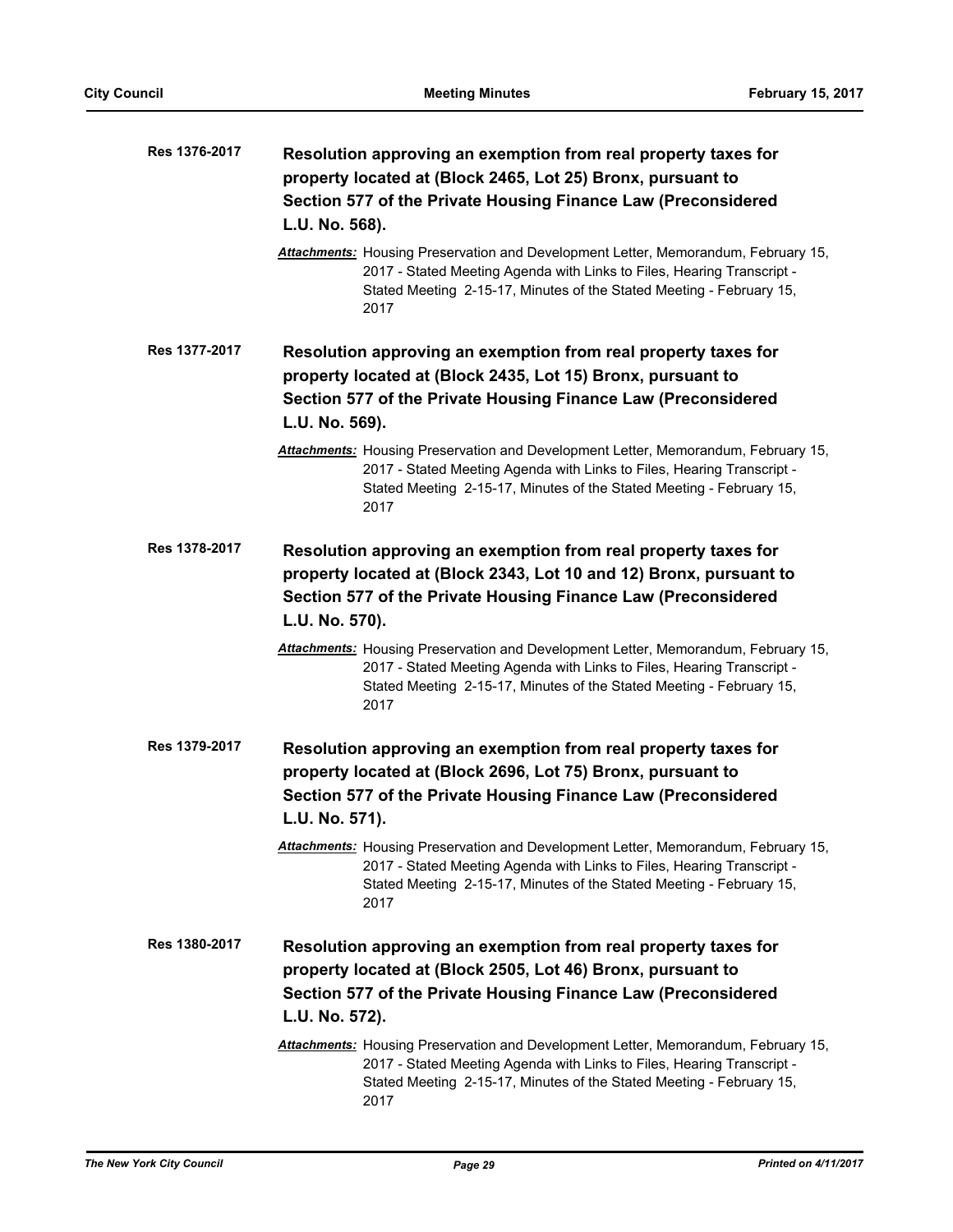Governmental Operations

## **A Local Law to amend the New York city charter and the administrative code of the city of New York, in relation to improving access to city services for limited English proficiency individuals Int 1181-2016-A**

*Attachments:* Legislative History Report, Summary of Int. No. 1181-A, Summary of Int. No. 1181, Int. No. 1181 - 5/25/16, May 25, 2016 - Stated Meeting Agenda with Links to Files, Committee Report 11/17/16, Hearing Testimony 11/17/16, Hearing Transcript 11/17/16, Committee Report 2/14/17, Hearing Testimony 2/14/17, Hearing Transcript 2/14/17, February 15, 2017 - Stated Meeting Agenda with Links to Files, Fiscal Impact Statement, Int. No. 1181-A (FINAL), Hearing Transcript - Stated Meeting 2-15-17, Mayor's Letter, Local Law 30, Minutes of the Stated Meeting - February 15, 2017

**Enactment No:** 2017/030

Housing and Buildings

#### **A Local Law to amend the administrative code of the city of New York, in relation to display of street numbers Int 0179-2014-A**

*Attachments:* Legislative History Report, Summary of Int. No. 179-A, Summary of Int. No. 179, Int. No. 179 - 3/12/17, Committee Report 9/26/16, Hearing Testimony 9/26/16, Hearing Transcript 9/26/16, Committee Report 2/14/17, Hearing Transcript 2/14/17, February 15, 2017 - Stated Meeting Agenda with Links to Files, Committee Report - Stated Meeting, Fiscal Impact Statement, Int. No. 179-A (FINAL), Hearing Transcript - Stated Meeting 2-15-17, Mayor's Letter, Local Law 26, Minutes of the Stated Meeting - February 15, 2017

**Enactment No:** 2017/026

## **A Local Law to amend the administrative code of the city of New York, in relation to the provision of housing applications in multiple languages by the department of housing preservation and development Int 0289-2014-A**

*Attachments:* Legislative History Report, Summary of Int. No. 289-A, Summary of Int. No. 289, Int. No. 289 - 4/29/14, Committee Report 10/29/14, Hearing Testimony 10/29/14, Hearing Transcript 10/29/14, Committee Report 2/14/17, Hearing Transcript 2/14/17, February 15, 2017 - Stated Meeting Agenda with Links to Files, Committee Report - Stated Meeting, Fiscal Impact Statement, Int. No. 289-A (FINAL), Hearing Transcript - Stated Meeting 2-15-17, Mayor's Letter, Local Law 27, Minutes of the Stated Meeting - February 15, 2017

## **Enactment No:** 2017/027

Land Use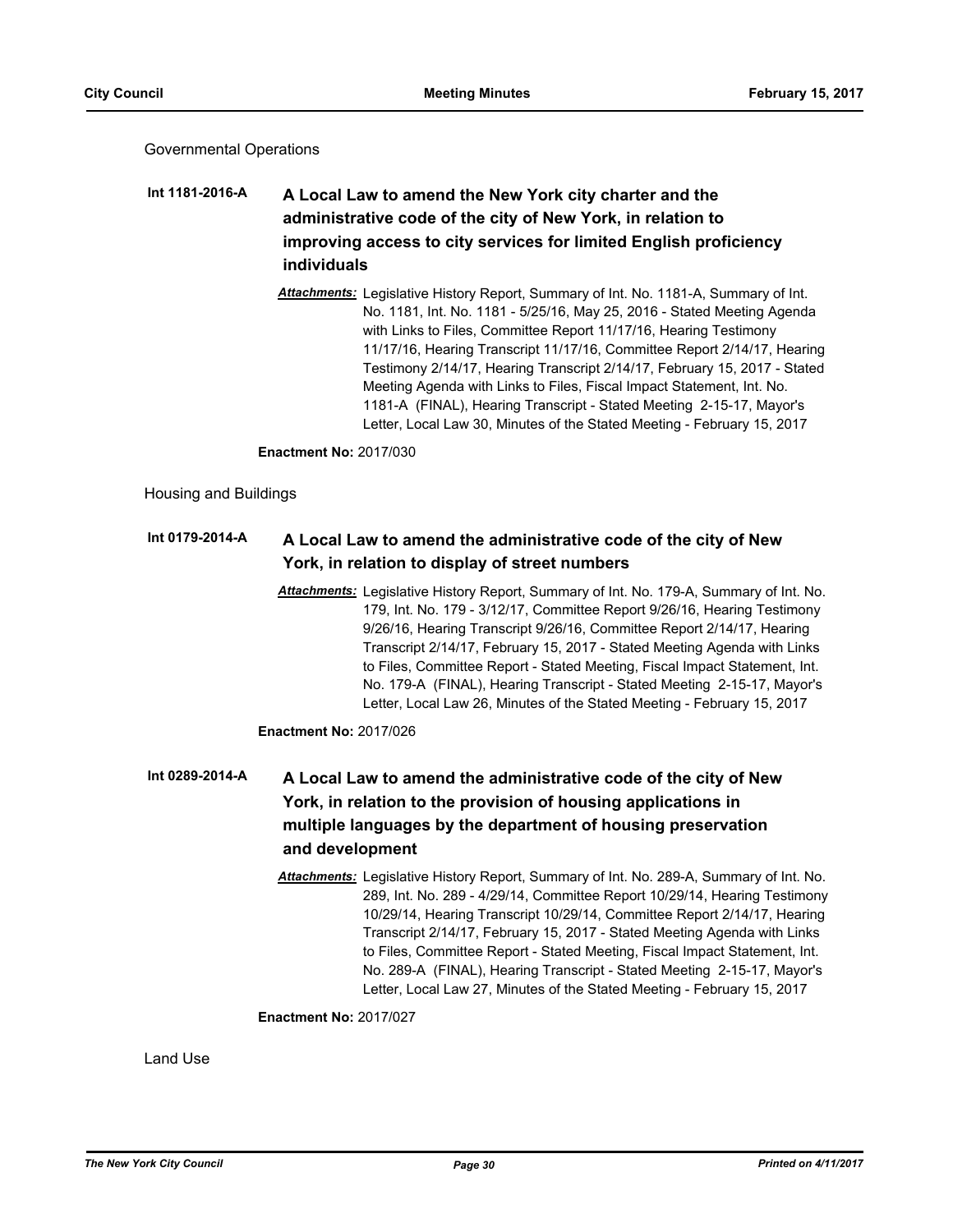| Res 1381-2017 | Resolution approving the application submitted by the New York     |
|---------------|--------------------------------------------------------------------|
|               | <b>City Department of Housing Preservation and Development and</b> |
|               | the decision of the City Planning Commission, ULURP No. C          |
|               | 170048 HAM, approving the designation of property located at       |
|               | 225 West 140th Street (Block 2026, Lot 15), Borough of             |
|               | Manhattan, as an Urban Development Action Area, approving an       |
|               | Urban Development Action Area Project, and approving the           |
|               | disposition of city-owned property located at 225 West 140th       |
|               | Street (Block 2026, Lot 15), to a developer selected by HPD (L.U.  |
|               | No. 559; C 170048 HAM).                                            |

- *Attachments:* February 1, 2017 Stated Meeting Agenda with Links to Files, Land Use Calendar - Week of February 6, 2017 - February 10, 2017, Land Use Calendar - February 14, 2017, February 15, 2017 - Stated Meeting Agenda with Links to Files, Committee Report, Hearing Transcript - Stated Meeting 2-15-17, Minutes of the Stated Meeting - February 15, 2017
- **Resolution approving the decision of the City Planning Commission on ULURP No. C 170049 PQM (L.U. No. 560), for the acquisition of property located at 225 West 140th Street (Block 2026, Lot 15), to facilitate construction of a new seven-story mixed-use building with approximately 20 units of affordable housing in Community District 10, Borough of Manhattan. Res 1382-2017**
	- *Attachments:* February 1, 2017 Stated Meeting Agenda with Links to Files, Land Use Calendar - Week of February 6, 2017 - February 10, 2017, Land Use Calendar - February 14, 2017, February 15, 2017 - Stated Meeting Agenda with Links to Files, Committee Report, Hearing Transcript - Stated Meeting 2-15-17, Minutes of the Stated Meeting - February 15, 2017
- **Resolution approving the decision of the City Planning Commission on ULURP No. C 170050 ZMM, a Zoning Map amendment (L.U. No. 561). Res 1383-2017**
	- *Attachments:* February 1, 2017 Stated Meeting Agenda with Links to Files, Land Use Calendar - Week of February 6, 2017 - February 10, 2017, Land Use Calendar - February 14, 2017, February 15, 2017 - Stated Meeting Agenda with Links to Files, Committee Report, Hearing Transcript - Stated Meeting 2-15-17, Minutes of the Stated Meeting - February 15, 2017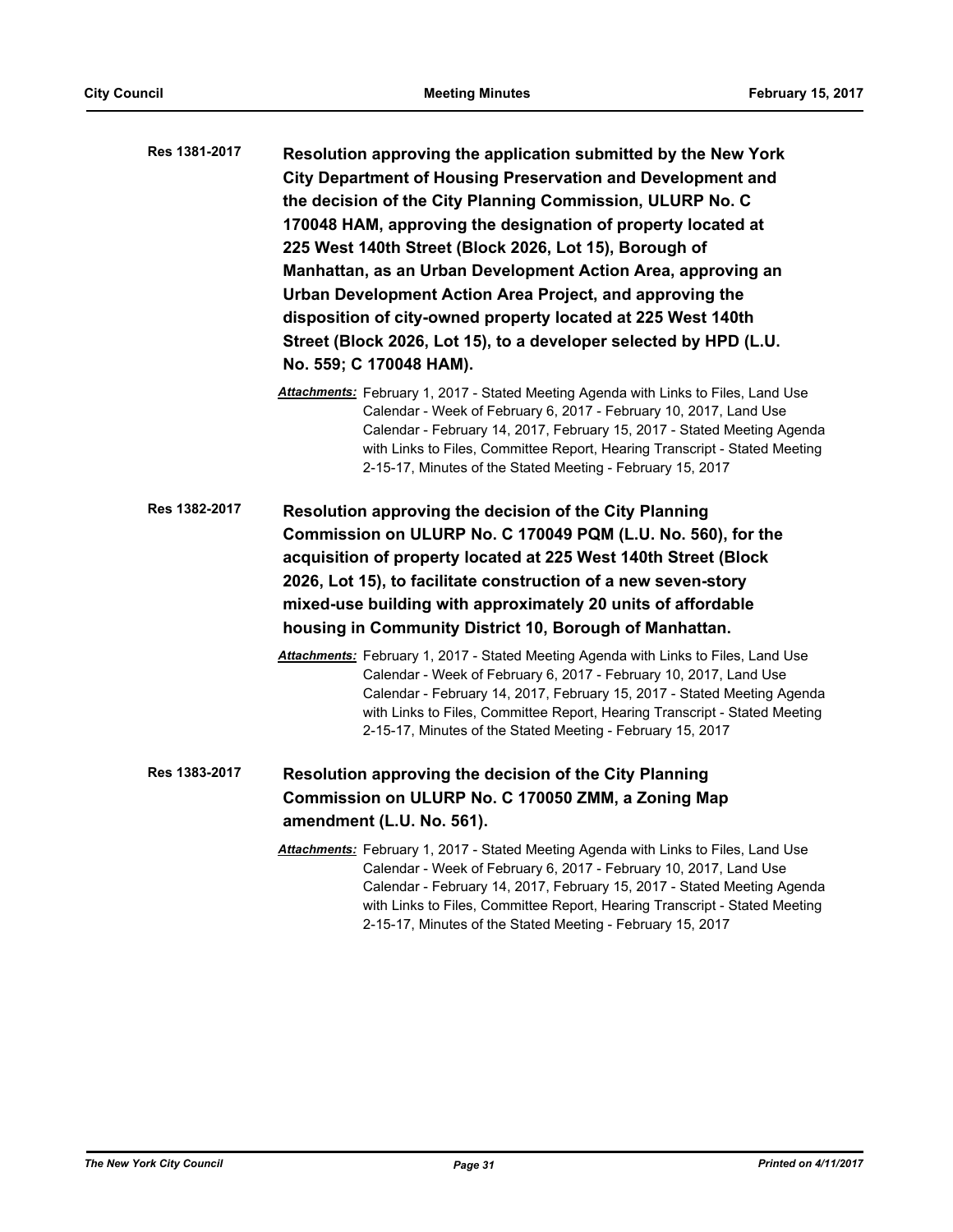| Res 1384-2017 | Resolution approving the application submitted by the New York<br><b>City Department of Housing Preservation and Development and</b><br>the decision of the City Planning Commission, ULURP No. C<br>170051 HAM, approving the designation of property located at<br>407-415 Lenox Avenue (Block 1915, Lots 32, 33, 34, 35, and 36),<br>Borough of Manhattan, as an Urban Development Action Area,<br>approving an Urban Development Action Area Project, and<br>approving the disposition of city-owned property located 407-415<br>Lenox Avenue (Block 1915, Lots 32, 33, 34, 35, and 36), to a<br>developer selected by HPD (L.U. No. 562; C 170051 HAM). |
|---------------|--------------------------------------------------------------------------------------------------------------------------------------------------------------------------------------------------------------------------------------------------------------------------------------------------------------------------------------------------------------------------------------------------------------------------------------------------------------------------------------------------------------------------------------------------------------------------------------------------------------------------------------------------------------|
|               | Attachments: February 1, 2017 - Stated Meeting Agenda with Links to Files, Land Use<br>Calendar - Week of February 6, 2017 - February 10, 2017, Land Use<br>Calendar - February 14, 2017, February 15, 2017 - Stated Meeting Agenda<br>with Links to Files, Committee Report, Hearing Transcript - Stated Meeting<br>2-15-17, Minutes of the Stated Meeting - February 15, 2017                                                                                                                                                                                                                                                                              |
| Res 1385-2017 | Resolution approving the decision of the City Planning<br>Commission on Application No. N 170052 ZRM, for an amendment<br>of the Zoning Resolution of the City of New York, modifying<br>Appendix F for the purpose of establishing a Mandatory<br>Inclusionary Housing area in Community District 10, Borough of<br>Manhattan (L.U. No. 563).                                                                                                                                                                                                                                                                                                               |
|               | <b>Attachments:</b> February 1, 2017 - Stated Meeting Agenda with Links to Files, Land Use<br>Calendar - Week of February 6, 2017 - February 10, 2017, Land Use<br>Calendar - February 14, 2017, February 15, 2017 - Stated Meeting Agenda<br>with Links to Files, Committee Report, Hearing Transcript - Stated Meeting<br>2-15-17, Minutes of the Stated Meeting - February 15, 2017                                                                                                                                                                                                                                                                       |

- **Resolution approving the decision of the City Planning Commission on ULURP No. C 170081 ZMM, a Zoning Map amendment (L.U. No. 564). Res 1386-2017**
	- *Attachments:* February 1, 2017 Stated Meeting Agenda with Links to Files, Land Use Calendar - Week of February 6, 2017 - February 10, 2017, Land Use Calendar - February 14, 2017, February 15, 2017 - Stated Meeting Agenda with Links to Files, Committee Report, Hearing Transcript - Stated Meeting 2-15-17, Minutes of the Stated Meeting - February 15, 2017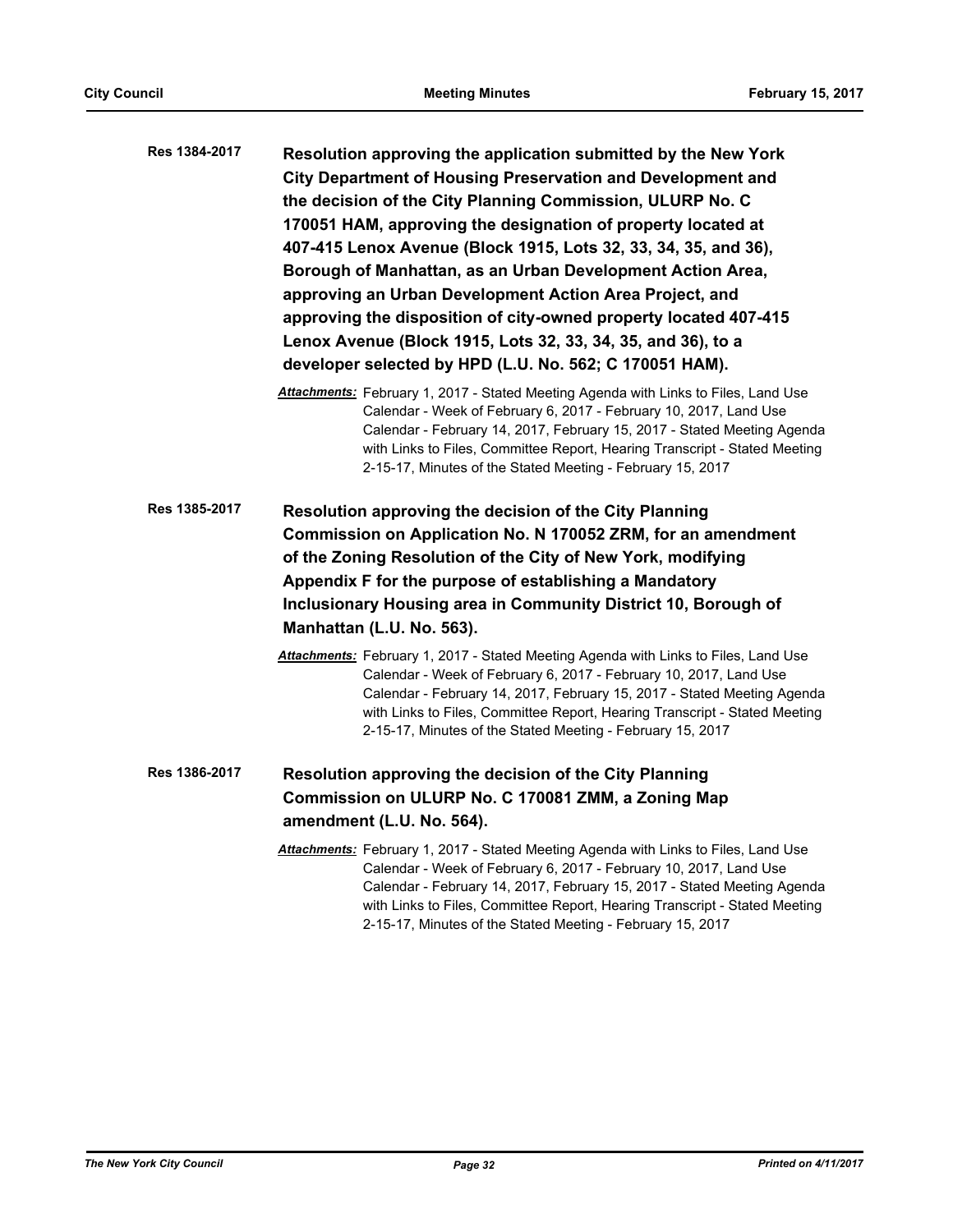| Res 1387-2017 | Resolution approving the decision of the City Planning<br>Commission on Application No. N 170082 ZRM, for an amendment<br>of the Zoning Resolution of the City of New York, modifying<br>Appendix F for the purpose of establishing a Mandatory<br>Inclusionary Housing area in Community District 10, Borough of<br>Manhattan (L.U. No. 565).                                                                                                                                                                                                                                                                                                                                                                                                                                                                                                                                                                                                                                                                                     |
|---------------|------------------------------------------------------------------------------------------------------------------------------------------------------------------------------------------------------------------------------------------------------------------------------------------------------------------------------------------------------------------------------------------------------------------------------------------------------------------------------------------------------------------------------------------------------------------------------------------------------------------------------------------------------------------------------------------------------------------------------------------------------------------------------------------------------------------------------------------------------------------------------------------------------------------------------------------------------------------------------------------------------------------------------------|
|               | Attachments: February 1, 2017 - Stated Meeting Agenda with Links to Files, Land Use<br>Calendar - Week of February 6, 2017 - February 10, 2017, Land Use<br>Calendar - February 14, 2017, February 15, 2017 - Stated Meeting Agenda<br>with Links to Files, Committee Report, Hearing Transcript - Stated Meeting<br>2-15-17, Minutes of the Stated Meeting - February 15, 2017                                                                                                                                                                                                                                                                                                                                                                                                                                                                                                                                                                                                                                                    |
| Res 1388-2017 | Resolution approving the application submitted by the New York<br><b>City Department of Housing Preservation and Development and</b><br>the decision of the City Planning Commission, ULURP No. C<br>170085 HAM, approving the designation of property located at<br>2405 Frederick Douglass Boulevard (Block 1955, Lot 16),<br>Borough of Manhattan, as an Urban Development Action Area,<br>approving an Urban Development Action Area Project, and<br>approving the disposition of city-owned property located at 2405<br>Frederick Douglass Boulevard (Block 1955, Lot 16), to a<br>developer selected by HPD (L.U. No. 566; C 170085 HAM).<br>Attachments: February 1, 2017 - Stated Meeting Agenda with Links to Files, Land Use<br>Calendar - Week of February 6, 2017 - February 10, 2017, Land Use<br>Calendar - February 14, 2017, February 15, 2017 - Stated Meeting Agenda<br>with Links to Files, Committee Report, Hearing Transcript - Stated Meeting<br>2-15-17, Minutes of the Stated Meeting - February 15, 2017 |
| Res 1389-2017 | Resolution affirming the designation by the Landmarks<br>Preservation Commission of the Sullivan-Thompson Historic<br>District, Borough of Manhattan, Designation List No.<br>DL-492/LP-2590 (Preconsidered L.U. No. 573; 20175206 HKM; N<br>170201 HKM).<br>Attachments: Land Use Calendar - Week of February 6, 2017 - February 10, 2017, Land                                                                                                                                                                                                                                                                                                                                                                                                                                                                                                                                                                                                                                                                                   |
|               | Use Calendar - February 14, 2017, February 15, 2017 - Stated Meeting<br>Agenda with Links to Files, Committee Report, Hearing Transcript - Stated<br>Meeting 2-15-17, Minutes of the Stated Meeting - February 15, 2017                                                                                                                                                                                                                                                                                                                                                                                                                                                                                                                                                                                                                                                                                                                                                                                                            |

Public Safety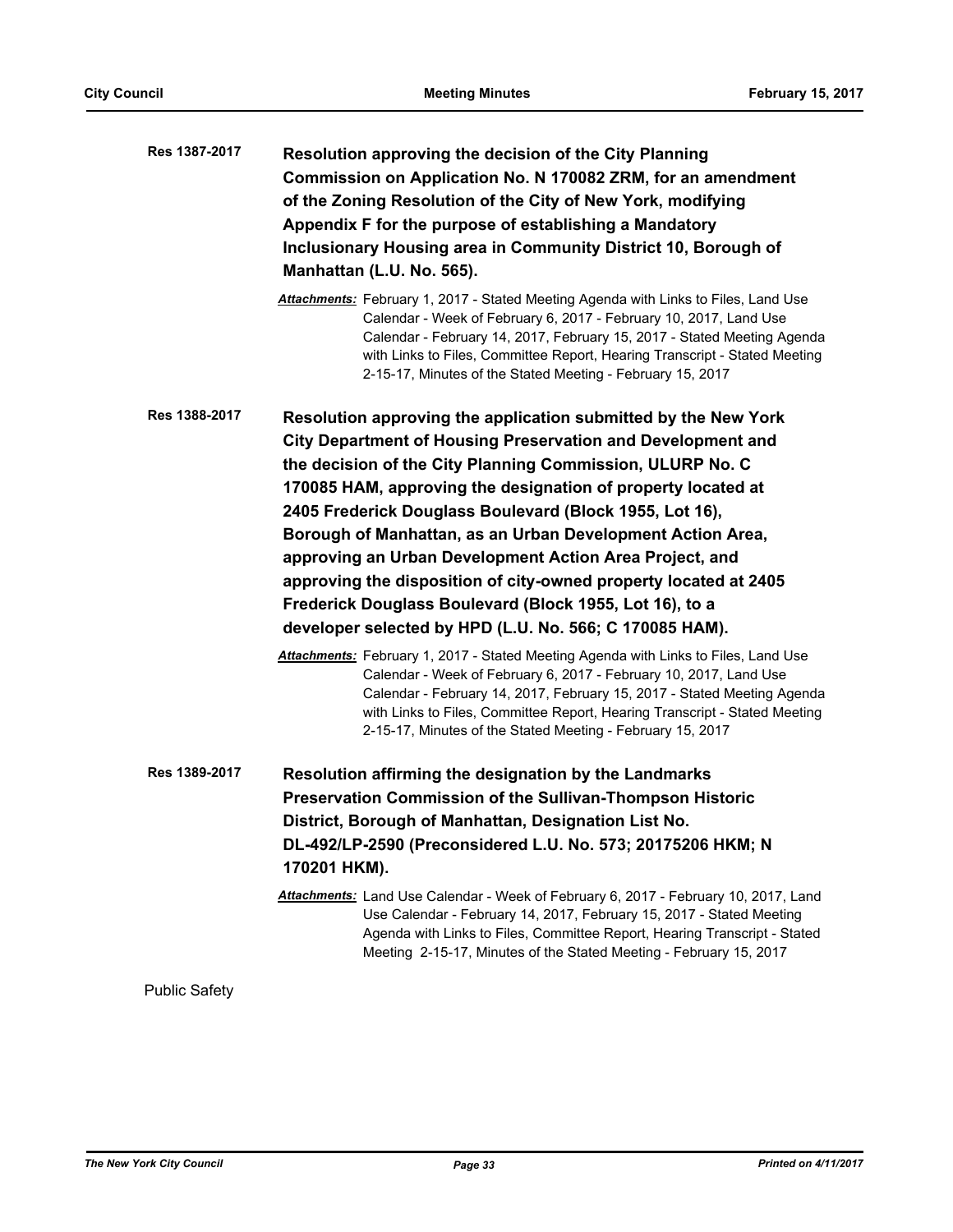#### **A Local Law to amend the administrative code of the city of New York, in relation to the use of all-terrain vehicles, including dirt bikes Int 0834-2015-B**

*Attachments:* Legislative History Report, Summary of Int. No. 834-B, Summary of Int. No. 834-A, Summary of Int. No. 834, Int. No. 834 - 6/26/15, Committee Report 9/15/16, Hearing Testimony 9/15/16, Hearing Transcript 9/15/16, Proposed Int. No. 834-A - 11/21/16, Committee Report 2/14/17, Hearing Transcript 2/14/17, February 15, 2017 - Stated Meeting Agenda with Links to Files, Fiscal Impact Statement, Int. No. 834-B (FINAL), Hearing Transcript - Stated Meeting 2-15-17, Mayor's Letter, Local Law 28, Minutes of the Stated Meeting - February 15, 2017

**Enactment No:** 2017/028

#### **A Local Law to amend the administrative code of the city of New York, in relation to limiting the application of temporary orders obtained pursuant to the nuisance abatement law Int 1308-2016-A**

*Attachments:* Legislative History Report, Summary of Int. No. 1308-A, Summary of Int. No. 1308, Int. No. 1308 - 10/27/16, Committee Report 11/2/16, Hearing Testimony 11/2/16, Hearing Transcript 11/2/16, Committee Report 2/14/17, Hearing Transcript 2/14/17, February 15, 2017 - Stated Meeting Agenda with Links to Files, Fiscal Impact Statement, Int. No. 1308-A (FINAL), Hearing Transcript - Stated Meeting 2-15-17, Mayor's Letter, Minutes of the Stated Meeting - February 15, 2017

**Enactment No:** 2017/032

## **A Local Law to amend the administrative code of the city of New York, in relation to resolving conflicts between the nuisance abatement law and related proceedings and fines for public nuisances involving alcohol Int 1315-2016-A**

*Attachments:* Legislative History Report, Summary of Int. No. 1315-A, Summary of Int. No. 1315, Int. No. 1315 - 10/27/16, Committee Report 11/2/16, Hearing Testimony 11/2/16, Hearing Transcript 11/2/16, Committee Report 2/14/17, Hearing Transcript 2/14/17, February 15, 2017 - Stated Meeting Agenda with Links to Files, Fiscal Impact Statement, Int. No. 1315-A (FINAL), Hearing Transcript - Stated Meeting 2-15-17, Mayor's Letter, Minutes of the Stated Meeting - February 15, 2017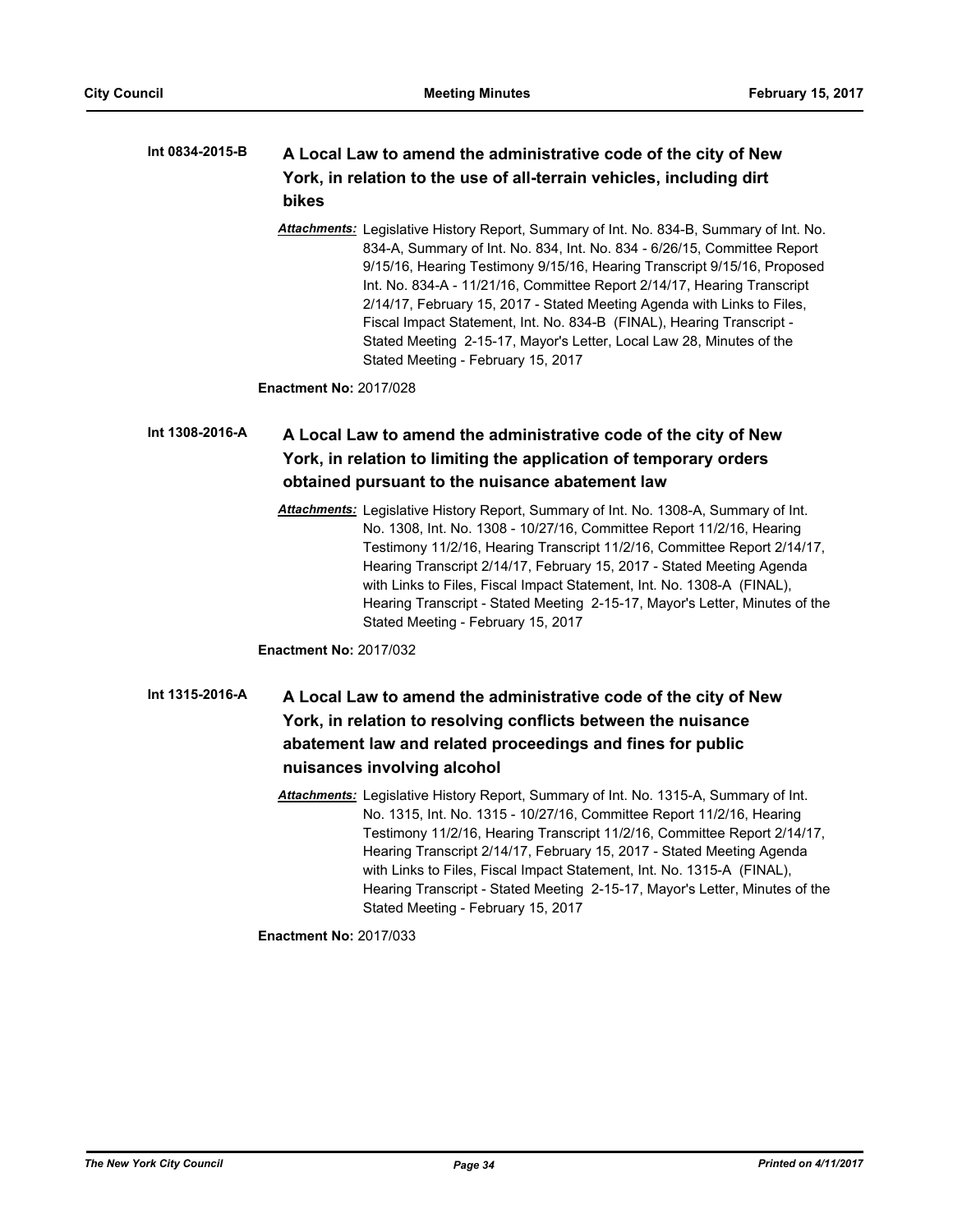#### **A Local Law to amend the administrative code of the city of New York, in relation to excluding certain violations involving possession of a controlled substance or marihuana from the nuisance abatement law Int 1317-2016-A**

*Attachments:* Legislative History Report, Summary of Int. No. 1317-A, Summary of Int. No. 1317, Int. No. 1317 - 10/27/16, Committee Report 11/2/16, Hearing Testimony 11/2/16, Hearing Transcript 11/2/16, Committee Report 2/14/17, Hearing Transcript 2/14/17, February 15, 2017 - Stated Meeting Agenda with Links to Files, Fiscal Impact Statement, Int. No. 1317-A (FINAL), Hearing Transcript - Stated Meeting 2-15-17, Mayor's Letter, Minutes of the Stated Meeting - February 15, 2017

**Enactment No:** 2017/034

## **A Local Law to amend the administrative code of the city of New York, in relation to requiring verification of occupancy prior to enforcing injunctive relief pursuant to the nuisance abatement law Int 1318-2016-A**

*Attachments:* Legislative History Report, Summary of Int. No. 1318-A, Summary of Int. No. 1318, Int. No. 1318 - 10/27/16, Committee Report 11/2/16, Hearing Testimony 11/2/16, Hearing Transcript 11/2/16, Committee Report 2/14/17, Hearing Transcript 2/14/17, February 15, 2017 - Stated Meeting Agenda with Links to Files, Fiscal Impact Statement, Int. No. 1318-A (FINAL), Hearing Transcript - Stated Meeting 2-15-17, Mayor's Letter, Minutes of the Stated Meeting - February 15, 2017

**Enactment No:** 2017/035

#### **A Local Law to amend the administrative code of the city of New York, in relation to requiring laboratory reports in drug-related nuisance abatement cases Int 1320-2016-A**

*Attachments:* Legislative History Report, Summary of Int. No. 1320-A, Summary of Int. No. 1320, Int. No. 1320 - 10/27/16, Committee Report 11/2/16, Hearing Testimony 11/2/16, Hearing Transcript 11/2/16, Committee Report 2/14/17, Hearing Transcript 2/14/17, February 15, 2017 - Stated Meeting Agenda with Links to Files, Fiscal Impact Statement, Int. No. 1320-A (FINAL), Hearing Transcript - Stated Meeting 2-15-17, Mayor's Letter, Minutes of the Stated Meeting - February 15, 2017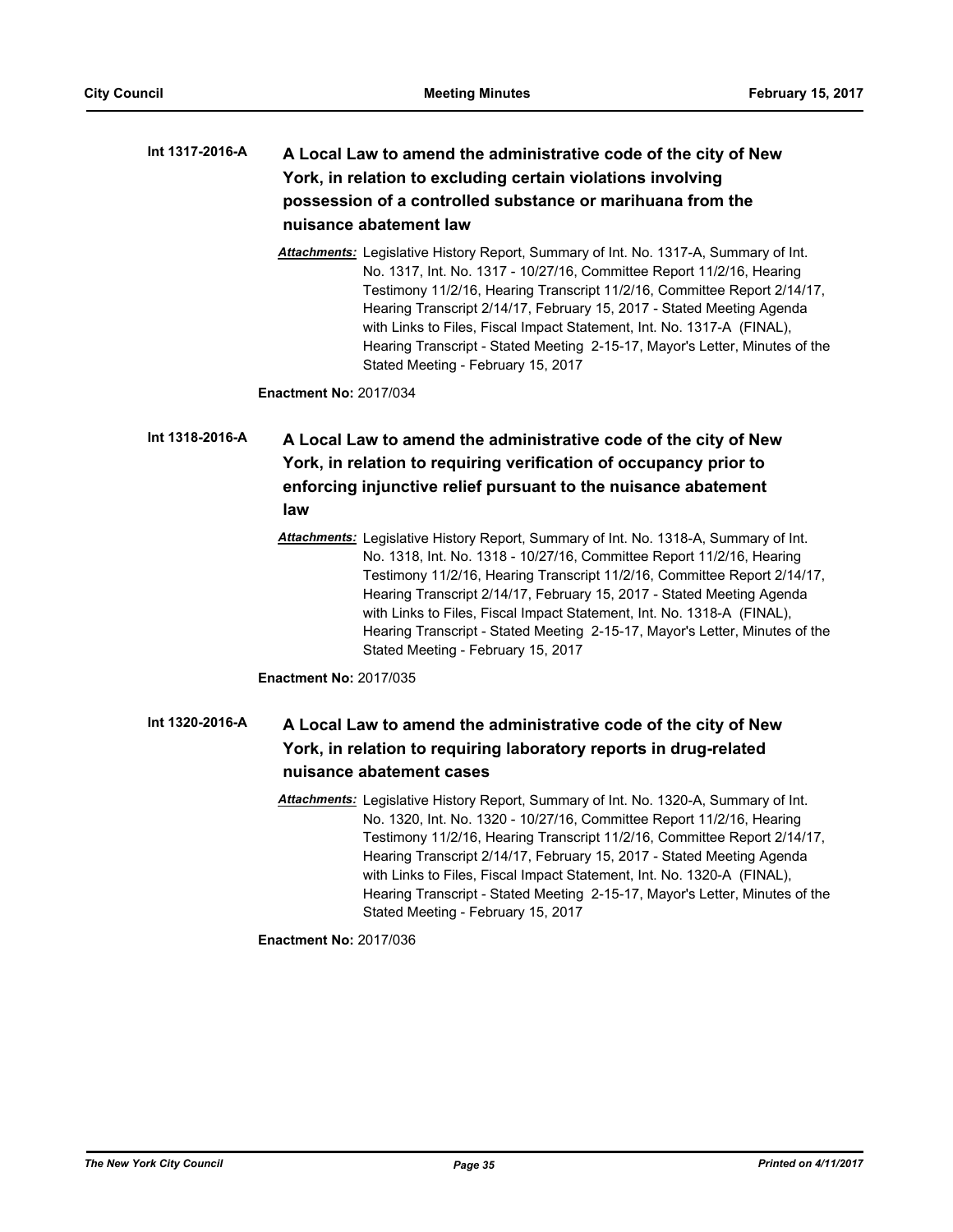#### **A Local Law to amend the administrative code of the city of New York, in relation to requiring a police or peace officer to personally witness a drug violation to file an action under the nuisance abatement law Int 1321-2016-A**

*Attachments:* Legislative History Report, Summary of Int. No. 1321-A, Summary of Int. No. 1321, Int. No. 1321 - 10/27/16, Committee Report 11/2/16, Hearing Testimony 11/2/16, Hearing Transcript 11/2/16, Committee Report 2/14/17, Hearing Transcript 2/14/17, February 15, 2017 - Stated Meeting Agenda with Links to Files, Fiscal Impact Statement, Int. No. 1321-A (FINAL), Hearing Transcript - Stated Meeting 2-15-17, Mayor's Letter, Minutes of the Stated Meeting - February 15, 2017

**Enactment No:** 2017/037

#### **A Local Law to amend the administrative code of the city of New York, in relation to limiting exclusions of natural persons pursuant to the nuisance abatement law Int 1323-2016-A**

*Attachments:* Legislative History Report, Summary of Int. No. 1323-A, Summary of Int. No. 1323, Int. No. 1323 - 10/27/16, Committee Report 11/2/16, Hearing Testimony 11/2/16, Hearing Transcript 11/2/16, Committee Report 2/14/17, Hearing Transcript 2/14/17, February 15, 2017 - Stated Meeting Agenda with Links to Files, Fiscal Impact Statement, Int. No. 1323-A (FINAL), Hearing Transcript - Stated Meeting 2-15-17, Mayor's Letter, Minutes of the Stated Meeting - February 15, 2017

**Enactment No:** 2017/038

#### **A Local Law to amend the administrative code of the city of New York, in relation to repealing the padlock law Int 1326-2016**

*Attachments:* Legislative History Report, Summary of Int. No. 1326, Int. No. 1326, Committee Report 11/2/16, Hearing Testimony 11/2/16, Hearing Transcript 11/2/16, Committee Report 2/14/17, Hearing Transcript 2/14/17, February 15, 2017 - Stated Meeting Agenda with Links to Files, Hearing Transcript - Stated Meeting 2-15-17, Mayor's Letter, Fiscal Impact Statement, Minutes of the Stated Meeting - February 15, 2017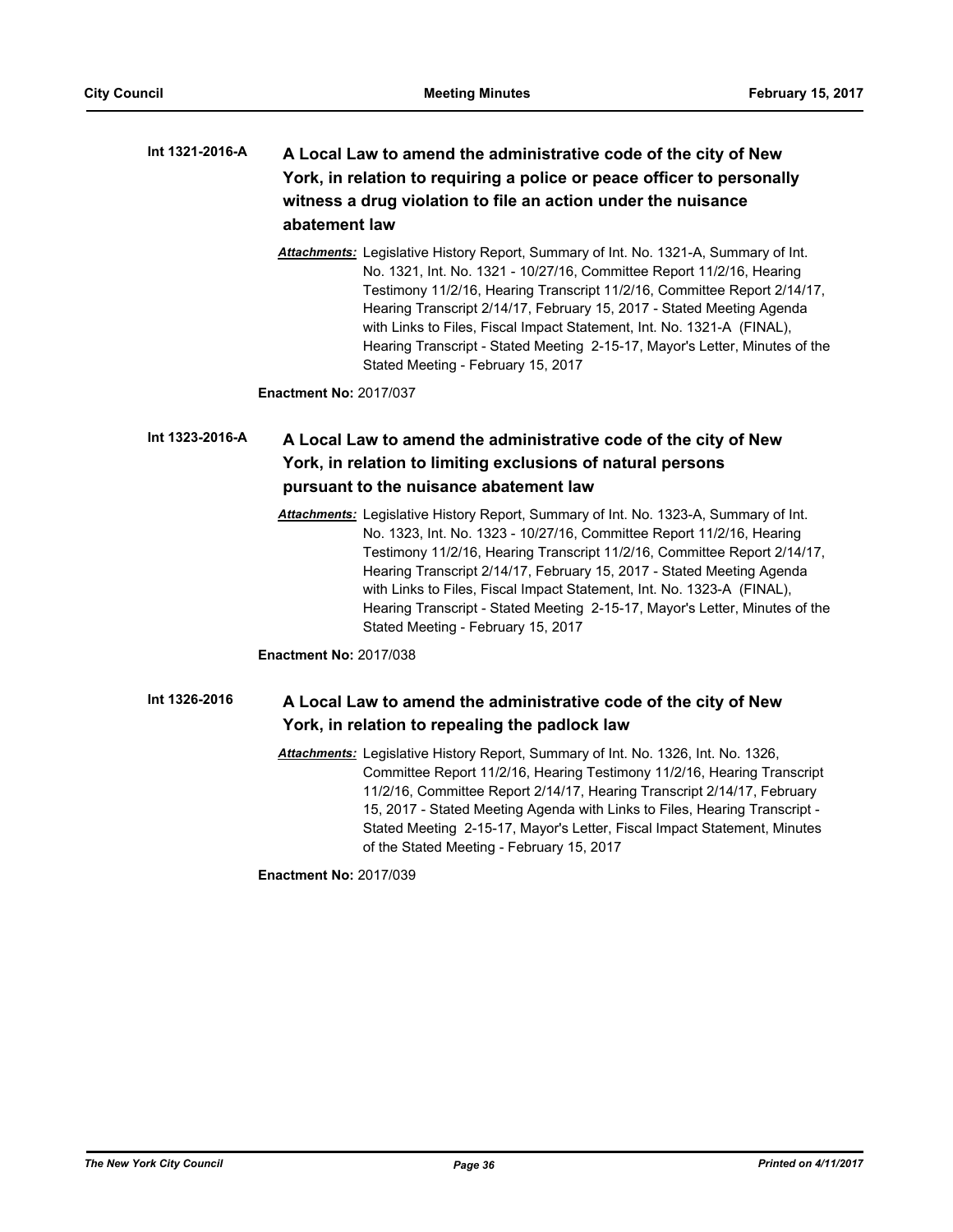#### **A Local Law to amend the administrative code of the city of New York, in relation to requiring reporting on nuisance abatement actions Int 1327-2016-A**

*Attachments:* Legislative History Report, Summary of Int. No. 1327-A, Summary of Int. No. 1327, Int. No. 1327 - 10/27/16, Committee Report 11/2/16, Hearing Testimony 11/2/16, Hearing Transcript 11/2/16, Committee Report 2/14/17, Hearing Transcript 2/14/17, February 15, 2017 - Stated Meeting Agenda with Links to Files, Fiscal Impact Statement, Int. No. 1327-A (FINAL). Hearing Transcript - Stated Meeting 2-15-17, Mayor's Letter, Minutes of the Stated Meeting - February 15, 2017

**Enactment No:** 2017/040

**A Local Law to amend the administrative code of the city of New York, in relation to amending the definition of public nuisances and establishing timeliness requirements under the nuisance abatement law, and to repeal certain provisions of the nuisance abatement law defining public nuisances and provisions relating thereto Int 1333-2016-B**

**Enactment No:** 2017/041

#### **A Local Law to amend the administrative code of the city of New York, in relation to requiring procedures for the corporation counsel when filing actions under the nuisance abatement law Int 1338-2016-A**

*Attachments:* Legislative History Report, Summary of Int. No. 1338-A, Summary of Int. No. 1338, Int. No. 1338 - 10/27/16, Committee Report 11/2/16, Hearing Testimony 11/2/16, Hearing Transcript 11/2/16, Committee Report 2/14/17, Hearing Transcript 2/14/17, February 15, 2017 - Stated Meeting Agenda with Links to Files, Fiscal Impact Statement, Int. No. 1338-A (FINAL), Hearing Transcript - Stated Meeting 2-15-17, Mayor's Letter, Minutes of the Stated Meeting - February 15, 2017

*Attachments:* Legislative History Report, Summary of Int. No. 1333-B, Summary of Int. No. 1333-A, Summary of Int. No. 1333, Int. No. 1333 - 10/27/16, Committee Report 11/2/16, Hearing Testimony 11/2/16, Hearing Transcript 11/2/16, Proposed Int. No. 1333-A - 1/20/17, Committee Report 2/14/17, Hearing Transcript 2/14/17, February 15, 2017 - Stated Meeting Agenda with Links to Files, Fiscal Impact Statement, Int. No. 1333-B (FINAL), Hearing Transcript - Stated Meeting 2-15-17, Mayor's Letter, Minutes of the Stated Meeting - February 15, 2017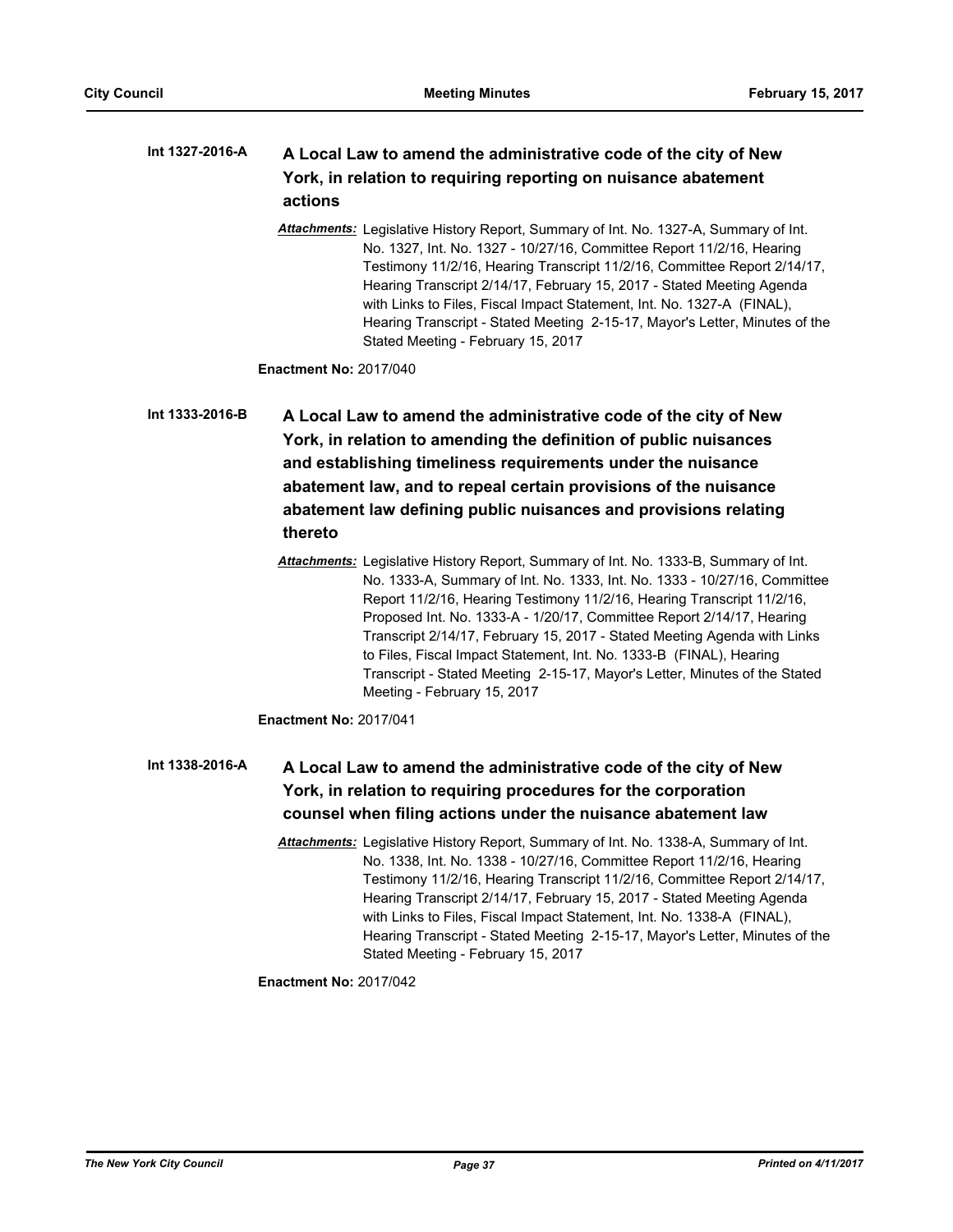#### **A Local Law to amend the administrative code of the city of New York, in relation to restricting certain orders and dispositions pursuant to the nuisance abatement law Int 1339-2016-A**

*Attachments:* Legislative History Report, Summary of Int. No. 1339-A, Summary of Int. No. 1339, Int. No. 1339 - 10/27/16, Committee Report 11/2/16, Hearing Testimony 11/2/16, Hearing Transcript 11/2/16, Committee Report 2/14/17, Hearing Transcript 2/14/17, February 15, 2017 - Stated Meeting Agenda with Links to Files, Fiscal Impact Statement, Int. No. 1339-A (FINAL), Hearing Transcript - Stated Meeting 2-15-17, Mayor's Letter, Minutes of the Stated Meeting - February 15, 2017

**Enactment No:** 2017/043

#### **A Local Law to amend the administrative code of the city of New York, in relation to amending the nuisance abatement law regarding alcoholic beverages Int 1344-2016-A**

*Attachments:* Legislative History Report, Summary of Int. No. 1344-A, Summary of Int. No. 1344, Int. No. 1344 - 10/27/16, Committee Report 11/2/16, Hearing Testimony 11/2/16, Hearing Transcript 11/2/16, Committee Report 2/14/17, Hearing Transcript 2/14/17, February 15, 2017 - Stated Meeting Agenda with Links to Files, Fiscal Impact Statement, Int. No. 1344-A (FINAL), Hearing Transcript - Stated Meeting 2-15-17, Mayor's Letter, Minutes of the Stated Meeting - February 15, 2017

**Enactment No:** 2017/044

## **Technology**

#### **A Local Law to amend the administrative code of the city of New York, in relation to the dissemination of electronic emergency notifications Int 1240-2016-A**

*Attachments:* Legislative History Report, Summary of Int. No. 1240-A, Summary of Int. No. 1240, August 16, 2016 - Stated Meeting Agenda with Links to Files, Int. No. 1240 - 8/16/16, Committee Report 10/6/16, Hearing Testimony 10/6/16, Hearing Transcript 10/6/16, Committee Report 2/13/17, Hearing Transcript 2/13/17, February 15, 2017 - Stated Meeting Agenda with Links to Files, Fiscal Impact Statement, Int. No. 1240-A (FINAL), Hearing Transcript - Stated Meeting 2-15-17, Mayor's Letter, Minutes of the Stated Meeting - February 15, 2017

## **Enactment No:** 2017/031

#### **Transportation**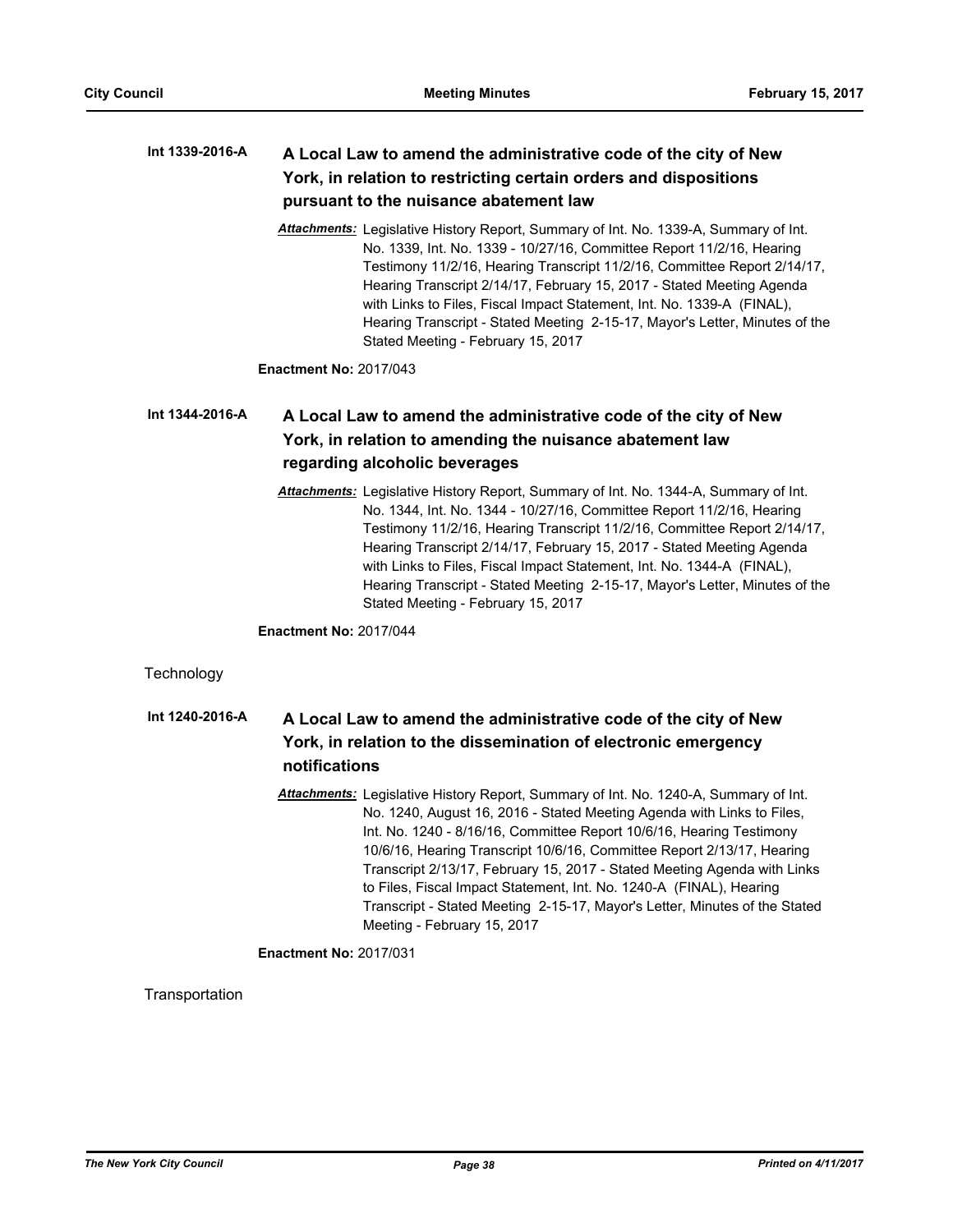#### **A Local Law to amend the administrative code of the city of New York, in relation to fines and civil penalties for failure to remove abandoned poles Int 0975-2015-A**

*Attachments:* Legislative History Report, Summary of Int. No. 975-A, Summary of Int. No. 975, Int. No. 975 - 10/29/15, October 29, 2015 - Stated Meeting Agenda with Links to Files, Committee Report 1/26/17, Hearing Testimony 1/26/17, Hearing Transcript 1/26/17, Committee Report 2/13/17, Hearing Transcript 2/13/17, Committee Report - Stated Meeting, February 15, 2017 - Stated Meeting Agenda with Links to Files, Fiscal Impact Statement, Int. No. 975-A (FINAL), Hearing Transcript - Stated Meeting 2-15-17, Mayor's Letter, Local Law 29, Minutes of the Stated Meeting - February 15, 2017

**Enactment No:** 2017/029

General Order Calendar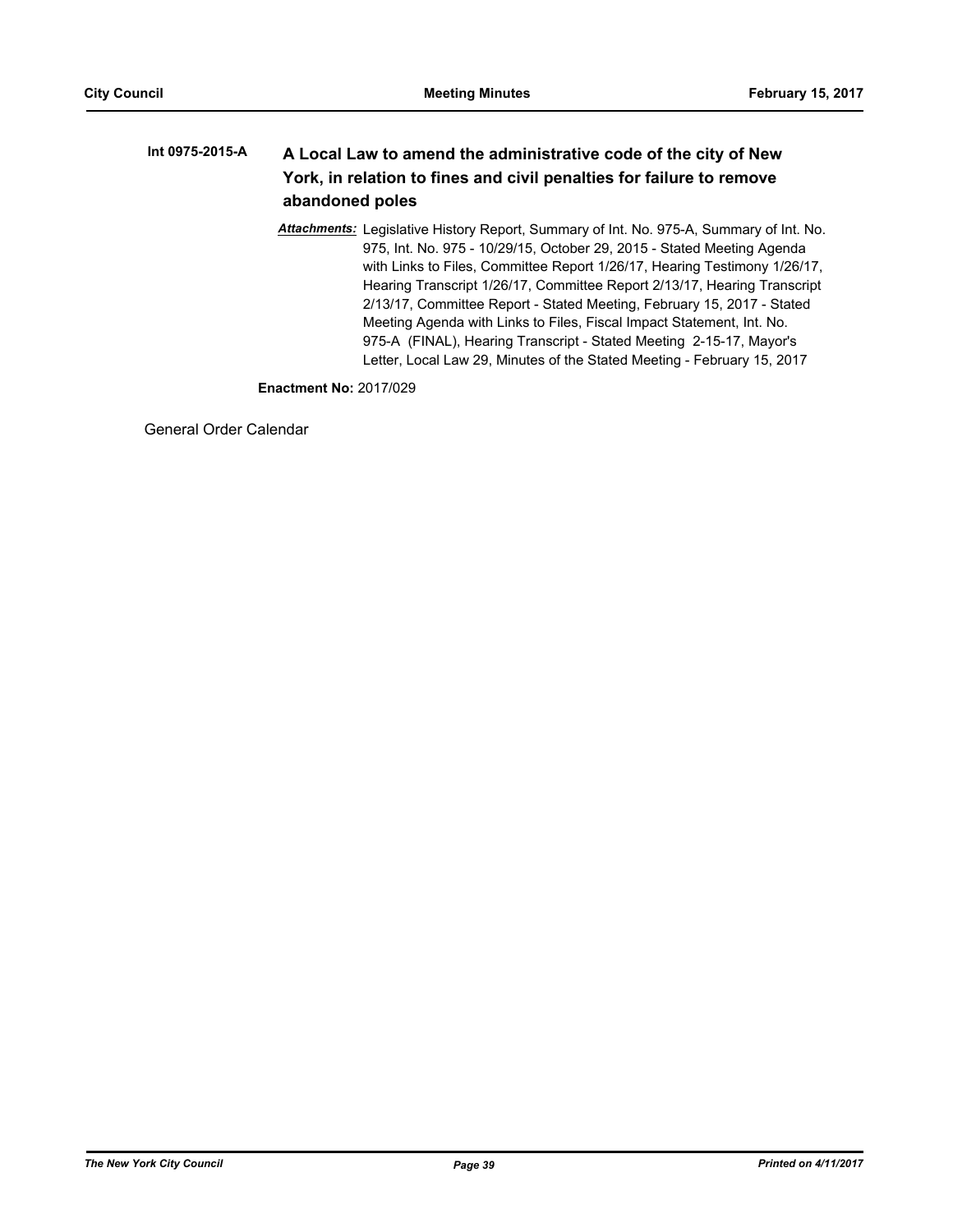# **T2014-0002 Commissioner of Deeds**

*Attachments:* Hearing Transcript - Charter Meeting 1/8/16, Hearing Transcript - Charter Meeting held on 1/8 and 1/22/16, Hearing Transcript - Stated Meeting 1/22/14, Hearing Transcript - Stated Meeting 2-4-14, Hearing Transcript - Stated Meeting 2-26-14, Hearing Transcript - Stated Meeting 3-12-14, Hearing Transcript - Stated Meeting 3-26-14, Hearing Transcript - Stated Meeting 4-10-14, Hearing Transcript - Stated Meeting 4-29-14, Hearing Transcript - Stated Meeting 5-14-14, Hearing Transcript - Stated Meeting 5-29-14, Hearing Transcript - Stated Meeting 6-11-14, Hearing Transcript - Stated Meeting 6-26-14, Hearing Transcript - Stated Meeting 7-24-14, Hearing Transcript - Stated Meeting 8-21-14, Hearing Transcript - Stated Meeting 9-10-14, Hearing Transcript - Stated Meeting 9-23-14, Hearing Transcript - Stated Meeting 10-7-14, Hearing Transcript - Stated Meeting 10-22-14, Hearing Transcript - Stated Meeting 11-13-14, Hearing Transcript - Stated Meeting 11-25-14, Hearing Transcript - Stated Meeting 12-8-14, Hearing Transcript - Stated Meeting 12-17-14, Hearing Transcript - Stated Meeting 1-7-15, Hearing Transcript - Stated Meeting 1-22-15, Hearing Transcript - Stated Meeting 2-12-15, February 26, 2015 - Stated Meeting Agenda with Links to Files, March 11, 2015 - Stated Meeting Agenda with Links to Files, Hearing Transcript - Stated Meeting 2-26-15, Hearing Transcript - Stated Meeting 3-11-15, March 31, 2015 - Stated Meeting Agenda with Links to Files, April 16, 2015 - Stated Meeting Agenda with Links to Files, Hearing Transcript - Stated Meeting 3-31-15, April 28, 2015 - Stated Meeting Agenda with Links to Files, Hearing Transcript - Stated Meeting 4-16-15, Hearing Transcript - Stated Meeting 4-28-15, Hearing Transcript - Stated Meeting 5-14-15, Minutes of the Stated Meeting - April 16, 2015, May 27, 2015 - Stated Meeting Agenda with Links to Files, Hearing Transcript - Stated Meeting 5-27-15, June 10, 2015 - Stated Meeting Agenda with Links to Files, Minutes of the Stated Meeting - April 28, 2015, Minutes of the Stated Meeting - January 22, 2014, Minutes of the Stated Meeting - February 4, 2014, Minutes of the Stated Meeting - February 26, 2014, Minutes of the Stated Meeting - March 12, 2014, Minutes of the Stated Meeting - March 26, 2014, Minutes of the Stated Meeting - April 10, 2014, Minutes of the Stated Meeting - April 29, 2014, Minutes of the Stated Meeting - May 14, 2014, Minutes of the Stated Meeting - May 29, 2014, Minutes of the Stated Meeting - June 11, 2014, Minutes of the Stated Meeting - June 26, 2014, Minutes of the Stated Meeting - July 24, 2014, Minutes of the Stated Meeting - September 23, 2014, Minutes of the Stated Meeting - October 7, 2014, Minutes of the Stated Meeting - October 22, 2014, Minutes of the Stated Meeting - November 13, 2014, Minutes of the Stated Meeting - November 25, 2014, Minutes of the Stated Meeting - December 8, 2014, Minutes of the Stated Meeting - December 17, 2014, Minutes of the Charter Meeting - January 7, 2015, Minutes of the Stated Meeting - January 22, 2015, Minutes of the Stated Meeting - February 12, 2015, Minutes of the Stated Meeting - February 26, 2015, Minutes of the Stated Meeting - March 11, 2015, Minutes of the Stated Meeting - March 31, 2015, Minutes of the Stated Meeting - May 14, 2015, June 26, 2015 - Stated Meeting Agenda with Links to Files, Minutes of the Stated Meeting - May 27, 2015, Hearing Transcript - Stated Meeting 6-10-15, July 23, 2015 - Stated Meeting Agenda with Links to Files, Minutes of the Stated Meeting - June 10, 2015, Minutes of the Stated Meeting - June 10, 2015, Minutes of the Stated Meeting -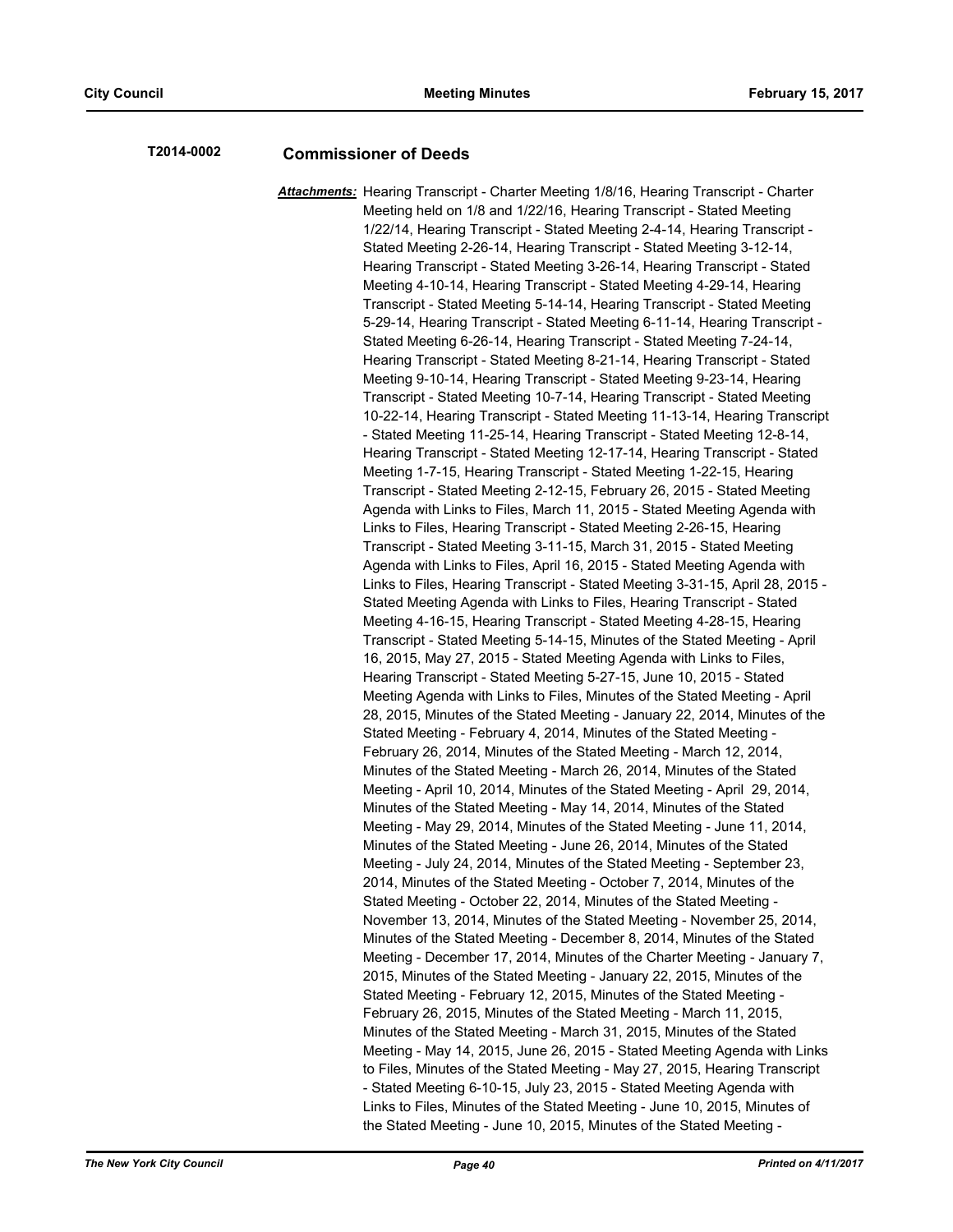Recessed Meeting of June 10, 2015 held on June 26, 2015, Hearing Transcript of the Stated Meeting - July 23, 2015, August 13, 2015 - Stated Meeting Agenda with Links to Files, Hearing Transcript of the Stated Meeting - August 13, 2015, Minutes of the Stated Meeting - June 26, 2015, September 17, 2015 - Stated Meeting Agenda with Links to Files, Hearing Transcript of the Stated Meeting - September 17, 2015, Minutes of the Stated Meeting - July 23, 2015, Minutes of the Stated Meeting - August 13, 2015, September 30, 2015 - Stated Meeting Agenda with Links to Files, Hearing Transcript of the Stated Meeting - September 30, 2015, Hearing Transcript of the Stated Meeting - October 15, 2015, Minutes of the Stated Meeting - September 17, 2015, October 29, 2015 - Stated Meeting Agenda with Links to Files, Hearing Transcript of the Stated Meeting - October 29, 2015, Minutes of the Stated Meeting - September 30, 2015, November 10, 2015 - Stated Meeting Agenda with Links to Files, Hearing Transcript of the Stated Meeting - November 10, 2015, Minutes of the Stated Meeting - October 15, 2015, November 24, 2015 - Stated Meeting Agenda with Links to Files, Minutes of the Stated Meeting - October 29, 2015, December 7, 2015 - Stated Meeting Agenda with Links to Files, Hearing Transcript of the Stated Meeting - November 24, 2015, Minutes of the Stated Meeting - November 10, 2015, December 16, 2015 - Stated Meeting Agenda with Links to Files, Hearing Transcript of the Stated Meeting - December 7, 2015, January 6, 2016 - Charter Meeting Agenda with Links to Files, Hearing Transcript of the Stated Meeting - December 16, 2015, Minutes of the Stated Meeting - November 24, 2015, Hearing Transcript - Charter Meeting 1-6-16, Minutes of the Stated Meeting - December 7, 2015, January 19, 2016 - Stated Meeting Agenda with Links to Files, Minutes of the Stated Meeting - December 16, 2015, Minutes of the Charter Meeting - January 6, 2016, Minutes of the Stated Meeting - January 19, 2016, Hearing Transcript - Stated Meeting 1-19-16, February 5, 2016 - Stated Meeting Agenda with Links to Files, Hearing Transcript - Stated Meeting 2-5-16, Minutes of the Stated Meeting - February 5, 2016, February 24, 2016 - Stated Meeting Agenda with Links to Files, Hearing Transcript - Stated Meeting 2-24-16, March 22, 2016 - Stated Meeting Agenda with Links to Files, Minutes of the Stated Meeting - February 24, 2016, Hearing Transcript - Stated Meeting 3-22-16, Hearing Transcript - Stated Meeting 3-9-16, April 7, 2016 - Stated Meeting Agenda with Links to Files, Hearing Transcript - Stated Meeting 4-7-16, Minutes of the Stated Meeting - March 9, 2016, April 20, 2016 - Stated Meeting Agenda with Links to Files, Minutes of the Stated Meeting - March 22, 2016, May 5, 2016 - Stated Meeting Agenda with Links to Files, Minutes of the Stated Meeting - April 7, 2016, Hearing Transcript - Stated Meeting 5-5-16, Hearing Transcript - Stated Meeting 4-20-16, May 25, 2016 - Stated Meeting Agenda with Links to Files, Hearing Transcript - Stated Meeting 5-25-16, Minutes of the Stated Meeting - April 20, 2016, June 14, 2016 - Stated Meeting Agenda with Links to Files, June 21, 2016 - Stated Meeting Agenda with Links to Files, Minutes of the Stated Meeting - May 5, 2016, Minutes of the Stated Meeting - May 25, 2016, Minutes of the Recessed Meeting of May 25, 2016 held on June 14, 2016, July 14, 2016 - Stated Meeting Agenda with Links to Files, Hearing Transcript - Stated Meeting 6-21-16, Hearing Transcript - Stated Meeting 7-14-16, August 16, 2016 - Stated Meeting Agenda with Links to Files, Minutes of the Stated Meeting - June 14, 2016, Minutes of the Recessed Meeting of June 14, 2016 held on June 21, 2016, Minutes of the Stated Meeting - June 21, 2016, Minutes of the Stated Meeting - July 14, 2016, Hearing Transcript - Stated Meeting 8-16-16, September 14, 2016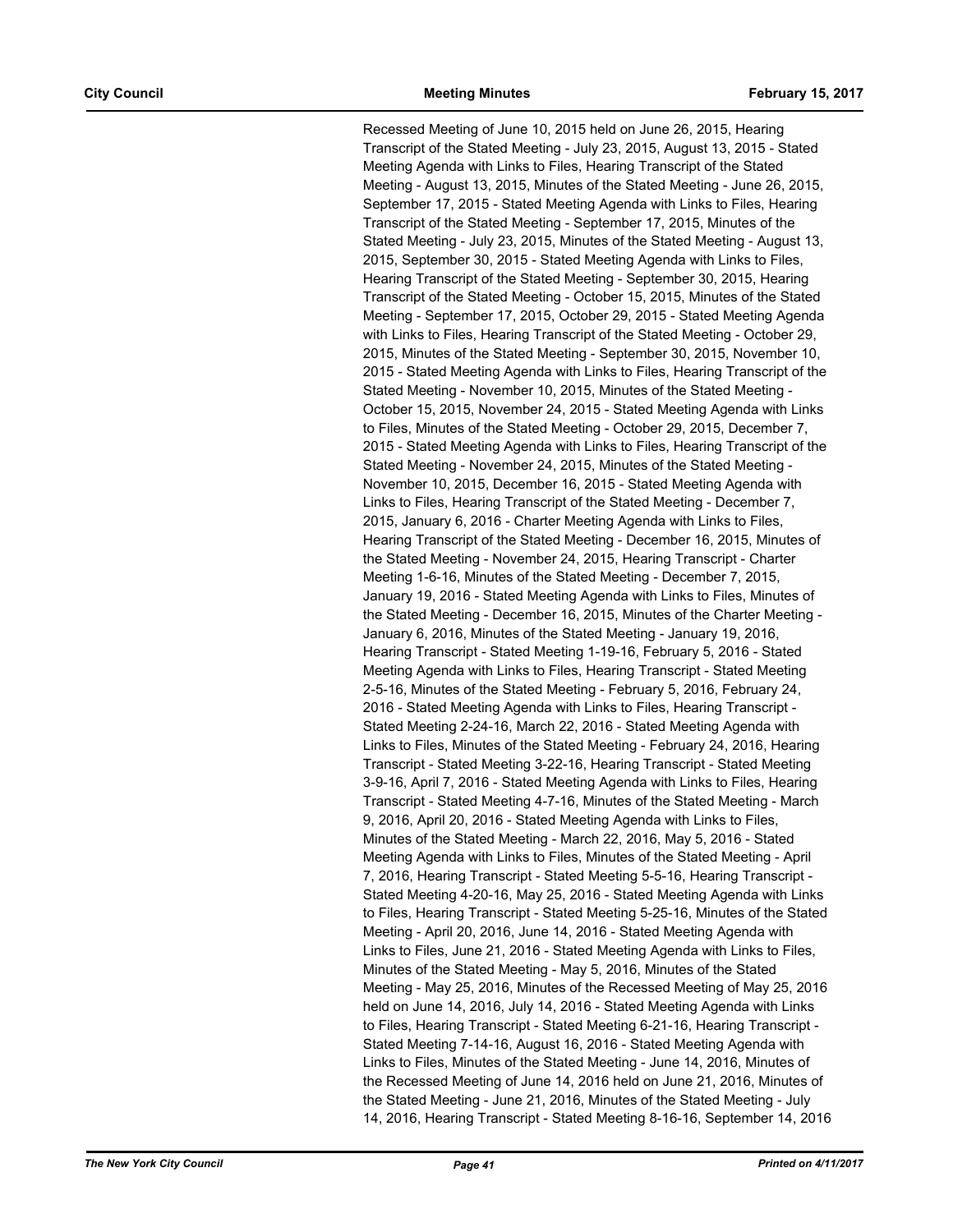- Stated Meeting Agenda with Links to Files, Minutes of the Stated Meeting - August 16, 2016, Hearing Transcript - Stated Meeting 9-14-16, September 28, 2016 - Stated Meeting Agenda with Links to Files, October 13, 2016 - Stated Meeting Agenda with Links to Files, Hearing Transcript - Stated Meeting 9-28-16, Minutes of the Stated Meeting - September 14, 2016, Hearing Transcript - Stated Meeting 10-13-16, Minutes of the Stated Meeting - September 28, 2016, November 16, 2016 - Stated Meeting Agenda with Links to Files, Minutes of the Stated Meeting - October 13, 2016, Hearing Transcript - Stated Meeting 10-27-16, November 29, 2016 - Stated Meeting Agenda with Links to Files, December 6, 2016 - Stated Meeting Agenda with Links to Files, Hearing Transcript - Stated Meeting 11-16-16, December 15, 2016 - Stated Meeting Agenda with Links to Files, Hearing Transcript - Stated Meeting 11-29-16, Hearing Transcript - Stated Meeting 12-6-16, Minutes of the Stated Meeting - November 16, 2016, Hearing Transcript - Charter Meeting 1/4/17, Hearing Transcript - Stated Meeting 12-15-16, January 18, 2017 - Stated Meeting Agenda with Links to Files, Minutes of the Stated Meeting - November 29, 2016, Hearing Transcript - Stated Meeting 1-18-17, Minutes of the Stated Meeting - December 6, 2016, February 1, 2017 - Stated Meeting Agenda with Links to Files, Hearing Transcript - Stated Meeting 2-1-17, Minutes of the Stated Meeting - December 15, 2016, February 15, 2017 - Stated Meeting Agenda with Links to Files, Minutes of the Charter Meeting - January 4, 2017, March 1, 2017 - Stated Meeting Agenda with Links to Files, Hearing Transcript - Stated Meeting 2-15-17, Minutes of the Stated Meeting - January 18, 2017, March 16, 2017 - Stated Meeting Agenda with Links to Files, Hearing Transcript - Stated Meeting 3-1-17, Minutes of the Stated Meeting - October 27, 2016, Minutes of the Stated Meeting - February 1, 2017, April 5, 2017 - Stated Meeting Agenda with Links to Files, Hearing Transcript - Stated Meeting 3-16-17, Minutes of the Stated Meeting - February 15, 2017

*The Public Advocate (Ms. James) put the question whether the Council would agree with and adopt such reports, which were decided in the affirmative by the following vote:*

Passed The Consent Agenda

#### **A motion was made that these files be approved by consent vote.**

- **Affirmative:** Speaker Mark-Viverito, Barron, Borelli, Cabrera, Chin, Cohen, Constantinides, Cornegy Jr., Crowley, Cumbo, Deutsch, Dromm, Espinal Jr., Eugene, Ferreras-Copeland, Garodnick, Gentile, Gibson, Greenfield, Grodenchik, Johnson, Kallos, King, Koo, Koslowitz, Lancman, Lander, Levine, Maisel, Matteo, Mealy, Menchaca, Miller, Palma, Reynoso, Richards, Rodriguez, Rosenthal, Salamanca Jr., Torres, Treyger, Ulrich, Vacca, Vallone, Van Bramer and Williams Affirmative: 46 -
	- **Absent:** 1 Mendez
	- Paternity: 1 Levin
	- **Medical:** 2 Rose and Wills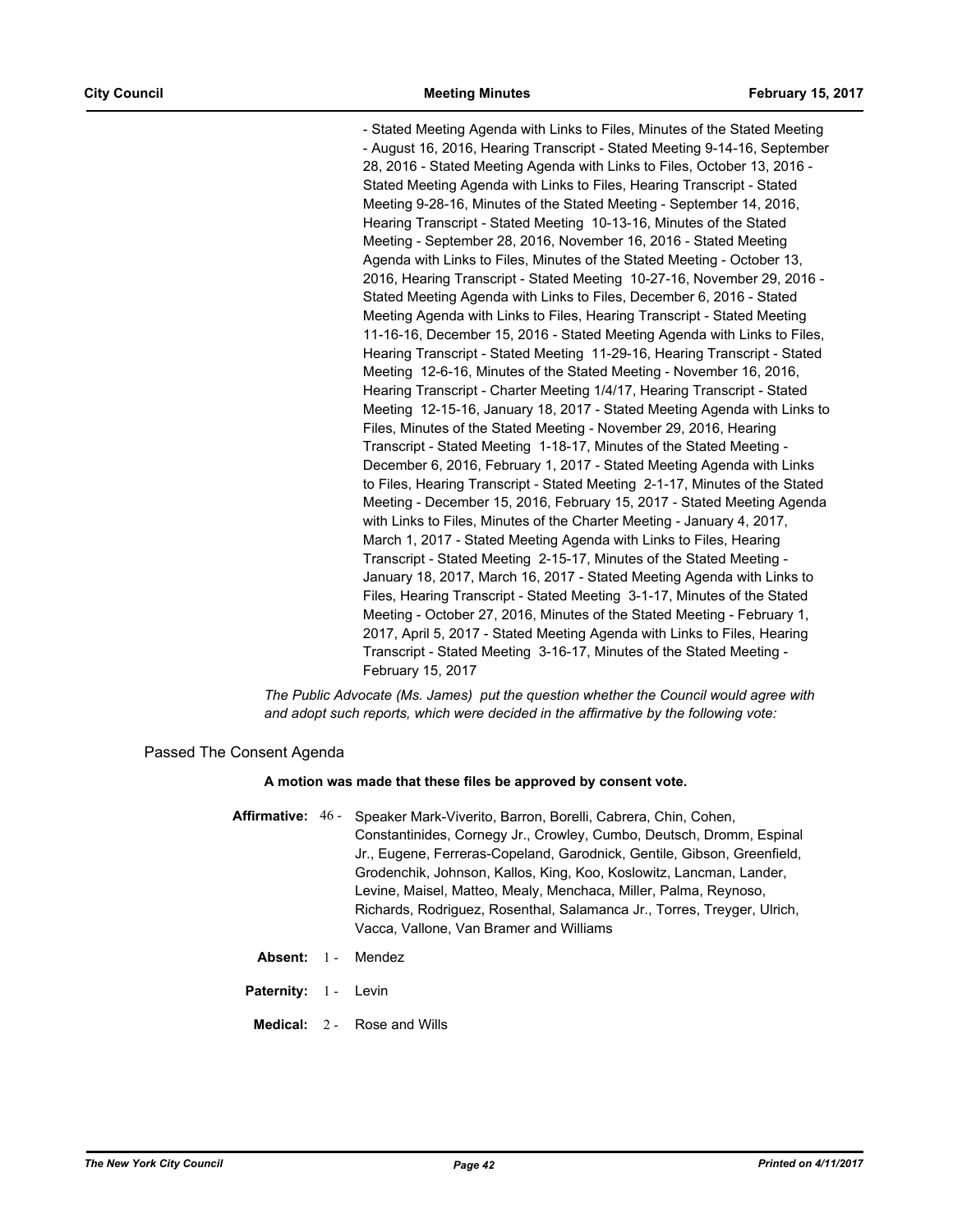*The following files were removed from the General Order Calendar and voted separately:*

*Int. No. 179-A, 42-4-0 (Negative: CMs Borelli, Ulrich, Vacca, Matteo); Int. No. 1308-A, 45-1-0 (Negative: CM Deutsch); Int. No. 1315-A, 38-8-0 (Negative: CMs Borelli, Crowley, Deutsch, Greenfield, , Ulrich, Vacca, Vallone, Matteo); Int. No. 1317-A, 40-6-0 (Negative: CMs Borelli, Deutsch, Greenfield, , Ulrich, Vallone, and Matteo); Int. No. 1321-A, 45-1-0 (Negative: CM Greenfield); Int. No. 1323-A, 39-7-0 (Negative: CMs Borelli, Crowley, Deutsch, Ulrich, Vacca, Vallone, and Matteo); Int. No. 1326, 39-7-0 (Negative: CMs Borelli, Crowley, Greenfield, Ulrich, Vacca, Vallone, and Matteo; Int. No. 1333-B, 39-7-0 (Negative: CMs Borelli, Crowley, Greenfield, Ulrich, Vacca, Vallone, and Matteo); Int. No. 1339-A, 45-1-0 (Negative: CM Ulrich); Int. No. 1344-A, 39-7-0 (Negative: CMs Borelli, Crowley, Salamanca, Ulrich, Vacca, Vallone, and Matteo).*

*See files for individual votes.*

- Introduction & Reading of Bills See Attached 13.
- 14. Discussion of Resolutions
- 15. Resolutions

## **Resolution authorizing the Speaker to file or join amicus briefs on behalf of the Council in litigation challenging any of President Donald Trump's executive orders and actions relating to immigration Res 1373-2017**

*Attachments:* February 15, 2017 - Stated Meeting Agenda with Links to Files, Committee Report 2/15/17, Hearing Transcript 2/14/17, Committee Report - Stated Meeting, Hearing Transcript - Stated Meeting 2-15-17, Minutes of the Stated Meeting - February 15, 2017

*Pursuant to Rule 8.50 of the Council, the Public Advocate (Ms. James) called for a voice vote. Hearing those in favor, the Public Advocate (Ms. James) declared the Resolution to be adopted.*

*The following 2 Council Members formally noted their objection to this item: Council Members Borelli and Matteo.*

*The following 3 Council Members formally noted their abstention on this item: Council Members Deutsch, Ulrich, and Vallone.*

*Adopted by the Council by voice-vote.*

**A motion was made that this Resolution be Approved, by Council approved by Voice Vote.**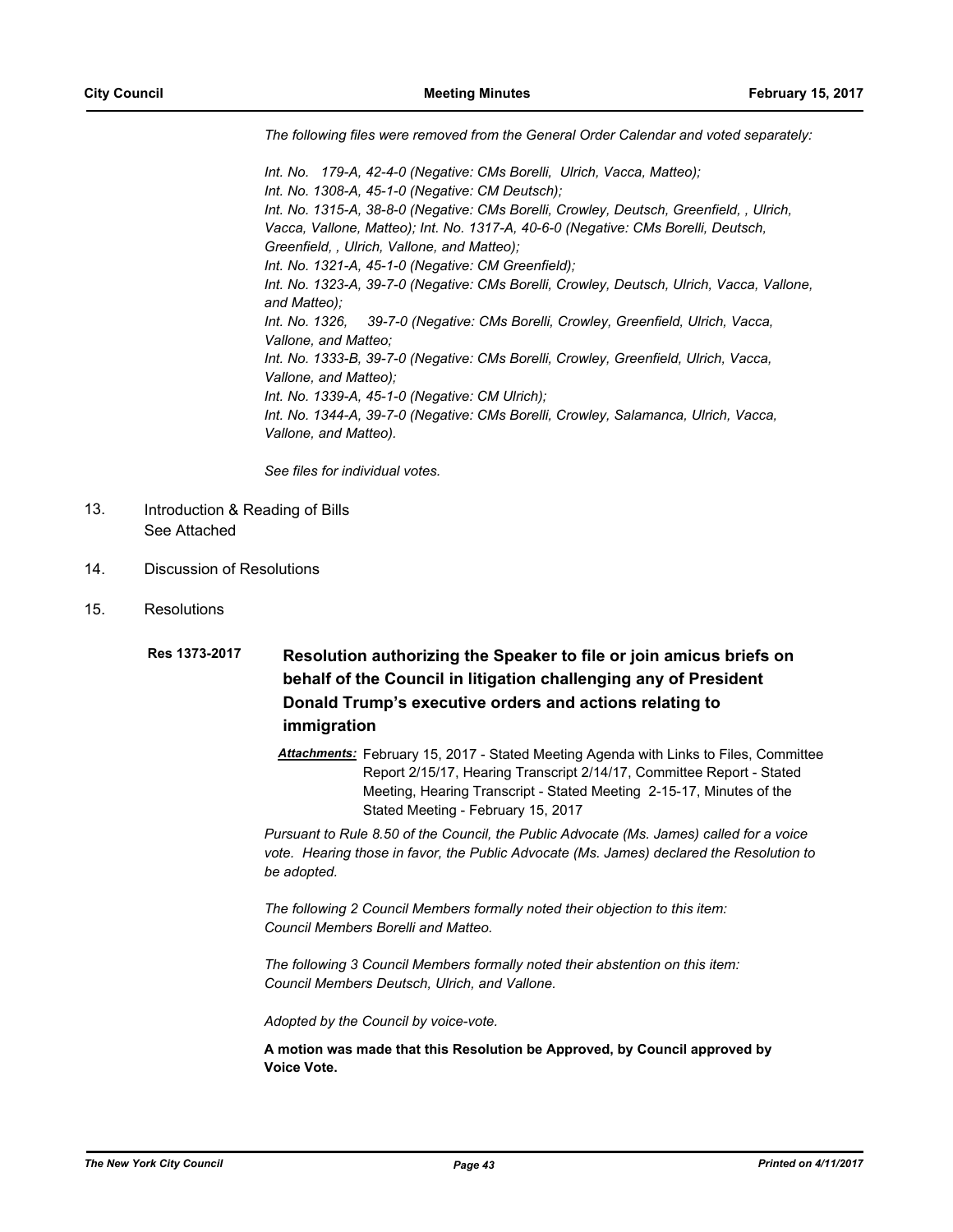- 16. General Discussion
- 17. Extension of Remarks

INTRODUCTION AND READING OF BILLS

**Resolution authorizing the Speaker to file or join amicus briefs on behalf of the Council in litigation challenging any of President Donald Trump's executive orders and actions relating to immigration Res 1373-2017**

- *Sponsors:* By The Speaker (Council Member Mark-Viverito) and Council Member Kallos
- *Attachments:* February 15, 2017 Stated Meeting Agenda with Links to Files, Committee Report 2/15/17, Hearing Transcript 2/14/17, Committee Report - Stated Meeting, Hearing Transcript - Stated Meeting 2-15-17, Minutes of the Stated Meeting - February 15, 2017

**This Resolution was Referred to Comm by Council to the Committee on Finance**

#### **Resolution establishing June 8 annually as Teen Mental Health Awareness Day in the City of New York Res 1374-2017**

- *Sponsors:* By Council Member Cohen
- *Attachments:* February 15, 2017 Stated Meeting Agenda with Links to Files, Res. No. 1374 - 2/15/17, Proposed Res. No. 1374-A - 3/30/17, Committee Report 4/6/17

**This Resolution was Referred to Comm by Council to the Committee on Mental Health, Developmental Disability, Alcoholism, Substance Abuse and Disability Services**

**A Local Law to amend the administrative code of the city of New York, in relation to reducing sewer system backups Int 1468-2017**

- *Sponsors:* By Council Members Constantinides and Salamanca Jr.
- *Attachments:* Summary of Int. No. 1468, February 15, 2017 Stated Meeting Agenda with Links to Files, Int. No. 1468

**This Introduction was Referred to Comm by Council to the Committee on Environmental Protection**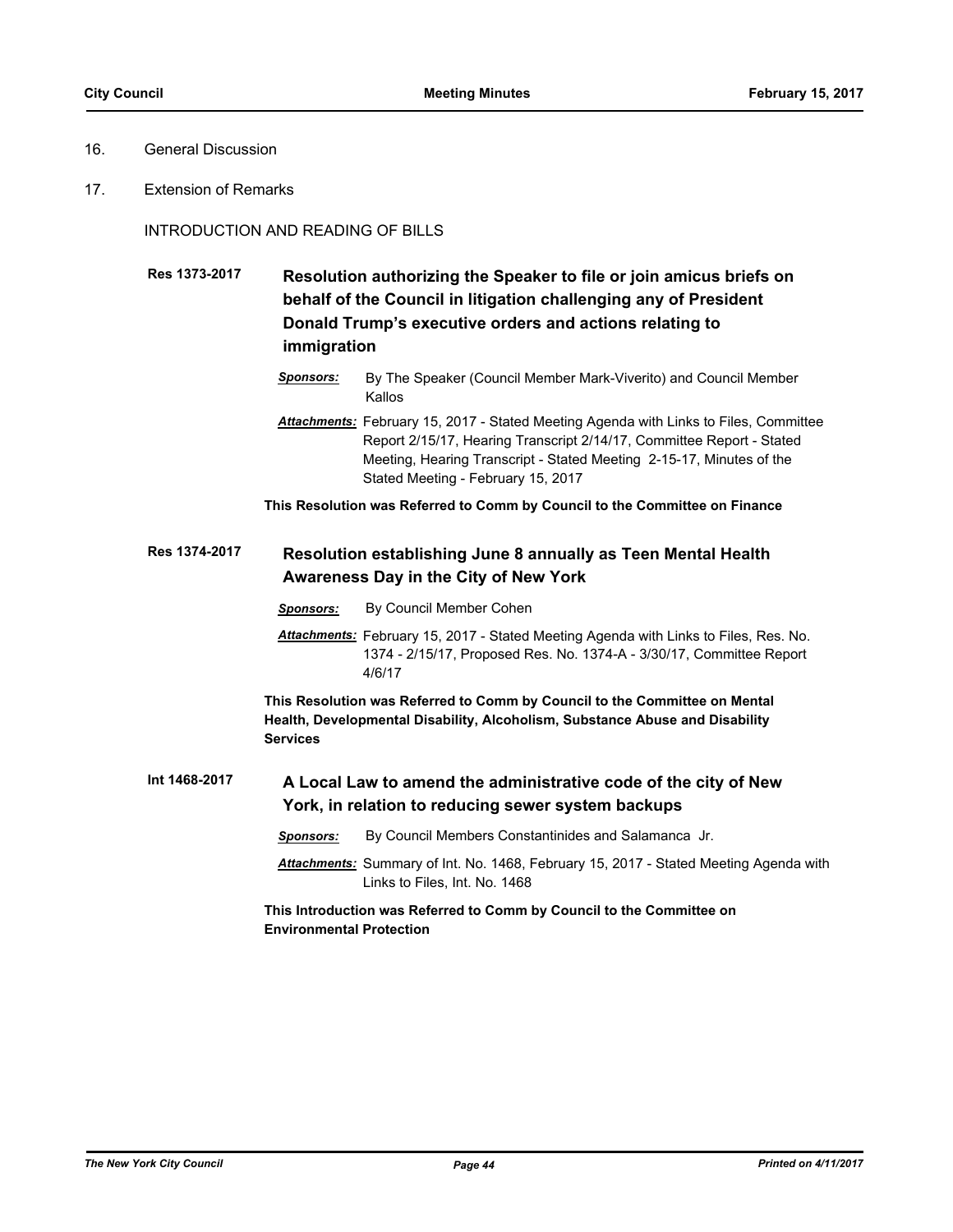| Int 1469-2017 | A Local Law to amend the administrative code of the city of New<br>York, in relation to requiring that city-owned buildings and spaces<br>with specific occupancy classifications contain lactation rooms |                                                                                                                                                                                                                   |
|---------------|-----------------------------------------------------------------------------------------------------------------------------------------------------------------------------------------------------------|-------------------------------------------------------------------------------------------------------------------------------------------------------------------------------------------------------------------|
|               | Sponsors:                                                                                                                                                                                                 | By Council Members Cumbo and Salamanca Jr.                                                                                                                                                                        |
|               |                                                                                                                                                                                                           | Attachments: Summary of Int. No. 1469, February 15, 2017 - Stated Meeting Agenda with<br>Links to Files, Int. No. 1469                                                                                            |
|               | <b>Women's Issues</b>                                                                                                                                                                                     | This Introduction was Referred to Comm by Council to the Committee on                                                                                                                                             |
| Int 1470-2017 |                                                                                                                                                                                                           | A Local Law to amend the New York city charter, in relation to<br>establishing an office to prevent gun violence                                                                                                  |
|               | <u>Sponsors:</u>                                                                                                                                                                                          | By Council Members Cumbo, Williams, Gibson, Cabrera, Salamanca Jr.,<br>Gentile and Vacca                                                                                                                          |
|               |                                                                                                                                                                                                           | Attachments: Summary of Int. No. 1470, February 15, 2017 - Stated Meeting Agenda with<br>Links to Files, Int. No. 1470                                                                                            |
|               | <b>Governmental Operations</b>                                                                                                                                                                            | This Introduction was Referred to Comm by Council to the Committee on                                                                                                                                             |
| Int 1471-2017 |                                                                                                                                                                                                           | A Local Law to amend the administrative code of the city of New<br>York, in relation to increasing the retail cigarette dealer license fee                                                                        |
|               | <b>Sponsors:</b>                                                                                                                                                                                          | By Council Members Johnson, Salamanca Jr., Gentile and Rodriguez                                                                                                                                                  |
|               |                                                                                                                                                                                                           | Attachments: Summary of Int. No. 1471, February 15, 2017 - Stated Meeting Agenda with<br>Links to Files, Int. No. 1471                                                                                            |
|               |                                                                                                                                                                                                           | This Introduction was Referred to Comm by Council to the Committee on Health                                                                                                                                      |
| Int 1472-2017 |                                                                                                                                                                                                           | A Local Law to amend the administrative code of the city of New<br>York, in relation to exempting certain grocery stores from the<br>commercial rent tax                                                          |
|               | <b>Sponsors:</b>                                                                                                                                                                                          | By Council Members Johnson, Chin and Levin (by request of the<br>Manhattan Borough President)                                                                                                                     |
|               |                                                                                                                                                                                                           | <b>Attachments:</b> Summary of Int. No. 1472, Int. No. 1472, Committee Report 2/13/17,<br>Hearing Testimony 2/13/17, Hearing Transcript 2/13/17, February 15, 2017 -<br>Stated Meeting Agenda with Links to Files |
|               |                                                                                                                                                                                                           | This Introduction was Referred to Comm by Council to the Committee on Finance                                                                                                                                     |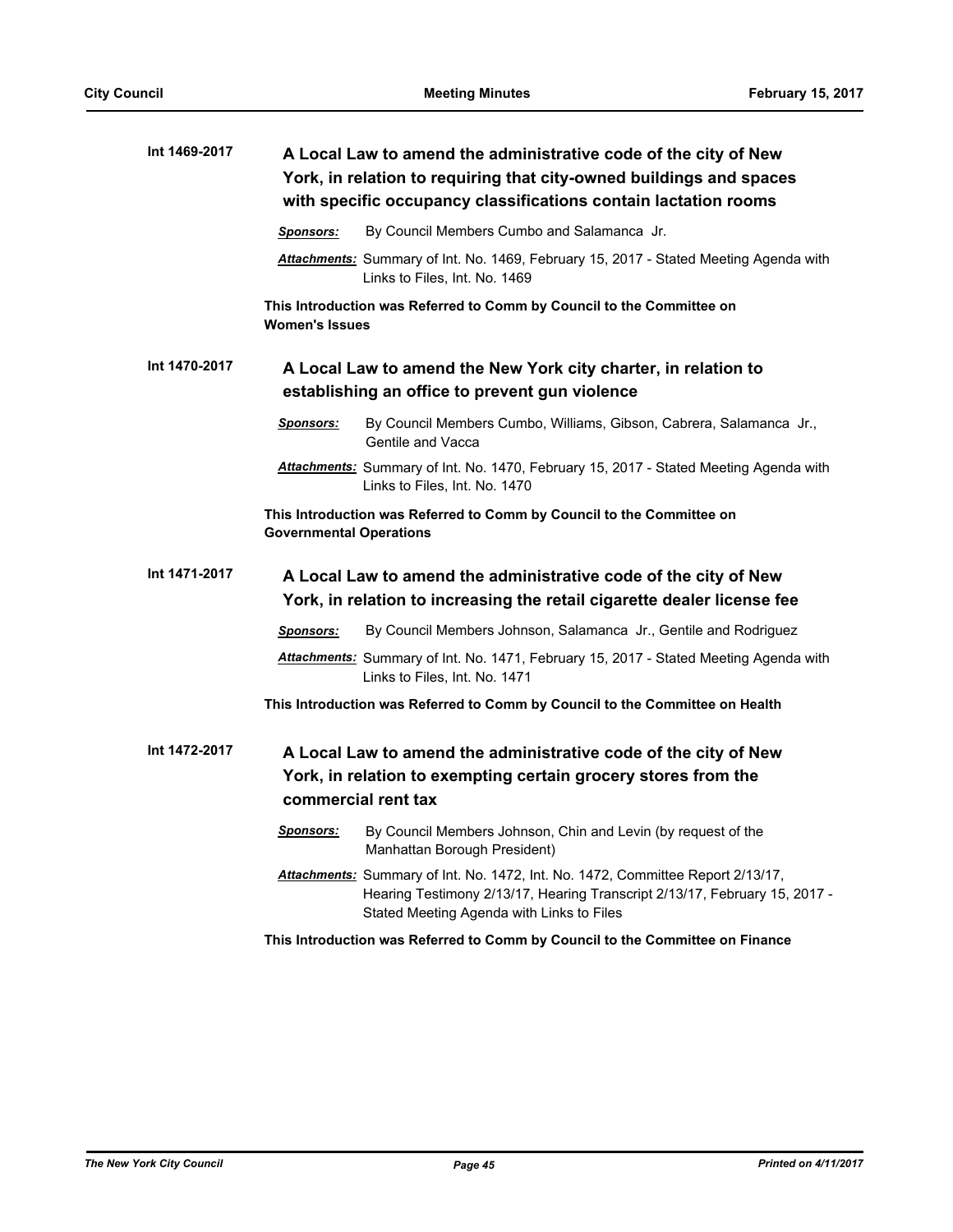| Int 1473-2017 | A Local Law to amend the administrative code of the city of New<br>York, in relation to reducing the maximum time commercial<br>vehicles may park |                                                                                                                                                                                                                                                                                                                                                                                                                                                                                                                                                                        |
|---------------|---------------------------------------------------------------------------------------------------------------------------------------------------|------------------------------------------------------------------------------------------------------------------------------------------------------------------------------------------------------------------------------------------------------------------------------------------------------------------------------------------------------------------------------------------------------------------------------------------------------------------------------------------------------------------------------------------------------------------------|
|               | <u>Sponsors:</u>                                                                                                                                  | By Council Members Miller, Salamanca Jr., Vallone, Richards, Dromm,<br>Vacca, Rose and Koslowitz                                                                                                                                                                                                                                                                                                                                                                                                                                                                       |
|               |                                                                                                                                                   | Attachments: Summary of Int. No. 1473, February 15, 2017 - Stated Meeting Agenda with<br>Links to Files, Int. No. 1473                                                                                                                                                                                                                                                                                                                                                                                                                                                 |
|               | <b>Transportation</b>                                                                                                                             | This Introduction was Referred to Comm by Council to the Committee on                                                                                                                                                                                                                                                                                                                                                                                                                                                                                                  |
| Int 1474-2017 |                                                                                                                                                   | A Local Law to amend the administrative code of the city of New<br>York, in relation to taxicab licenses.                                                                                                                                                                                                                                                                                                                                                                                                                                                              |
|               | Sponsors:                                                                                                                                         | By Council Members Rodriguez, Constantinides, Vacca and Dromm                                                                                                                                                                                                                                                                                                                                                                                                                                                                                                          |
|               |                                                                                                                                                   | Attachments: Legislative History Report, Summary of Int. No. 1474-A, Summary of Int.<br>No. 1474, Int. No. 1474 - 2/15/17, February 15, 2017 - Stated Meeting<br>Agenda with Links to Files, Committee Report 2/27/17, Hearing Testimony<br>2/27/17, Hearing Transcript 2/27/17, Proposed Int. No. 1474-A - 3/13/17,<br>Committee Report 3/15/17, Hearing Transcript 3/15/17, March 16, 2017 -<br>Stated Meeting Agenda with Links to Files, Fiscal Impact Statement, Int.<br>No. 1474-A (FINAL), Mayor's Letter, Hearing Transcript - Stated Meeting<br>$3 - 16 - 17$ |
|               | <b>Transportation</b>                                                                                                                             | This Introduction was Referred to Comm by Council to the Committee on                                                                                                                                                                                                                                                                                                                                                                                                                                                                                                  |
|               | <b>Enactment No: 2017/058</b>                                                                                                                     |                                                                                                                                                                                                                                                                                                                                                                                                                                                                                                                                                                        |
| Int 1475-2017 |                                                                                                                                                   | A Local Law to amend the administrative code of the city of New<br>York, in relation to the definition of ownership and use of a<br>licensed taxicab, and to repeal subdivision i of section 19-504 of<br>the administrative code of the city of New York, relating to the<br>ratio of the number of taxicab licenses.                                                                                                                                                                                                                                                 |
|               | <b>Sponsors:</b>                                                                                                                                  | By Council Members Rodriguez, Constantinides, Vacca and Dromm                                                                                                                                                                                                                                                                                                                                                                                                                                                                                                          |
|               |                                                                                                                                                   | Attachments: Legislative History Report, Summary of Int. No. 1475-A, Summary of Int.<br>No. 1475, Int. No. 1475 - 2/15/17, February 15, 2017 - Stated Meeting<br>Agenda with Links to Files, Committee Report 2/27/17, Hearing Testimony<br>2/27/17, Hearing Transcript 2/27/17, Proposed Int. No. 1475-A - 3/13/17,<br>Committee Report 3/15/17, Hearing Transcript 3/15/17, March 16, 2017 -<br>Stated Meeting Agenda with Links to Files, Fiscal Impact Statement, Int.<br>No. 1475-A (FINAL), Mayor's Letter, Hearing Transcript - Stated Meeting<br>$3 - 16 - 17$ |
|               | Transportation                                                                                                                                    | This Introduction was Referred to Comm by Council to the Committee on                                                                                                                                                                                                                                                                                                                                                                                                                                                                                                  |
|               | <b>Enactment No: 2017/059</b>                                                                                                                     |                                                                                                                                                                                                                                                                                                                                                                                                                                                                                                                                                                        |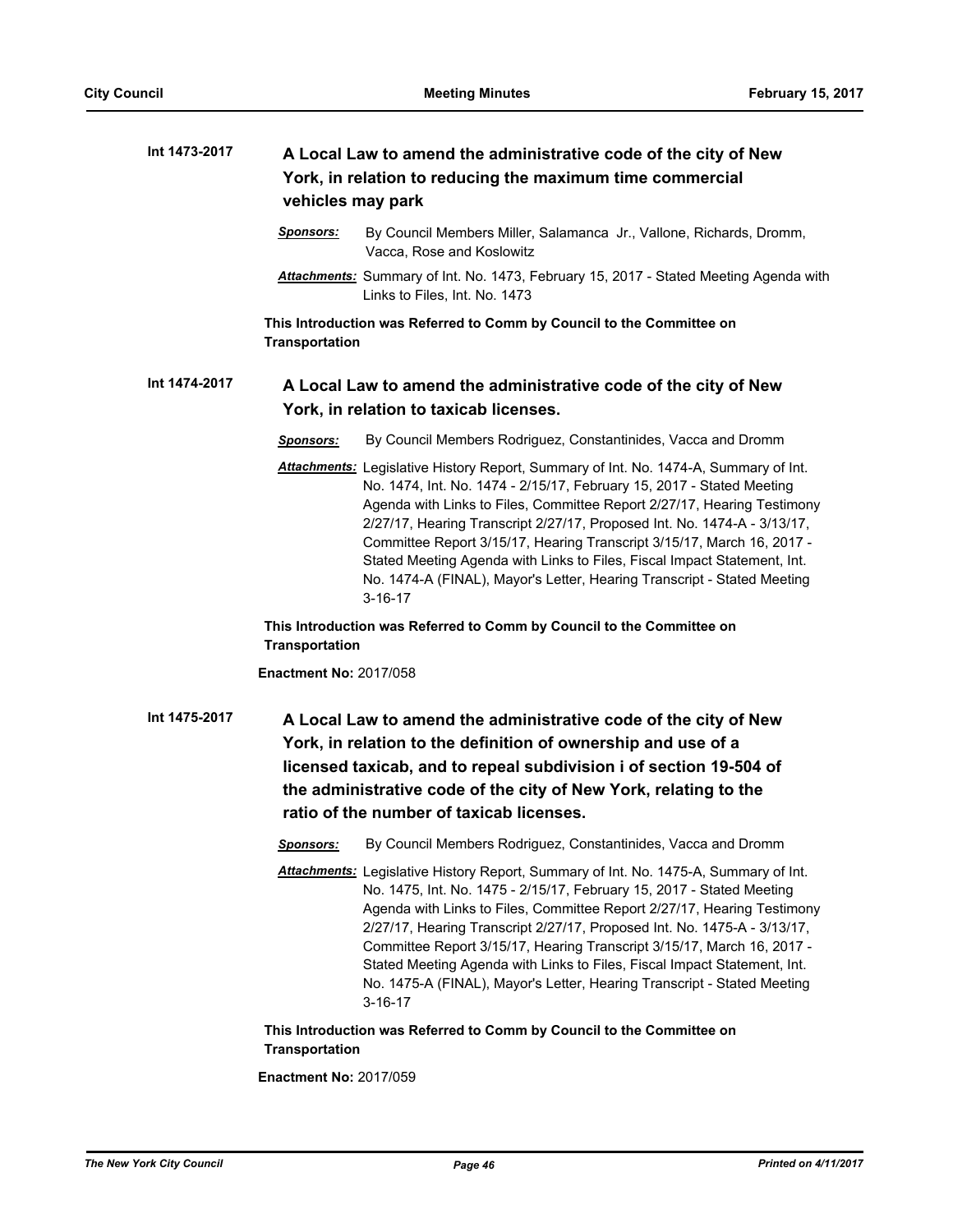| Int 1476-2017 | A Local Law to amend the New York city charter, in relation to<br>payments to the New York City Board of Elections |                                                                                                                                                                                                      |
|---------------|--------------------------------------------------------------------------------------------------------------------|------------------------------------------------------------------------------------------------------------------------------------------------------------------------------------------------------|
|               | <b>Sponsors:</b>                                                                                                   | By Council Members Salamanca Jr. and Gentile                                                                                                                                                         |
|               |                                                                                                                    | Attachments: Summary of Int. No. 1476, February 15, 2017 - Stated Meeting Agenda with<br>Links to Files, Int. No. 1476                                                                               |
|               | <b>Governmental Operations</b>                                                                                     | This Introduction was Referred to Comm by Council to the Committee on                                                                                                                                |
| Int 1477-2017 |                                                                                                                    | A Local Law to amend the administrative code of the city of New<br>York, in relation to contribution limits in a special election                                                                    |
|               | <b>Sponsors:</b>                                                                                                   | By Council Member Salamanca Jr.                                                                                                                                                                      |
|               |                                                                                                                    | Attachments: Summary of Int. No. 1477, February 15, 2017 - Stated Meeting Agenda with<br>Links to Files, Int. No. 1477                                                                               |
|               | <b>Governmental Operations</b>                                                                                     | This Introduction was Referred to Comm by Council to the Committee on                                                                                                                                |
| Int 1478-2017 | on Three Kings Day                                                                                                 | A Local Law to amend the administrative code of the city of New<br>York, in relation to suspending alternate side parking regulations                                                                |
|               | <u>Sponsors:</u>                                                                                                   | By Council Member Salamanca Jr.                                                                                                                                                                      |
|               |                                                                                                                    | Attachments: Summary of Int. No. 1478, February 15, 2017 - Stated Meeting Agenda with<br>Links to Files, Int. No. 1478                                                                               |
|               | <b>Transportation</b>                                                                                              | This Introduction was Referred to Comm by Council to the Committee on                                                                                                                                |
| Int 1479-2017 | rights law                                                                                                         | A Local Law to amend the administrative code of the city of New<br>York, in relation to prohibiting retaliation against individuals who<br>request a reasonable accommodation under the city's human |
|               | <b>Sponsors:</b>                                                                                                   | By Council Members Williams and Lander                                                                                                                                                               |
|               |                                                                                                                    | Attachments: Summary of Int. No. 1479, February 15, 2017 - Stated Meeting Agenda with<br>Links to Files, Int. No. 1479                                                                               |
|               | <b>Rights</b>                                                                                                      | This Introduction was Referred to Comm by Council to the Committee on Civil                                                                                                                          |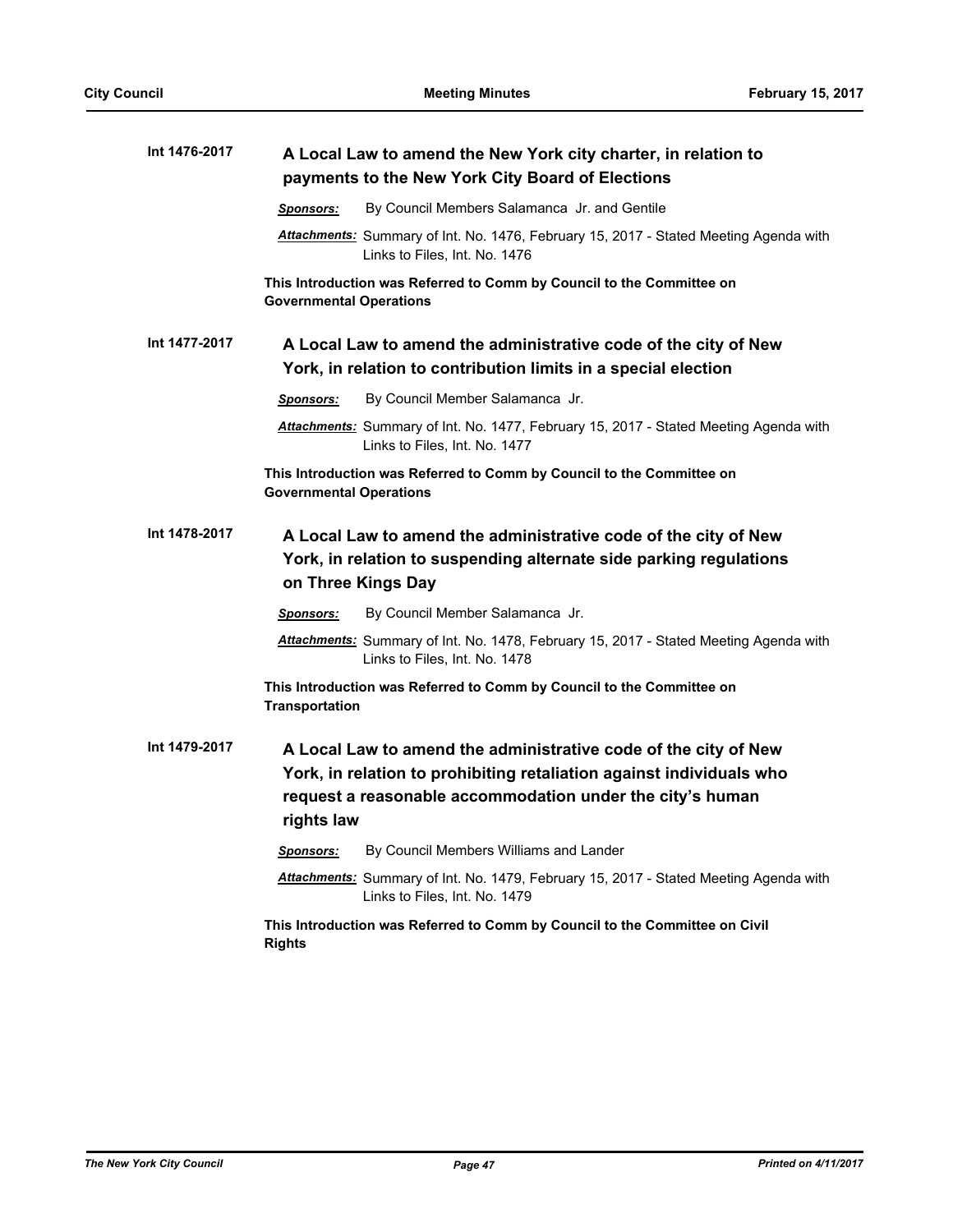| LU 0567-2017 | 795 St. Nicholas Avenue, Block 2064, Lot 36; Manhattan,<br><b>Community Board No. 9, Council District No. 9.</b> |                                                                                                                                                                                                                                               |
|--------------|------------------------------------------------------------------------------------------------------------------|-----------------------------------------------------------------------------------------------------------------------------------------------------------------------------------------------------------------------------------------------|
|              | By Council Member Ferreras-Copeland<br><b>Sponsors:</b>                                                          |                                                                                                                                                                                                                                               |
|              | Stated Meeting - February 15, 2017                                                                               | <b>Attachments:</b> Housing Preservation and Development Letter, Memorandum, Resolution,<br>February 15, 2017 - Stated Meeting Agenda with Links to Files, Hearing<br>Transcript, Hearing Transcript - Stated Meeting 2-15-17, Minutes of the |
|              | This Land Use Application was Referred to Comm by Council to the Committee on<br><b>Finance</b>                  |                                                                                                                                                                                                                                               |
| LU 0568-2017 | 1240 Walton Avenue, Block 2465, Lot 25; Bronx, Community                                                         |                                                                                                                                                                                                                                               |
|              | District No. 4, Council District No. 16.                                                                         |                                                                                                                                                                                                                                               |
|              | By Council Member Ferreras-Copeland<br><u>Sponsors:</u>                                                          |                                                                                                                                                                                                                                               |
|              | Stated Meeting - February 15, 2017                                                                               | <b>Attachments:</b> Housing Preservation and Development Letter, Memorandum, Resolution,<br>February 15, 2017 - Stated Meeting Agenda with Links to Files, Hearing<br>Transcript, Hearing Transcript - Stated Meeting 2-15-17, Minutes of the |
|              | This Land Use Application was Referred to Comm by Council to the Committee on<br><b>Finance</b>                  |                                                                                                                                                                                                                                               |
| LU 0569-2017 | 288 East 168th Street, Block 2435, Lot 15; Bronx, Community<br>Board No. 4, Council District No. 16.             |                                                                                                                                                                                                                                               |
|              | By Council Member Ferreras-Copeland<br><b>Sponsors:</b>                                                          |                                                                                                                                                                                                                                               |
|              | Stated Meeting - February 15, 2017                                                                               | <b>Attachments:</b> Housing Preservation and Development Letter, Memorandum, Resolution,<br>February 15, 2017 - Stated Meeting Agenda with Links to Files, Hearing<br>Transcript, Hearing Transcript - Stated Meeting 2-15-17, Minutes of the |
|              | This Land Use Application was Referred to Comm by Council to the Committee on<br><b>Finance</b>                  |                                                                                                                                                                                                                                               |
| LU 0570-2017 | 424 & 430 Grand Concourse, Block 2343, Lots 10 and 12; Bronx,<br>Community Board No. 1, Council District No. 17. |                                                                                                                                                                                                                                               |
|              | By Council Member Ferreras-Copeland<br><b>Sponsors:</b>                                                          |                                                                                                                                                                                                                                               |
|              | Stated Meeting - February 15, 2017                                                                               | <b>Attachments:</b> Housing Preservation and Development Letter, Memorandum, Resolution,<br>February 15, 2017 - Stated Meeting Agenda with Links to Files, Hearing<br>Transcript, Hearing Transcript - Stated Meeting 2-15-17, Minutes of the |
|              | This Land Use Application was Referred to Comm by Council to the Committee on<br><b>Finance</b>                  |                                                                                                                                                                                                                                               |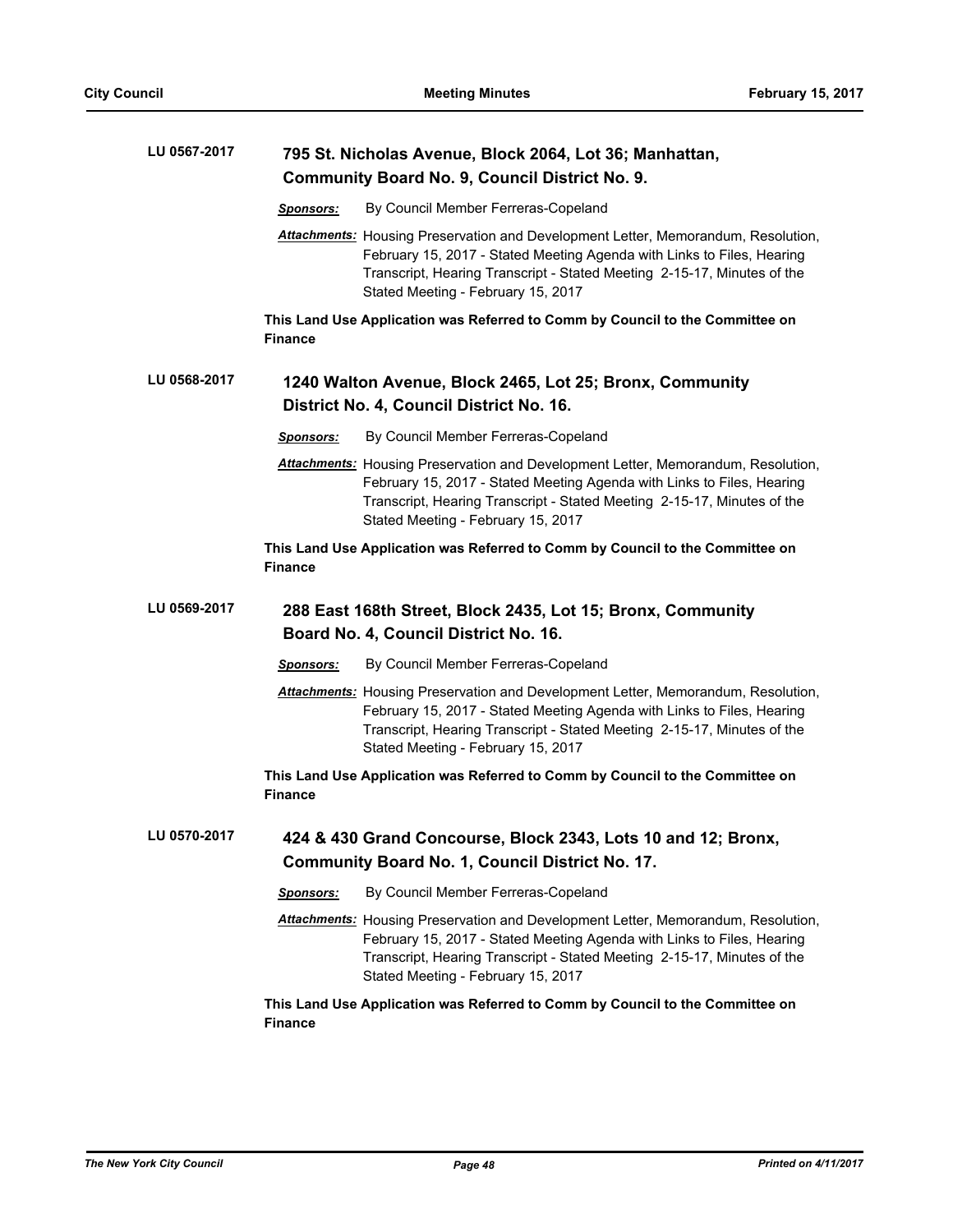| LU 0571-2017 | 830-850 Stebbins Avenue, Block 2696, Lot 75; Bronx, Community<br>District No. 2, Council District No. 17. |                                                                                                                                                                                                                                                                                                                                                                                                                                                      |
|--------------|-----------------------------------------------------------------------------------------------------------|------------------------------------------------------------------------------------------------------------------------------------------------------------------------------------------------------------------------------------------------------------------------------------------------------------------------------------------------------------------------------------------------------------------------------------------------------|
|              | <b>Sponsors:</b>                                                                                          | By Council Member Ferreras-Copeland                                                                                                                                                                                                                                                                                                                                                                                                                  |
|              |                                                                                                           | Attachments: Housing Preservation and Development Letter, Memorandum, Resolution,<br>February 15, 2017 - Stated Meeting Agenda with Links to Files, Hearing<br>Transcript, Hearing Transcript - Stated Meeting 2-15-17, Minutes of the<br>Stated Meeting - February 15, 2017                                                                                                                                                                         |
|              | <b>Finance</b>                                                                                            | This Land Use Application was Referred to Comm by Council to the Committee on                                                                                                                                                                                                                                                                                                                                                                        |
| LU 0572-2017 |                                                                                                           | 1130 Anderson Avenue, Block 2505, Lot 46; Bronx, Community<br>District No. 4, Council District No. 16.                                                                                                                                                                                                                                                                                                                                               |
|              | Sponsors:                                                                                                 | By Council Member Ferreras-Copeland                                                                                                                                                                                                                                                                                                                                                                                                                  |
|              |                                                                                                           | <b>Attachments:</b> Housing Preservation and Development Letter, Memorandum, Resolution,<br>February 15, 2017 - Stated Meeting Agenda with Links to Files, Hearing<br>Transcript, Hearing Transcript - Stated Meeting 2-15-17, Minutes of the<br>Stated Meeting - February 15, 2017                                                                                                                                                                  |
|              | <b>Finance</b>                                                                                            | This Land Use Application was Referred to Comm by Council to the Committee on                                                                                                                                                                                                                                                                                                                                                                        |
| LU 0573-2017 |                                                                                                           | Application No. 20175206 HKM (N 170201 HKM) for the<br>designation by the Landmarks Preservation Commission<br>pursuant to Section 3020 of the New York City Charter of the<br>Sullivan-Thompson Historic District, Borough of Manhattan,<br><b>Community Board 2, Council Districts 1 and 3.</b>                                                                                                                                                    |
|              | <b>Sponsors:</b>                                                                                          | By Council Member Greenfield                                                                                                                                                                                                                                                                                                                                                                                                                         |
|              |                                                                                                           | Attachments: Land Use Calendar - Week of February 6, 2017 - February 10, 2017,<br>Hearing Testimony - Landmarks 2-7-17, Hearing Transcript - Landmarks<br>2/7/17, Land Use Calendar - February 14, 2017, February 15, 2017 - Stated<br>Meeting Agenda with Links to Files, Committee Report, Resolution,<br>Hearing Transcript - Land Use 2-14-17, Hearing Transcript - Stated Meeting<br>2-15-17, Minutes of the Stated Meeting - February 15, 2017 |
|              | <b>Land Use</b>                                                                                           | This Land Use Application was Referred to Comm by Council to the Committee on                                                                                                                                                                                                                                                                                                                                                                        |
|              |                                                                                                           | Attachments: Land Use Calendar - Week of February 6, 2017 - February 10, 2017,<br>Hearing Testimony - Landmarks 2-7-17, Hearing Transcript - Landmarks<br>2/7/17, Land Use Calendar - February 14, 2017, February 15, 2017 - Stated<br>Meeting Agenda with Links to Files, Committee Report, Resolution,<br>Hearing Transcript - Land Use 2-14-17, Hearing Transcript - Stated Meeting<br>2-15-17, Minutes of the Stated Meeting - February 15, 2017 |
|              |                                                                                                           | This Land Use Application was Referred to Comm by Council to the<br>Subcommittee on Landmarks, Public Siting and Maritime Uses                                                                                                                                                                                                                                                                                                                       |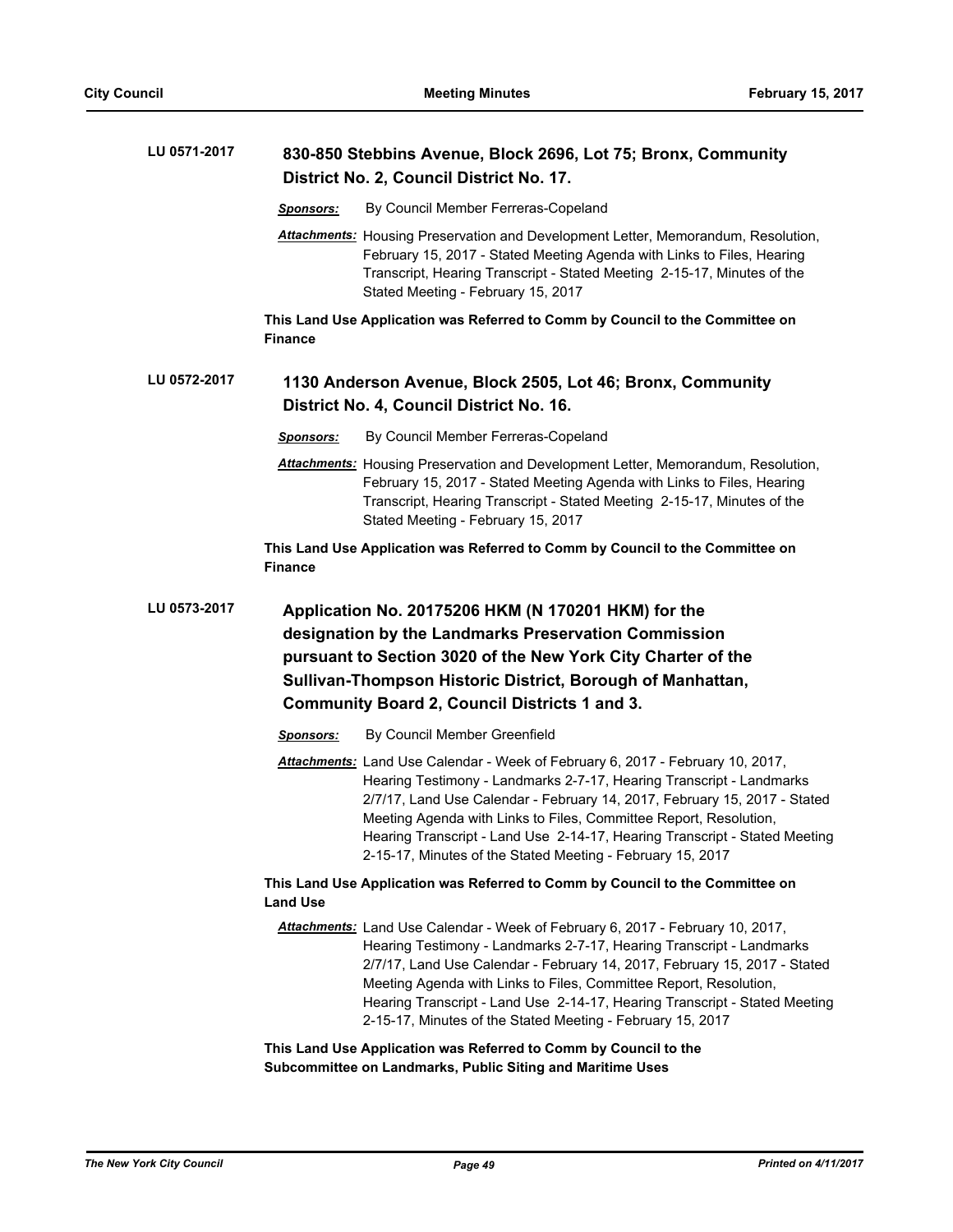| LU 0574-2017 | Application No 20175207 HKK (N 170207 HKK) pursuant to<br>Section 3020 of the New York City Charter, concerning the<br>designation by the Landmarks Preservation Commission of<br>183-195 Broadway (Block 2446, Lot 51), as an historic landmark,<br>Borough of Brooklyn, Community Board 1, Council District 34.                                                                                   |  |
|--------------|-----------------------------------------------------------------------------------------------------------------------------------------------------------------------------------------------------------------------------------------------------------------------------------------------------------------------------------------------------------------------------------------------------|--|
|              | By Council Member Greenfield<br><b>Sponsors:</b>                                                                                                                                                                                                                                                                                                                                                    |  |
|              | <b>Attachments:</b> February 15, 2017 - Stated Meeting Agenda with Links to Files, Land Use<br>Calendar - Week of February 27, 2017 - March 3, 2017, Hearing Testimony<br>- Landmarks 2-27-17, Land Use Calendar - February 28, 2017, Committee<br>Report, Resolution, Hearing Transcript - Landmarks 2-27-17, Hearing<br>Transcript - Land Use 2-28-17, Hearing Transcript - Stated Meeting 3-1-17 |  |
|              | This Land Use Application was Referred to Comm by Council to the Committee on<br><b>Land Use</b>                                                                                                                                                                                                                                                                                                    |  |
|              | <b>Attachments:</b> February 15, 2017 - Stated Meeting Agenda with Links to Files, Land Use<br>Calendar - Week of February 27, 2017 - March 3, 2017, Hearing Testimony<br>- Landmarks 2-27-17, Land Use Calendar - February 28, 2017, Committee<br>Report, Resolution, Hearing Transcript - Landmarks 2-27-17, Hearing<br>Transcript - Land Use 2-28-17, Hearing Transcript - Stated Meeting 3-1-17 |  |
|              | This Land Use Application was Referred to Comm by Council to the<br>Subcommittee on Landmarks, Public Siting and Maritime Uses                                                                                                                                                                                                                                                                      |  |
| LU 0575-2017 | Application No 20175208 HKK (N 170208 HKK) pursuant to<br>Section 3020 of the New York City Charter, concerning the<br>designation by the Landmarks Preservation Commission of St.<br>Barbara's Roman Catholic Church, located at 138 Bleecker Street<br>(Block 3306, Lot 6), as an historic landmark, Borough of Brooklyn,<br><b>Community Board 4, Council District 37.</b>                       |  |
|              | By Council Member Greenfield<br><b>Sponsors:</b>                                                                                                                                                                                                                                                                                                                                                    |  |
|              | Attachments: February 15, 2017 - Stated Meeting Agenda with Links to Files, Land Use<br>Calendar - Week of February 27, 2017 - March 3, 2017, Hearing Testimony<br>- Landmarks 2-27-17, Land Use Calendar - February 28, 2017, Committee<br>Report, Resolution, Hearing Transcript - Landmarks 2-27-17, Hearing<br>Transcript - Land Use 2-28-17, Hearing Transcript - Stated Meeting 3-1-17        |  |
|              | This Land Use Application was Referred to Comm by Council to the Committee on<br><b>Land Use</b>                                                                                                                                                                                                                                                                                                    |  |
|              | <b>Attachments:</b> February 15, 2017 - Stated Meeting Agenda with Links to Files, Land Use<br>Calendar - Week of February 27, 2017 - March 3, 2017, Hearing Testimony<br>- Landmarks 2-27-17, Land Use Calendar - February 28, 2017, Committee<br>Report, Resolution, Hearing Transcript - Landmarks 2-27-17, Hearing<br>Transcript - Land Use 2-28-17, Hearing Transcript - Stated Meeting 3-1-17 |  |
|              | This Land Use Application was Referred to Comm by Council to the<br>Subcommittee on Landmarks, Public Siting and Maritime Uses                                                                                                                                                                                                                                                                      |  |
|              |                                                                                                                                                                                                                                                                                                                                                                                                     |  |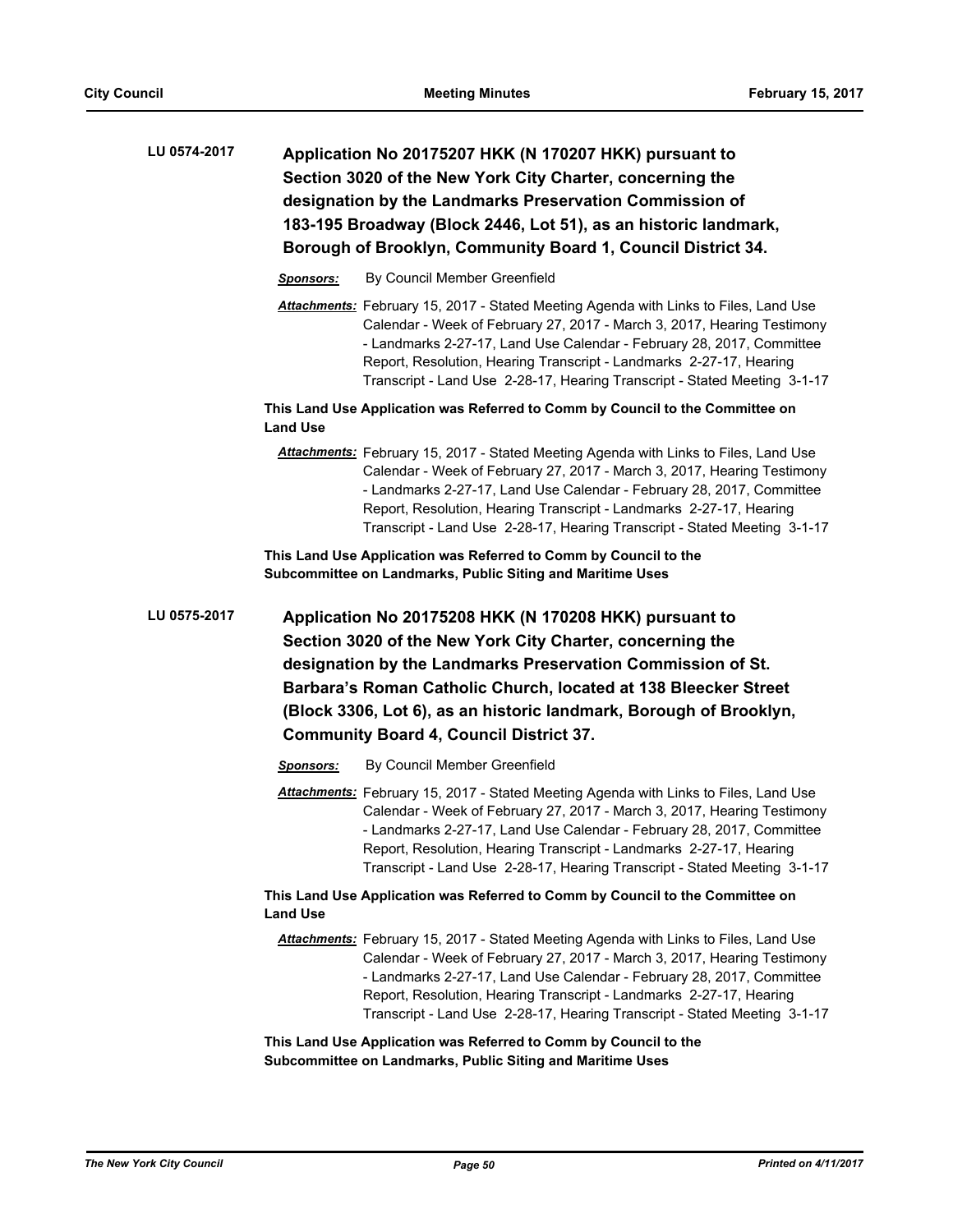**Application No 20175212 HKM (N 170202 HKM) pursuant to Section 3020 of the New York City Charter, concerning the designation by the Landmarks Preservation Commission of the Excelsior Steam Power Company Building, located at 33-43 Gold Street (Block 77, Lot 24 in part), as an historic landmark, Borough of Manhattan, Community Board 1, Council District 1. LU 0576-2017**

- *Sponsors:* By Council Member Greenfield
- *Attachments:* February 15, 2017 Stated Meeting Agenda with Links to Files, Land Use Calendar - Week of February 27, 2017 - March 3, 2017, Hearing Testimony - Landmarks 2-27-17, Land Use Calendar - February 28, 2017, Committee Report, Resolution, Hearing Transcript - Landmarks 2-27-17, Hearing Transcript - Land Use 2-28-17, Hearing Transcript - Stated Meeting 3-1-17

**This Land Use Application was Referred to Comm by Council to the Committee on Land Use**

*Attachments:* February 15, 2017 - Stated Meeting Agenda with Links to Files, Land Use Calendar - Week of February 27, 2017 - March 3, 2017, Hearing Testimony - Landmarks 2-27-17, Land Use Calendar - February 28, 2017, Committee Report, Resolution, Hearing Transcript - Landmarks 2-27-17, Hearing Transcript - Land Use 2-28-17, Hearing Transcript - Stated Meeting 3-1-17

**This Land Use Application was Referred to Comm by Council to the Subcommittee on Landmarks, Public Siting and Maritime Uses**

**Application No 20175213 HKM (N 170203 HKM) pursuant to Section 3020 of the New York City Charter, concerning the designation by the Landmarks Preservation Commission of the Bergdorf Goodman Building, located at 754 Fifth Avenue (Black 1273, Lot 33\_ (Block 1302, Lot 51), as an historic landmark, Borough of Manhattan, Community Board 5, Council District 4. LU 0577-2017**

- *Sponsors:* By Council Member Greenfield
- *Attachments:* February 15, 2017 Stated Meeting Agenda with Links to Files, Land Use Calendar - Week of February 27, 2017 - March 3, 2017, Hearing Testimony - Landmarks 2-27-17, Land Use Calendar - February 28, 2017, Committee Report, Resolution, Hearing Transcript - Landmarks 2-27-17, Hearing Transcript - Land Use 2-28-17, Hearing Transcript - Stated Meeting 3-1-17

## **This Land Use Application was Referred to Comm by Council to the Committee on Land Use**

*Attachments:* February 15, 2017 - Stated Meeting Agenda with Links to Files, Land Use Calendar - Week of February 27, 2017 - March 3, 2017, Hearing Testimony - Landmarks 2-27-17, Land Use Calendar - February 28, 2017, Committee Report, Resolution, Hearing Transcript - Landmarks 2-27-17, Hearing Transcript - Land Use 2-28-17, Hearing Transcript - Stated Meeting 3-1-17

**This Land Use Application was Referred to Comm by Council to the Subcommittee on Landmarks, Public Siting and Maritime Uses**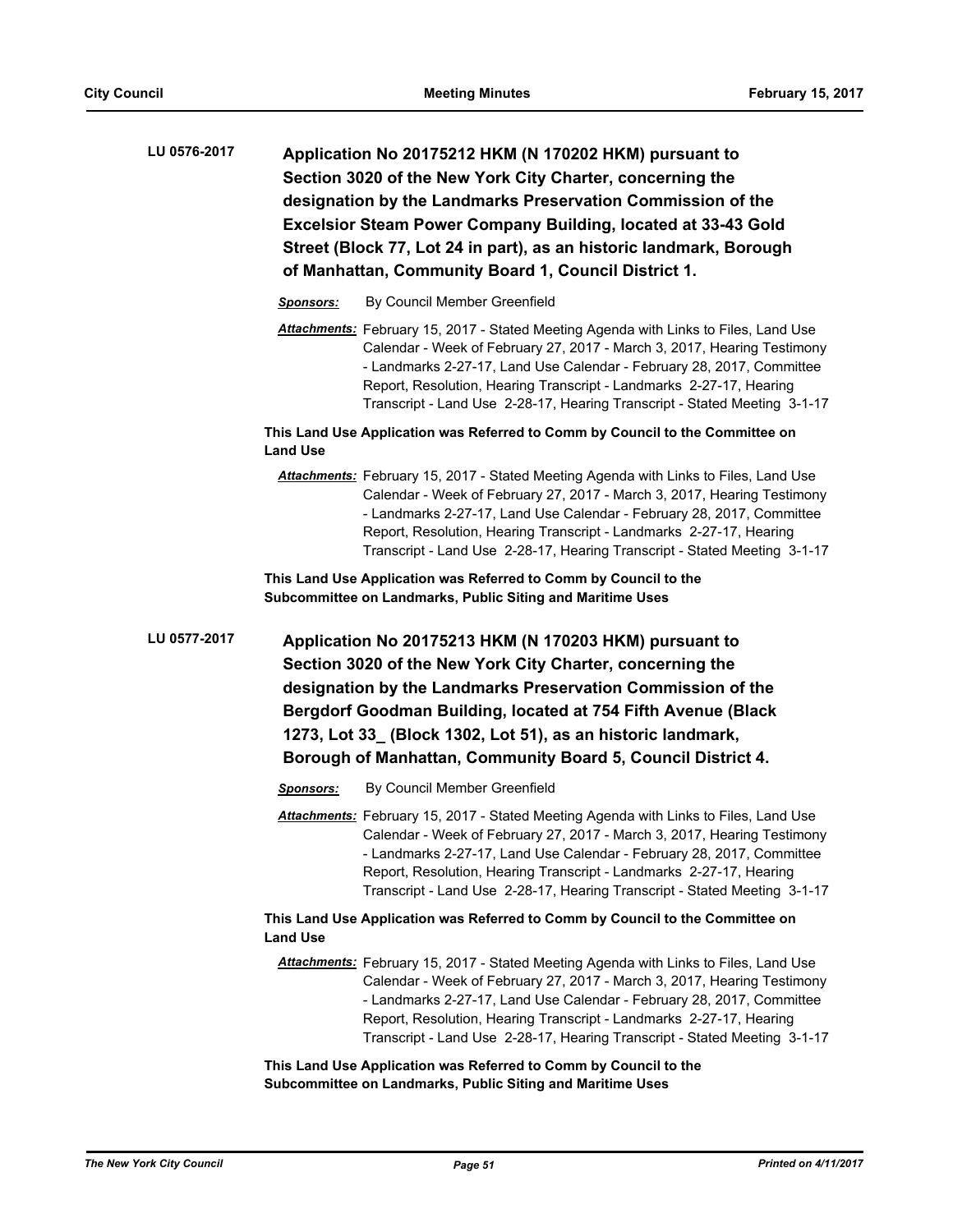**Application No 20175214 HKM (N 170204 HKM) pursuant to Section 3020 of the New York City Charter, concerning the designation by the Landmarks Preservation Commission of 412 East 85th Street House, located at 412 East 85th Street (Block 1564, Lot 7503), as an historic landmark, Borough of Manhattan, Community Board 8, Council District 5. LU 0578-2017**

*Sponsors:* By Council Member Greenfield

*Attachments:* February 15, 2017 - Stated Meeting Agenda with Links to Files, Land Use Calendar - Week of February 27, 2017 - March 3, 2017, Hearing Testimony - Landmarks 2-27-17, Land Use Calendar - February 28, 2017, Committee Report, Resolution, Hearing Transcript - Landmarks 2-27-17, Hearing Transcript - Land Use 2-28-17, Hearing Transcript - Stated Meeting 3-1-17

**This Land Use Application was Referred to Comm by Council to the Committee on Land Use**

*Attachments:* February 15, 2017 - Stated Meeting Agenda with Links to Files, Land Use Calendar - Week of February 27, 2017 - March 3, 2017, Hearing Testimony - Landmarks 2-27-17, Land Use Calendar - February 28, 2017, Committee Report, Resolution, Hearing Transcript - Landmarks 2-27-17, Hearing Transcript - Land Use 2-28-17, Hearing Transcript - Stated Meeting 3-1-17

**This Land Use Application was Referred to Comm by Council to the Subcommittee on Landmarks, Public Siting and Maritime Uses**

**Application No 20175215 HKM (N 170205 HKM) pursuant to Section 3020 of the New York City Charter, concerning the designation by the Landmarks Preservation Commission of the Young Men's Christian Association Building, located at 181 West 135th Street (Block 1920, Lot 7), as an historic landmark, Borough of Manhattan, Community Board 10, Council District 9. LU 0579-2017**

- *Sponsors:* By Council Member Greenfield
- *Attachments:* February 15, 2017 Stated Meeting Agenda with Links to Files, Land Use Calendar - Week of March 6, 2017 - March 10, 2017, Land Use Calendar - Week of March 27, 2017 - March 31, 2017, Hearing Testimony - Landmarks 3-9-17, Land Use Calendar - March 29, 2017, Hearing Transcript - Landmarks 3-9-17, Hearing Testimony - Landmarks 3-28-17, Committee Report, Resolution

## **This Land Use Application was Referred to Comm by Council to the Committee on Land Use**

*Attachments:* February 15, 2017 - Stated Meeting Agenda with Links to Files, Land Use Calendar - Week of March 6, 2017 - March 10, 2017, Land Use Calendar - Week of March 27, 2017 - March 31, 2017, Hearing Testimony - Landmarks 3-9-17, Land Use Calendar - March 29, 2017, Hearing Transcript - Landmarks 3-9-17, Hearing Testimony - Landmarks 3-28-17, Committee Report, Resolution

**This Land Use Application was Referred to Comm by Council to the Subcommittee on Landmarks, Public Siting and Maritime Uses**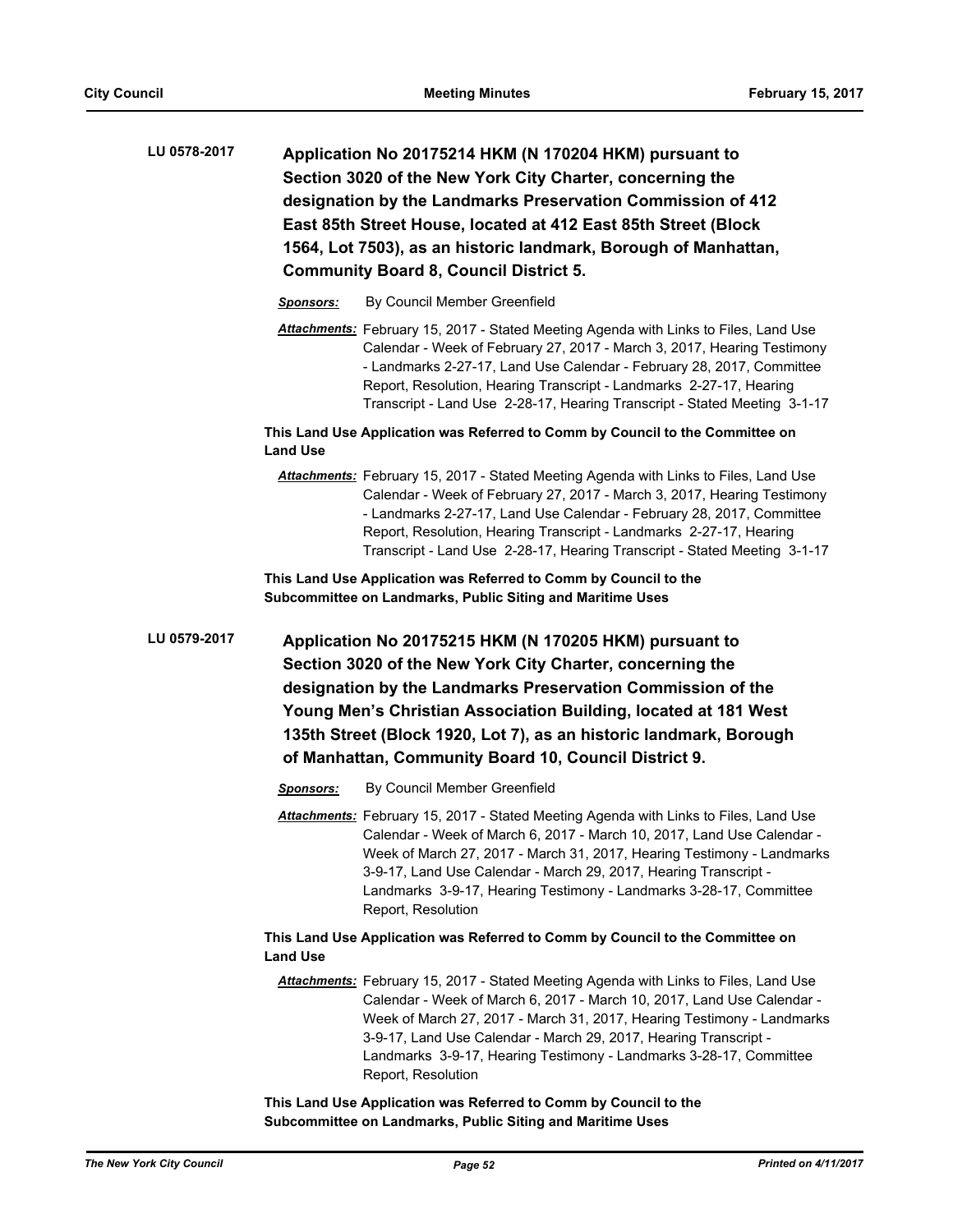| LU 0580-2017 | Application No 20175216 HKM (N 170206 HKM) pursuant to       |
|--------------|--------------------------------------------------------------|
|              | Section 3020 of the New York City Charter, concerning the    |
|              | designation by the Landmarks Preservation Commission of the  |
|              | Lowe's 175th Street Theater, located at 4140 Broadway (Block |
|              | 2145, Lot 1), as an historic landmark, Borough of Manhattan, |
|              | <b>Community Board 12, Council District 10.</b>              |

- *Sponsors:* By Council Member Greenfield
- *Attachments:* February 15, 2017 Stated Meeting Agenda with Links to Files, Land Use Calendar - Week of February 27, 2017 - March 3, 2017, Hearing Testimony - Landmarks 2-27-17, Land Use Calendar - Week of March 6, 2017 - March 10, 2017, Hearing Transcript - Landmarks 2-27-17, Land Use Calendar - Week of March 27, 2017 - March 31, 2017, Hearing Testimony - Landmarks 3-9-17, Land Use Calendar - March 29, 2017, Hearing Transcript - Landmarks 3-9-17, Hearing Testimony - Landmarks 3-28-17, Committee Report, Resolution

## **This Land Use Application was Referred to Comm by Council to the Committee on Land Use**

*Attachments:* February 15, 2017 - Stated Meeting Agenda with Links to Files, Land Use Calendar - Week of February 27, 2017 - March 3, 2017, Hearing Testimony - Landmarks 2-27-17, Land Use Calendar - Week of March 6, 2017 - March 10, 2017, Hearing Transcript - Landmarks 2-27-17, Land Use Calendar - Week of March 27, 2017 - March 31, 2017, Hearing Testimony - Landmarks 3-9-17, Land Use Calendar - March 29, 2017, Hearing Transcript - Landmarks 3-9-17, Hearing Testimony - Landmarks 3-28-17, Committee Report, Resolution

**This Land Use Application was Referred to Comm by Council to the Subcommittee on Landmarks, Public Siting and Maritime Uses**

- **Application No 20175209 HKQ (N 170209 HKQ) pursuant to Section 3020 of the New York City Charter, concerning the designation by the Landmarks Preservation Commission of the Protestant Reformed Dutch Church of Flushing, located at 143-11 Roosevelt Avenue (Block 5022, Lot 1), as an historic landmark, Borough of Queens, Community Board 7, Council District 20. LU 0581-2017**
	- *Sponsors:* By Council Member Greenfield
	- *Attachments:* February 15, 2017 Stated Meeting Agenda with Links to Files, Land Use Calendar - Week of February 27, 2017 - March 3, 2017, Hearing Testimony - Landmarks 2-27-17, Land Use Calendar - Week of March 6, 2017 - March 10, 2017, Hearing Transcript - Landmarks 2-27-17, Land Use Calendar - Week of March 27, 2017 - March 31, 2017, Hearing Testimony - Landmarks 3-9-17, Land Use Calendar - March 29, 2017, Hearing Transcript - Landmarks 3-9-17, Hearing Testimony - Landmarks 3-28-17, Committee Report, Resolution

**This Land Use Application was Referred to Comm by Council to the Committee on Land Use**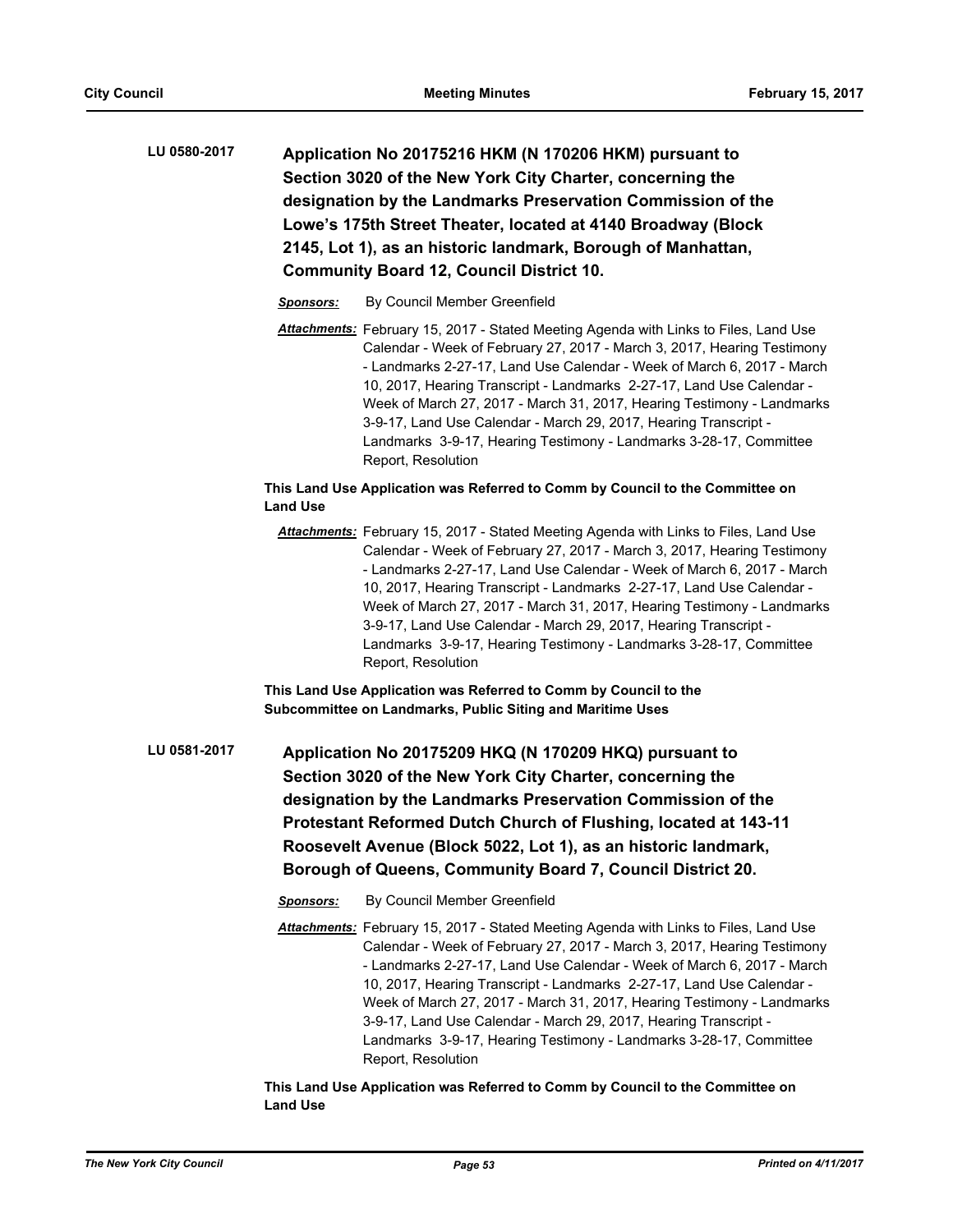*Attachments:* February 15, 2017 - Stated Meeting Agenda with Links to Files, Land Use Calendar - Week of February 27, 2017 - March 3, 2017, Hearing Testimony - Landmarks 2-27-17, Land Use Calendar - Week of March 6, 2017 - March 10, 2017, Hearing Transcript - Landmarks 2-27-17, Land Use Calendar - Week of March 27, 2017 - March 31, 2017, Hearing Testimony - Landmarks 3-9-17, Land Use Calendar - March 29, 2017, Hearing Transcript - Landmarks 3-9-17, Hearing Testimony - Landmarks 3-28-17, Committee Report, Resolution

**This Land Use Application was Referred to Comm by Council to the Subcommittee on Landmarks, Public Siting and Maritime Uses**

**Application No 20175210 HKR (N 170210 HKR) pursuant to Section 3020 of the New York City Charter, concerning the designation by the Landmarks Preservation Commission of the Lakeman-Cortelyou-Taylor House, located at 2286 Richmond Road (Block 3618, Lot 7 in part), as an historic landmark, Borough of Staten Island, Community Board 2, Council District 50. LU 0582-2017**

*Sponsors:* By Council Member Greenfield

*Attachments:* Land Use Calendar - Week of February 27, 2017 - March 3, 2017, Hearing Testimony - Landmarks 2-27-17, Land Use Calendar - Week of March 6, 2017 - March 10, 2017, Hearing Transcript - Landmarks 2-27-17, Land Use Calendar - Week of March 27, 2017 - March 31, 2017, Hearing Testimony - Landmarks 3-9-17, Land Use Calendar - March 29, 2017, Hearing Transcript - Landmarks 3-9-17, Hearing Testimony - Landmarks 3-28-17, February 15, 2017 - Stated Meeting Agenda with Links to Files, Committee Report, Resolution

## **This Land Use Application was Referred to Comm by Council to the Committee on Land Use**

*Attachments:* Land Use Calendar - Week of February 27, 2017 - March 3, 2017, Hearing Testimony - Landmarks 2-27-17, Land Use Calendar - Week of March 6, 2017 - March 10, 2017, Hearing Transcript - Landmarks 2-27-17, Land Use Calendar - Week of March 27, 2017 - March 31, 2017, Hearing Testimony - Landmarks 3-9-17, Land Use Calendar - March 29, 2017, Hearing Transcript - Landmarks 3-9-17, Hearing Testimony - Landmarks 3-28-17, February 15, 2017 - Stated Meeting Agenda with Links to Files, Committee Report, Resolution

**This Land Use Application was Referred to Comm by Council to the Subcommittee on Landmarks, Public Siting and Maritime Uses**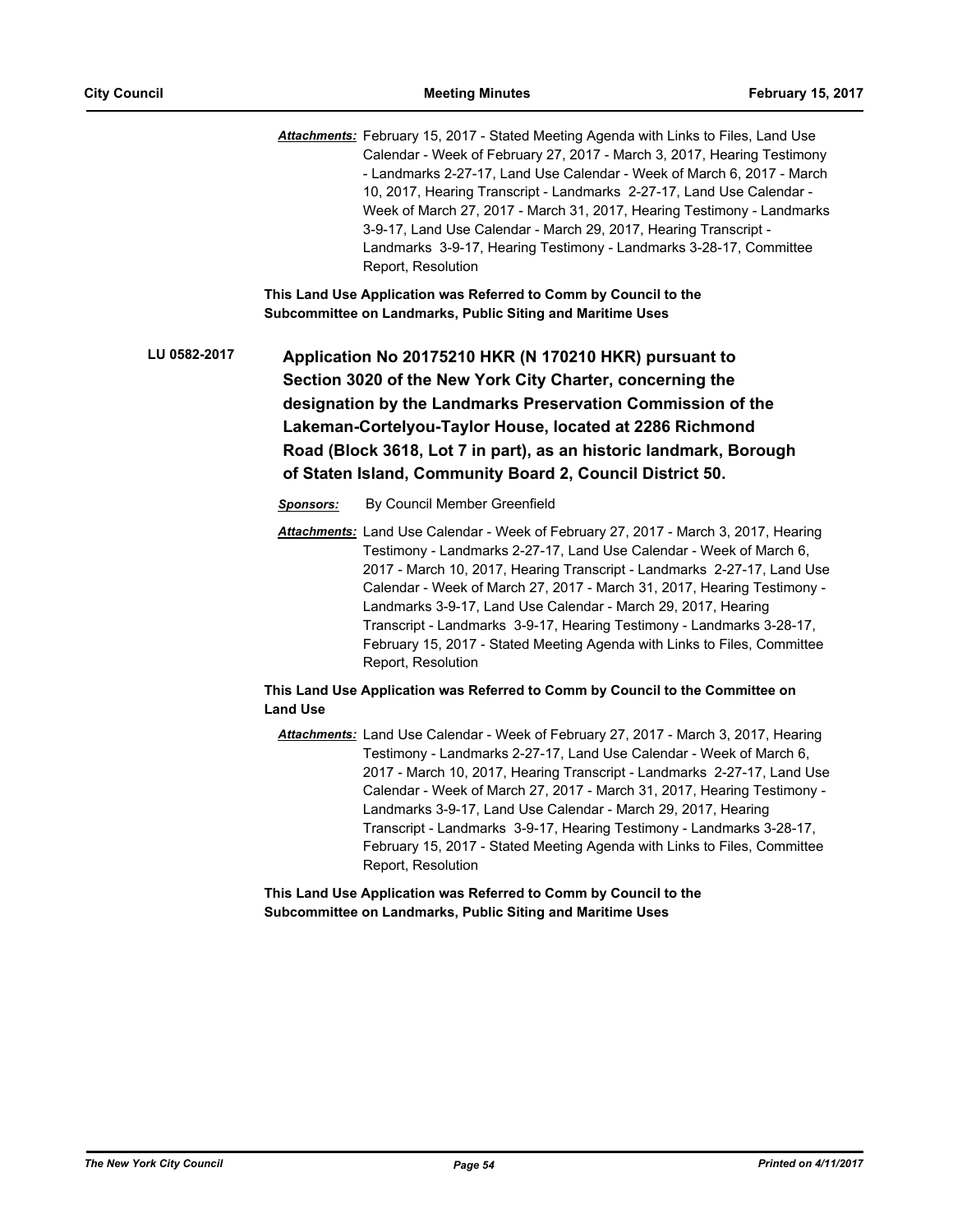- **Application No 20175211 HKM (N 170211 HKM) pursuant to Section 3020 of the New York City Charter, concerning the designation by the Landmarks Preservation Commission of the Brougham Cottage, located at 4746 Amboy Road (Block 5391, Lot 2), as an historic landmark, Borough of Staten Island, Community Board 3, Council District 51. LU 0583-2017**
	- *Sponsors:* By Council Member Greenfield
	- *Attachments:* February 15, 2017 Stated Meeting Agenda with Links to Files, Land Use Calendar - Week of February 27, 2017 - March 3, 2017, Hearing Testimony - Landmarks 2-27-17, Land Use Calendar - February 28, 2017, Committee Report, Resolution, Hearing Transcript - Landmarks 2-27-17, Hearing Transcript - Land Use 2-28-17, Hearing Transcript - Stated Meeting 3-1-17

**This Land Use Application was Referred to Comm by Council to the Committee on Land Use**

*Attachments:* February 15, 2017 - Stated Meeting Agenda with Links to Files, Land Use Calendar - Week of February 27, 2017 - March 3, 2017, Hearing Testimony - Landmarks 2-27-17, Land Use Calendar - February 28, 2017, Committee Report, Resolution, Hearing Transcript - Landmarks 2-27-17, Hearing Transcript - Land Use 2-28-17, Hearing Transcript - Stated Meeting 3-1-17

**This Land Use Application was Referred to Comm by Council to the Subcommittee on Landmarks, Public Siting and Maritime Uses**

- **Application No. C 170097 HAK submitted by the New York City Department of Housing Preservation and Development pursuant to Article 16 of the General Municipal Law and Section 197-c of the New York City Charter, for an urban development action area designation and project approval and disposition of city-owned property, for property located at 5108 4th Avenue (Block 798, Lot 34), Borough of Brooklyn, Community Board 7, Council District 38. LU 0584-2017**
	- *Sponsors:* By Council Member Greenfield
	- *Attachments:* February 15, 2017 Stated Meeting Agenda with Links to Files, Land Use Calendar - Week of March 6, 2017 - March 10, 2017, Land Use Calendar - March 15, 2017, Committee Report, Resolution, Hearing Testimony - Planning 3-9-17, Hearing Transcript - Planning 3-9-17, Hearing Transcript - Land Use 3-15-17, Hearing Transcript - Stated Meeting 3-16-17

**This Land Use Application was Referred to Comm by Council to the Committee on Land Use**

*Attachments:* February 15, 2017 - Stated Meeting Agenda with Links to Files, Land Use Calendar - Week of March 6, 2017 - March 10, 2017, Land Use Calendar - March 15, 2017, Committee Report, Resolution, Hearing Testimony - Planning 3-9-17, Hearing Transcript - Planning 3-9-17, Hearing Transcript - Land Use 3-15-17, Hearing Transcript - Stated Meeting 3-16-17

**This Land Use Application was Referred to Comm by Council to the Subcommittee on Planning, Dispositions and Concessions**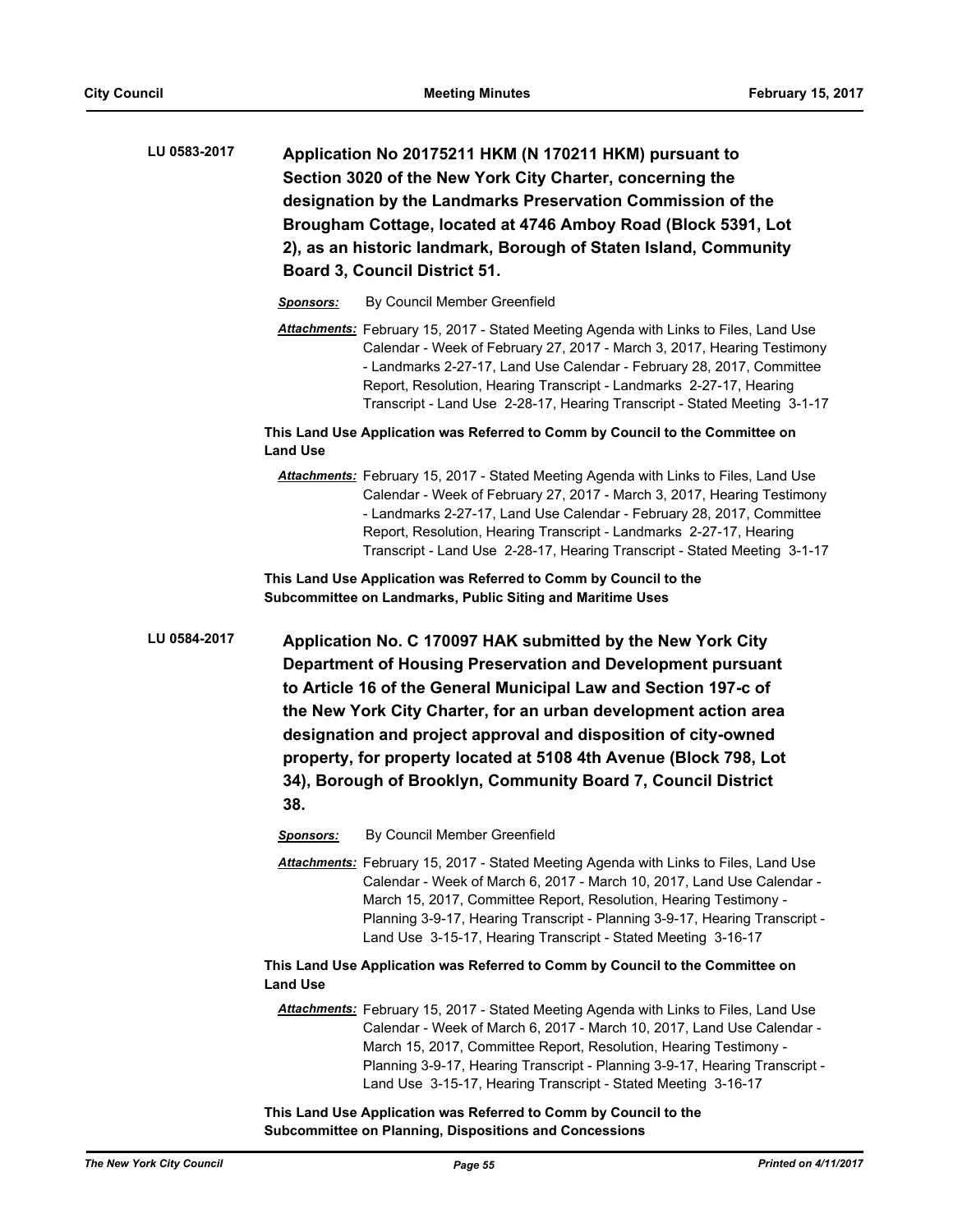| LU 0585-2017 | Application No. C 170098 PPK submitted by the New York City        |
|--------------|--------------------------------------------------------------------|
|              | Department of Housing Preservation and Development, pursuant       |
|              | to Section 197-c of the New York City Charter, for the disposition |
|              | of city-owned property located at 5108 4th Avenue (Block 798, Lot  |
|              | 34), Borough of Brooklyn, Community Board 7, Council District      |
|              | 38. This application is subject to review and action by the Land   |
|              | Use Committee only if appealed to the Council pursuant to          |
|              | Charter Section 197-d(b)(2) or called up by vote of the Council    |
|              | pursuant to Charter Section 197-d(b)(3).                           |
|              |                                                                    |

*Sponsors:* By Council Member Greenfield

*Attachments:* February 15, 2017 - Stated Meeting Agenda with Links to Files, Land Use Calendar - Week of March 6, 2017 - March 10, 2017, Land Use Calendar - March 15, 2017, Committee Report, Resolution, Hearing Testimony - Planning 3-9-17, Hearing Transcript - Planning 3-9-17, Hearing Transcript - Land Use 3-15-17, Hearing Transcript - Stated Meeting 3-16-17

## **This Land Use Application was Referred to Comm by Council to the Committee on Land Use**

*Attachments:* February 15, 2017 - Stated Meeting Agenda with Links to Files, Land Use Calendar - Week of March 6, 2017 - March 10, 2017, Land Use Calendar - March 15, 2017, Committee Report, Resolution, Hearing Testimony - Planning 3-9-17, Hearing Transcript - Planning 3-9-17, Hearing Transcript - Land Use 3-15-17, Hearing Transcript - Stated Meeting 3-16-17

**This Land Use Application was Referred to Comm by Council to the Subcommittee on Planning, Dispositions and Concessions**

- **Application No. C 170099 PQK submitted by the New York City Department of Housing Preservation and Development, pursuant to Section 197-c of the New York City Charter, for the acquisition of property located at 5108 4th Avenue (Block 798, Lot 34), Borough of Brooklyn, Community Board 7, Council District 38. This application is subject to review and action by the Land Use Committee only if appealed to the Council pursuant to Charter Section 197-d(b)(2) or called up by vote of the Council pursuant to Charter Section 197-d(b)(3). LU 0586-2017**
	- *Sponsors:* By Council Member Greenfield
	- *Attachments:* February 15, 2017 Stated Meeting Agenda with Links to Files, Land Use Calendar - Week of March 6, 2017 - March 10, 2017, Land Use Calendar - March 15, 2017, Committee Report, Resolution, Hearing Testimony - Planning 3-9-17, Hearing Transcript - Planning 3-9-17, Hearing Transcript - Land Use 3-15-17, Hearing Transcript - Stated Meeting 3-16-17

**This Land Use Application was Referred to Comm by Council to the Committee on Land Use**